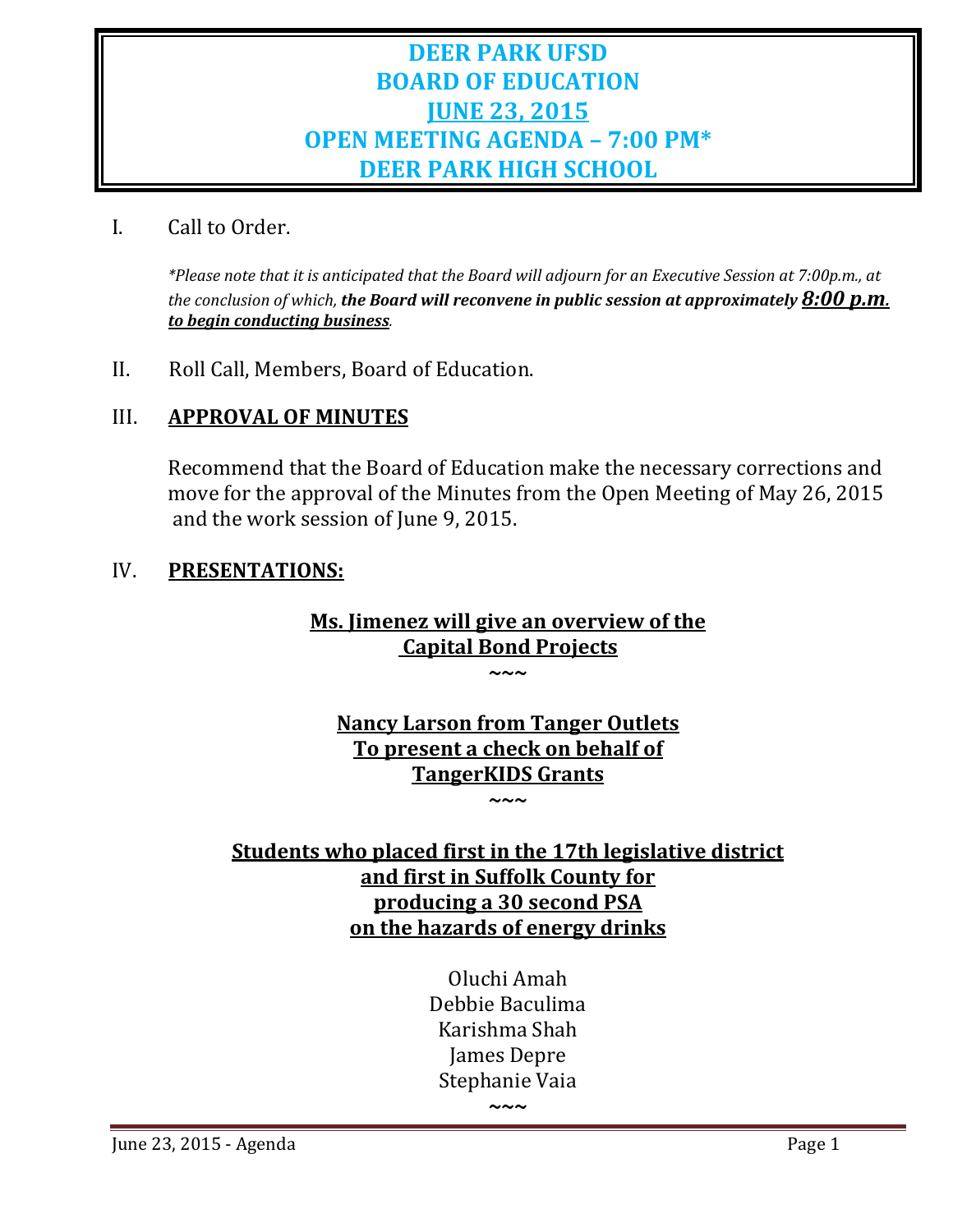# **FRENCH EXAM WINNERS**

 **Ms. Gina Palasciano, C.A. K‐12 LOTE/ESL**

# **Students that placed in Suffolk County**

Rebecca Fox - Level 1 A Chapter Rank-5th Dana Berhalter - Level 1A Chapter Rank-6th Yasmeen Syedda - Hensley Level 1A Chapter Rank-10th

# **AATF Suffolk Chapter: Placements by level Suffolk: Placed in the Top 10**

Sameer Riaz - 8th (level 01) Jennifer Sebok - 7th (level 01) Jessica Siford - 9th (level 01) Alisha Suhail - 8th (level 01) Alexandra Lane - 6th (level 2) Catherine Taipe - 8th (level 2) Sabah Siddique - 10th (level 4)

# **Nation: Placed Nationally**

Alexandra Lane - 10th (level 2)

**~~~**

# **H.S. STUDENTS WHO PARTICIPATED IN PROJECT IMPACT Ms. Deacon, Health Teacher**

Maria and Kristina Skoljarev Jasawn (JJ) Thompson Taylor Brennen Christopher Tavella Destiny Smith Matthew Lynchard, Director & Videographer

**~~~**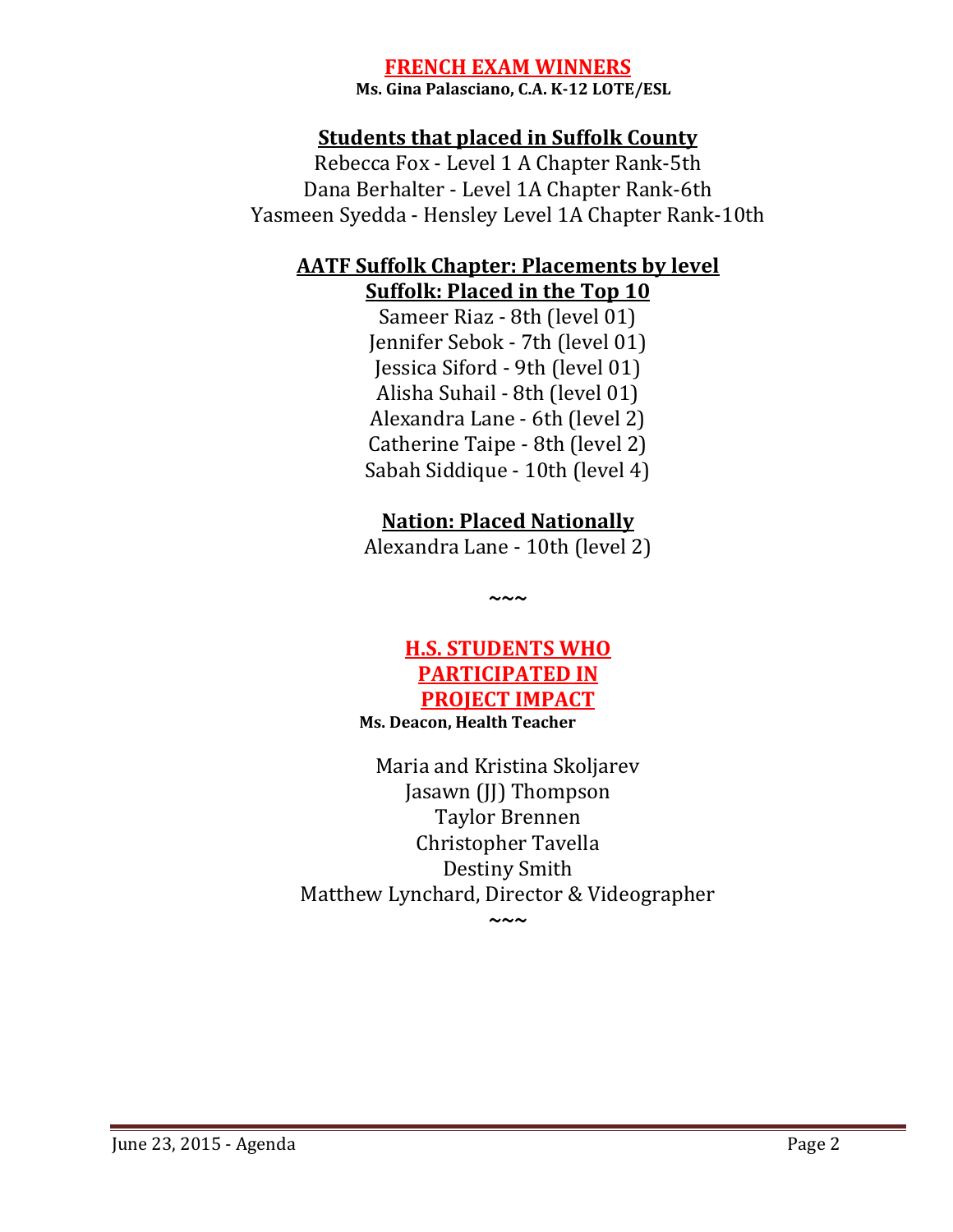#### **DECA PARTICIPANTS Mr. Greg Menig, DECA Advisor**

**~~~**

Ayinde Briggs, Automotive Services Marketing Theorem and Theorem and Honorable Mention Suffolk Stephen Lew, Principles of Business Management **Honorable Mention** Suffolk, State Participant Nick Shanahan, Personal Financial Literacy **Honorable** Mention Suffolk, State Participant Danial Khoshkehpazi, Restaurant & Food Service Management Honorable Mention Suffolk, State Participant Ashley Ahmad and Kristina Kozakevitch, Hospitality Services Team Honorable Mention Suffolk, State Participants Fatima Humayun, Principles of Hospitality **Trophy** Suffolk **Transformation** Trophy Suffolk Nabila Alim, Human Resources Management **Trophy** Suffolk Ifrah Afzal, Quick Serve Restaurant Management **Transference** Trophy Suffolk Ryan Byrne, Principles of Business Management **State Participant** State Participant Justina Indelli, Hotel & Lodging Management **State Participant** State Participant Daniel Sebok, Principles of Marketing The Communication of the Communication of Trophy Suffolk, State Participant Ronak Shah, Personal Financial Literacy The Controller Controller Controller Controller Participant Martin Salgado, Food Marketing Trophy Suffolk, State Participant Kristy Kelsch, Hotel & Lodging Management Trophy Suffolk, State Participant Gabriellia Mattera, Hotel & Lodging Management **Trophy Suffolk, State Participant** Dan Gerardi, Human Resources Management **Trophy** Suffolk, State Participant Parwiz Sultany, Marketing Management **Trophy** Suffolk, State Participant Tajriana Haque, Quick Serve Restaurant Management Trophy Suffolk, State Participant Malique Papallier, Sports & Entertainment Marketing The Communication of Trophy Suffolk, State Participant Eric LaMotte, Sports & Entertainment Marketing The Communication of Trophy Suffolk, State Participant Nick DiModica and John Santare, Hospitality Services Team Trophy Suffolk, State Participants Adam Ahmed, Principles of Finance **1st Department Controller** 1st Place Suffolk, Top 10 Test NY State Alban Astafa, Restaurant & Food Service Management Trophy Suffolk, Top 10 Test NY State Lauren Lazarte, Principles of Hospitality **Trophy** Suffolk, Top 10 Test NY State Tyler Teng, Personal Financial Literacy Trophy Suffolk, Top 10 Test NY State Nicola Ingrassia, Entrepreneurship Participating Event **7th** Place NY State 7<sup>th</sup> Place NY State Peter Demopoulos and Joseph Sanchez, Marketing Communications Team  $\qquad \qquad$  Trophy Suffolk,  $5<sup>th</sup>$  Place NY State, International Participants Shahan Mian, Principles of Finance  $3^{rd}$  Place Suffolk, 4<sup>th</sup> Place NY State, International Participant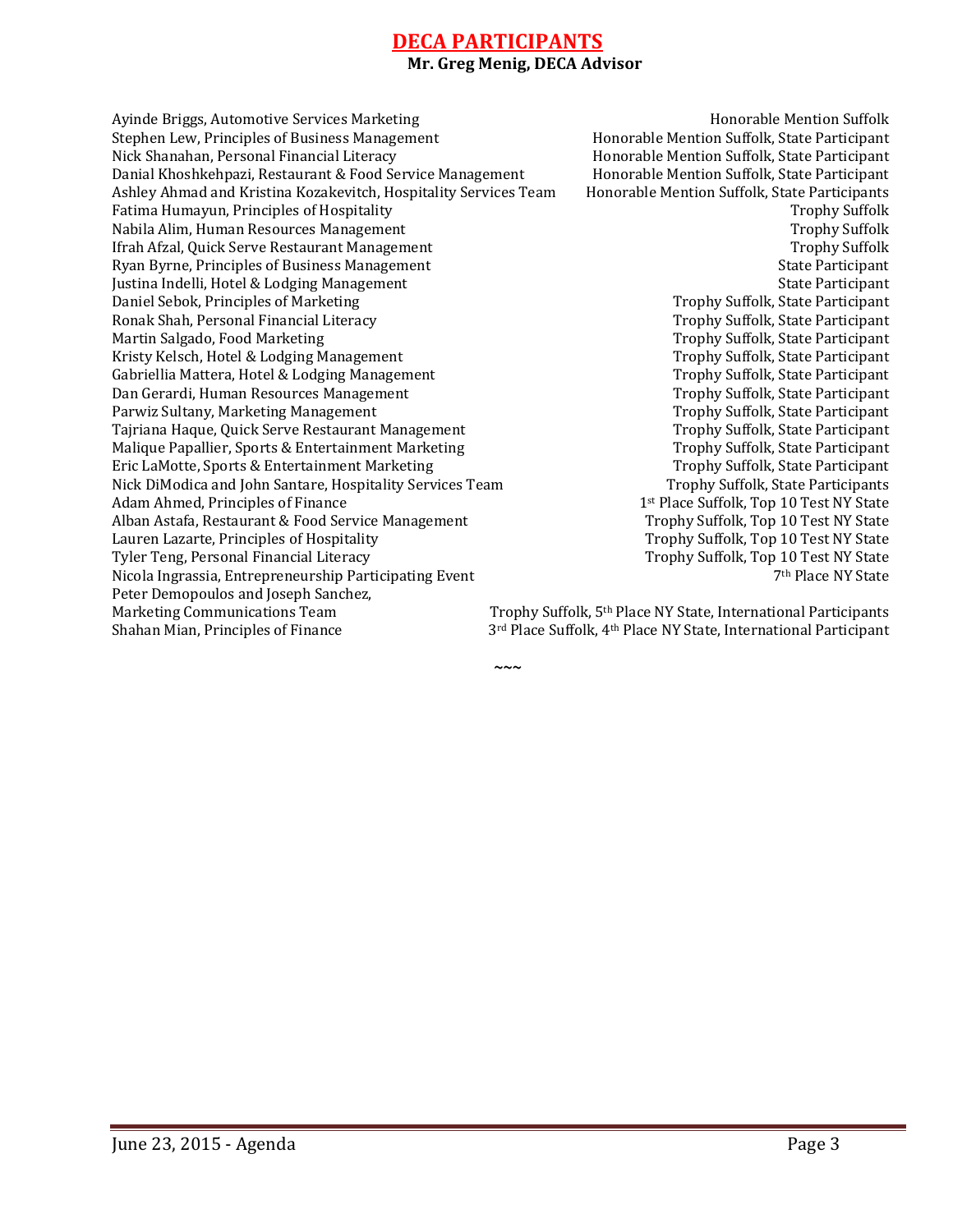# **ATHLETIC AWARDS‐SPRING 2015**

#### **Mr. Fontana, District Administrator for Athletics**

# **Varsity Baseball**

Head Coach: Ryan Argenziano Assistant Coach: Chris LoPiccolo

This team was recognized by New York State as a Scholar Athlete Team.

Connor Hewlette **Academic All-League, Scholar Athlete** Carlos Miranda All-League Daniel Sciabarassi All-League Oliver Tavares All-League, Scholar Athlete

| Additional Scholar Athlete Members |                  |
|------------------------------------|------------------|
| Garret Belford                     | Thomas Ca        |
| Thomas Gucker                      | Michael Isc      |
| John Ognibene                      | <b>Thomas Re</b> |
|                                    |                  |

dder **Nickolas DeJohn** Thomas Gucker Michael Isola Evan Mallon ennert Justin Vivas-Mendez

# **Varsity Softball**

Head Coach: John McCaffrey Assistant Coach: Anthony Cinquemani

This team was a class "AA" playoff qualifier and was recognized by New York State as a Scholar Athlete Team. Coach McCaffrey was named League III Coach of the Year.

Nancy Burns 
all-League, Scholar Athlete Jacqueline Collard **All-League, Scholar Athlete** Antonia Santora **All-League, Scholar Athlete** Victoria Fox **All-Conference**, Scholar Athlete

#### **Additional Scholar Athlete Members**

Amanda Betzold **Bullaria Alexandra Collard Marisol Florez** Theresa Grimaldi Bebecca Lucas Brianna Trovato Ali Wiener 

# **Varsity Boys Lacrosse**

Head Coach: Mike McLaughlin Assistant Coach: Rob Franco

Jarret Bonser **All-League** 

Peter Tortorici Unsung Hero Award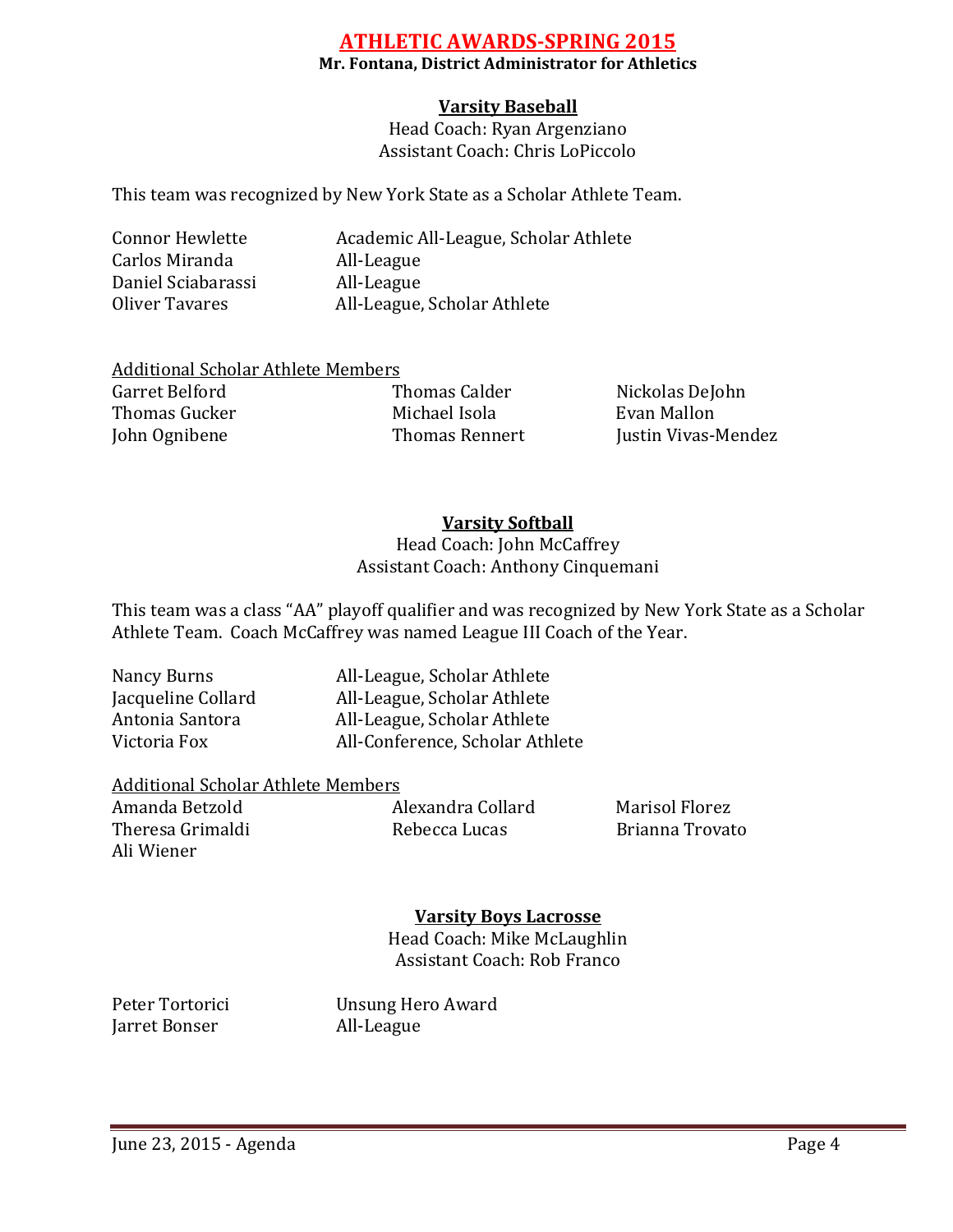**Additional Sportsmanship Award Members** Calogero Arena **Baldassare Calogero Arena Matthew Bisono** Vito Bonventre *Ayinde Briggs* Ronald Carey Jack Dillon Anthony Esposito Dylan Frangipani Matthew Guglielmi **Ramel Hill** Michael Marro **Brand Communist Reyhan Merekar Nicholas Olsen** Joseph Rendino Nicholas Rendino Justin Wyhowanec 

#### **Varsity Girls Lacrosse**

Head Coach: Nina Ragone Assistant Coach: Brittany Hohwald

This team was recognized by New York State as a Scholar Athlete Team.

| <b>Kasey Dorney</b> | Unsung Hero Award, Scholar Athlete |
|---------------------|------------------------------------|
| Hailey Leitch       | All-League, Scholar Athlete        |

| <b>Additional Scholar Athlete Members</b> |              |
|-------------------------------------------|--------------|
| Kerrin Bates                              | Jayda Browi  |
| Kristen DeBiase                           | Jenna Doola  |
| Catherine Pfundstein                      | Julia Ribaud |

n **Gianna Coletto** an **Lauren** Gentile lo Kayla Rios

#### **Varsity Boys Golf** Head Coach: Alex Mesimeris

This team was recognized by New York State as a Scholar Athlete Team.

| Nicholas Crocco  | All-League, Scholar Athlete                 |
|------------------|---------------------------------------------|
| Jonathan Hovanec | All-League, Scholar Athlete                 |
| Eric LaMotte     | All-League, All-Conference, Scholar Athlete |

#### Additional Scholar Athlete Members

| Dominck Cito     | Vincent Cotrone | Frank Cresciullo |
|------------------|-----------------|------------------|
| Peter Demopoulos | John DiModica   | Thomas Sandoval  |
| John Santare     |                 |                  |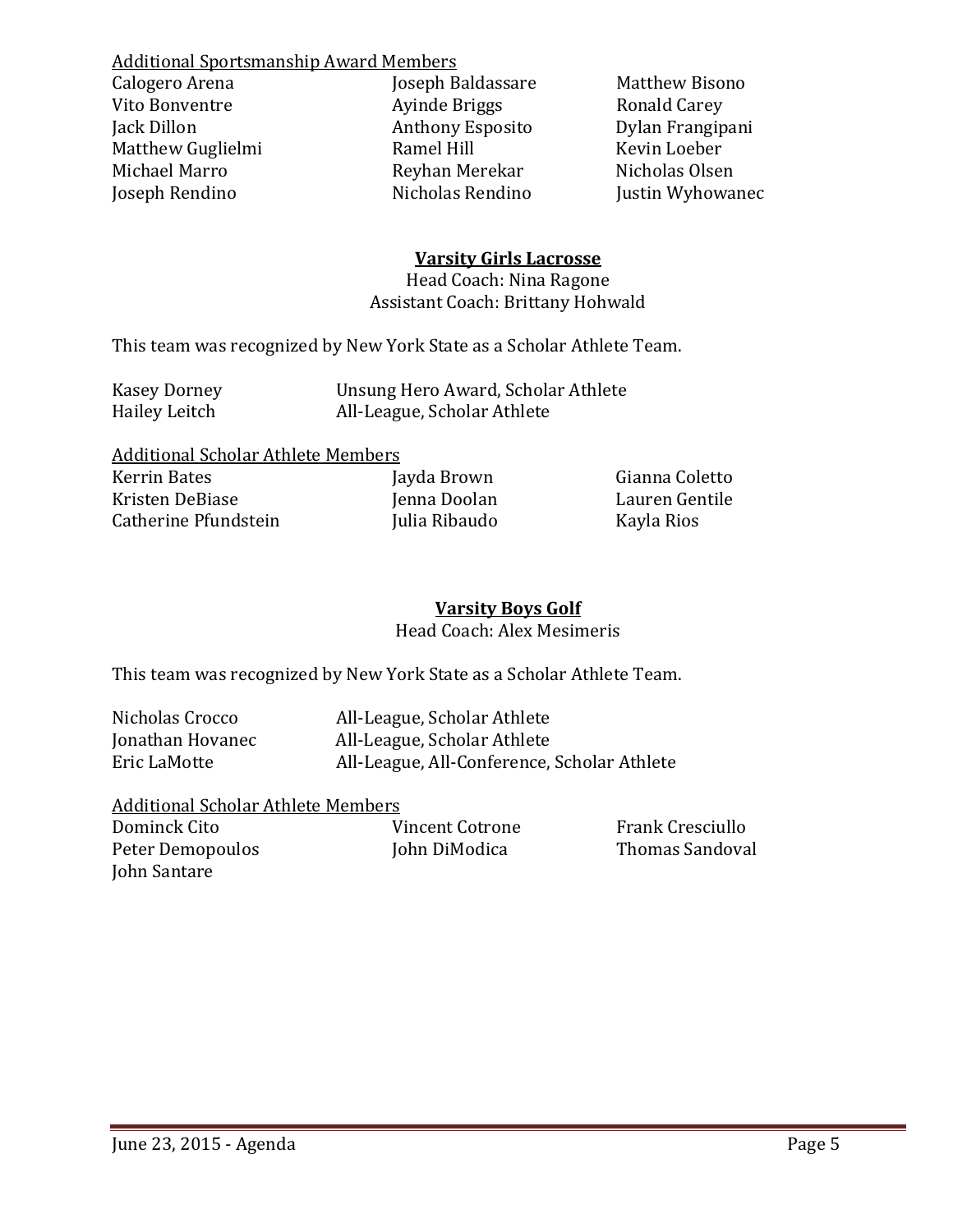# **Varsity Girls Golf**

# Head Coach: Dave DePrima

This team was recognized by New York State as a Scholar Athlete Team.

Julianna Diaz Sabrina Grunseich Hope Mahon Kristina Occhino *Alexis Paulich Jasmine Perez* Sarah Proschwitz **Alexandra** Stehlik

Brittany Broccio Samantha Coyne Samantha Cresciullo

#### **Varsity Boys Tennis**

Head Coach: Anthony Tannacore

This team was recognized by New York State as a Scholar Athlete Team.

| Brandon Doogan    | Section XI Sportsmanship Award, Scholar Athlete |
|-------------------|-------------------------------------------------|
| Sean Sanchez      | All-League, Scholar Athlete                     |
| Nicholas Shanahan | All-League                                      |
| Cagri Senlik      | All-League, Scholar Athlete                     |
| Faran Nazir       | All-County, Scholar Athlete                     |

#### **Additional Scholar Athlete Members**

| Kevin Chang        | Kenneth Del Cid | Salvatore Mule |
|--------------------|-----------------|----------------|
| Timothy Mulholland | Daniel Mylott   | Joseph Sanchez |

# **Varsity Boys Track**

Head Coach: Thomas Brouillard Assistant Coach: PJ Slackman

This team was recognized by New York State as a Scholar Athlete Team.

| All-League                  |
|-----------------------------|
| All-League                  |
| All-League                  |
| All-League, Scholar Athlete |
|                             |

#### Additional Scholar Athlete Members

Mark Martin *Sergio Martinez* Nyere Neale DeAndre Tention Michael Theiling

Adam Ahmed **Ryan Brown** Matthew Calogianes Christopher Cox Alex Delassalle Richard Incandela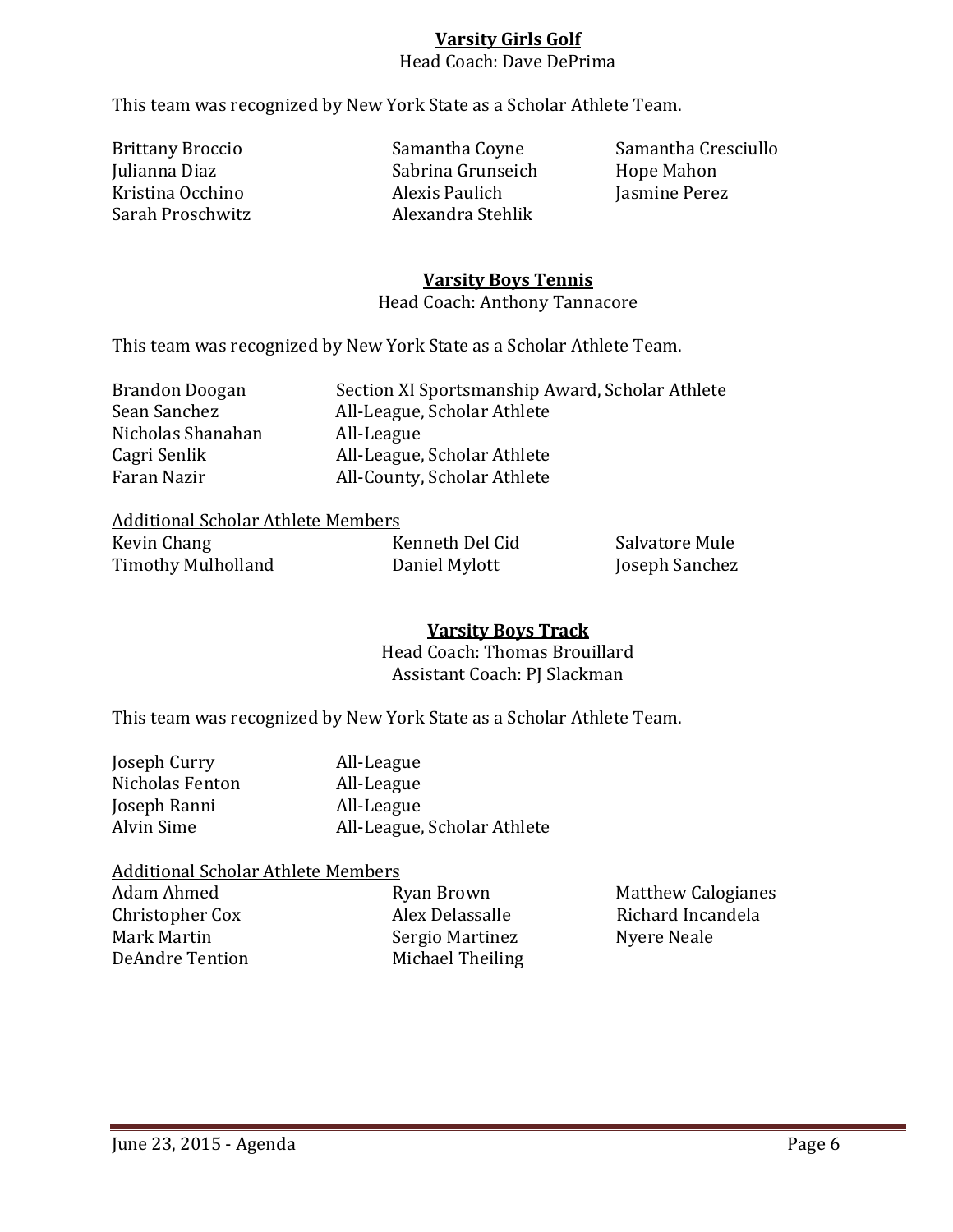### **Varsity Girls Track**

Head Coach: Jim Petti Assistant Coach: Kevin Marner

This team was recognized by New York State as a Scholar Athlete Team.

Victoria Major **Manual Company** All-League, Scholar Athlete

Additional Scholar Athlete Members

- 
- Aaliyah Almanzar Tanya Anand Ramsha Arshad Papri Basu **Basu Railah Edmead Deanne Flores** Carli Fonseca **Barris Amanda** Gouskos **and Lugarda** Iennifer Huynh Lenai Jefferson **Brandria** Maniscalco Sarah Parsons Jessica Phillips-Harris Kajana Powell Bianca Punger Mollie Rooney **Branch Cabrielle Samuel Cabrielle** Samuel *Mollie Rooney Gabrielle* Samuel Christina Seem **Izabella** Varela-Moran

# **Middle School Girls Lacrosse**

Head Coach: Jillian Miller

This team was **undefeated** with a final record of 8-0-2.

Chloe Capobianco Victoria Cetin Daniella Coletto Jillian Cornelia Xatelyn Crisera Julia DiMaio Ashley Dunne Sydney Farrell Sabrina Felipe Sara Felipe *Cara Felipe*  **Example 20** Angelina Gaetan *Cara Felipe* Gentile Samantha Giroux *Alexa Goren Alexa Goren Ashley Guglielmi* Hannah Harrilal Abigail Kasten Julianna Knice Aya Khafaga Cianna Minerva Skylar Morales Samantha Miller *Miller* Ienna Piccinone *Amanda Poggioli* Doriana Ribaudo **Brander** Iennifer Sebok **Alexa** Skoubas Brianna Thompson **Brianna** Thompson **Brianna** Thompson **Isabella** Vene **Christina** Vittorio Catherine Wilkonski<br>
Emily Wisniewski

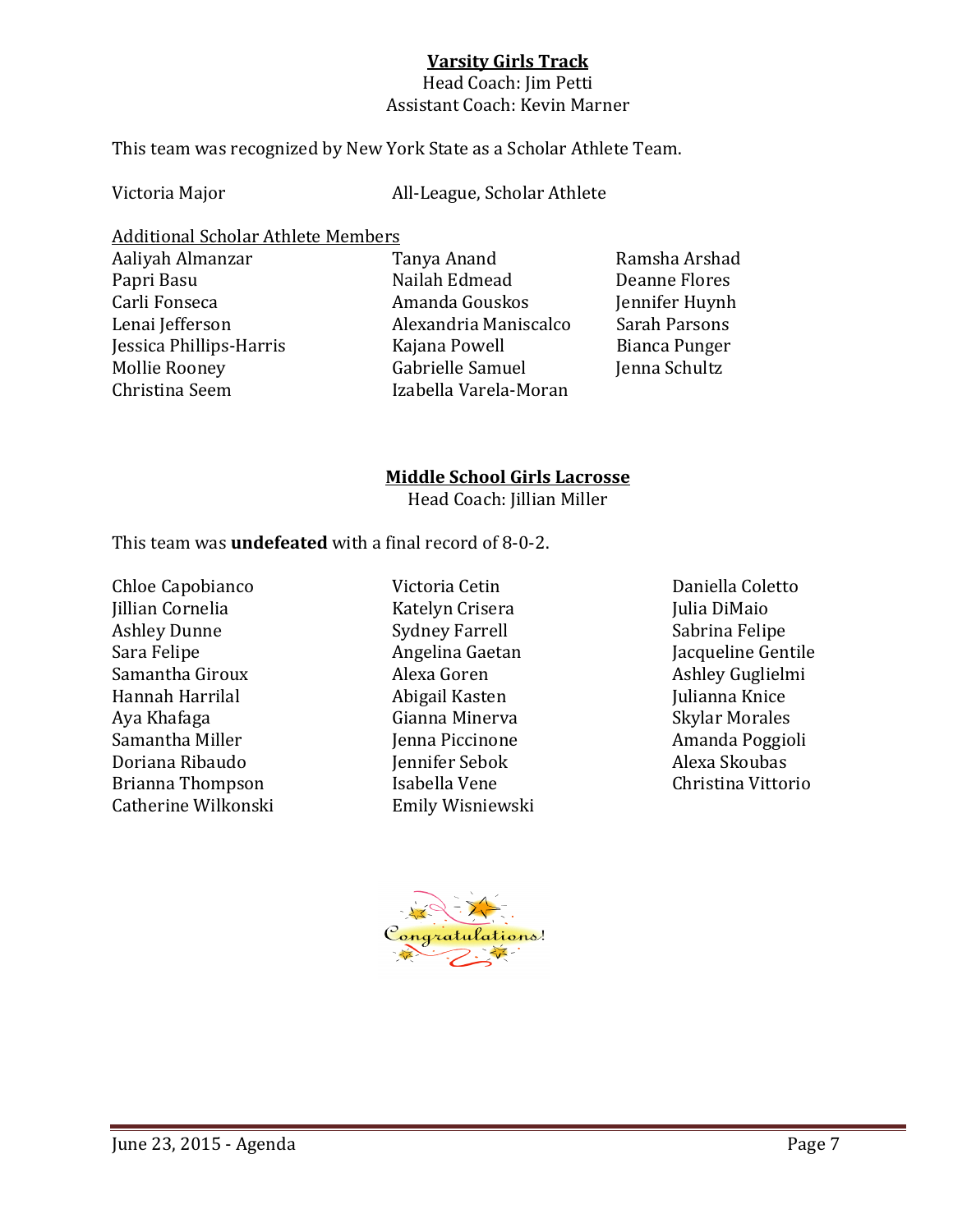# **V. NEW BUSINESS**

#### **1. DONATION OF PHOTO ENLARGER TO THE DISTRICT**

*Recommend that the Board of Education approve the following Resolution:*

**RESOLVED**, that the Board of Education accept a donation of a photo enlarger donated to the District.

# **2. ACCEPTANCE OF MONETARY DONATIONS TO JQA AND MAY MOORE**

*Recommend that the Board of Education approve the following Resolution:*

**RESOLVED,** that the Board of Education accept the following monetary donations to the below listed schools to be deposited into their respective accounts.

\$1,660.61 from Stop&Shop A+ Rewards Program to JOA \$1,000.00 from Tanger Outlets to May Moore

# **3. MONETARY DONATION FROM SANFORD HARMONY PROGRAM TO MAY MOORE**

*Recommend that the Board of Education approve the following Resolution:*

**RESOLVED**, that the Board of Education accept a donation of \$5,000 from Sanford Harmony Social Emotional Literacy Program to spend on materials and supplies to support social emotional literacy in the prekindergarten classrooms at May Moore.

# **4. DISPOSAL OF TECHNOLOGY & AUDIO VISUAL EQUIPMENT/PERIPHERALS**

*Recommend that the Board of Education approve the following Resolution:*

**RESOVLED**, that the Board of Education approve the disposal of audio visual equipment/peripherals (list in file) that are either obsolete, broken or too costly to repair. 

# **5. DISPOSAL OF PIANO AT THE HIGH SCHOOL**

*Recommend that the Board of Education approve the following Resolution:*

**RESOVLED**, that the Board of Education approve the disposal of a piano at the High School which is beyond repair and deemed obsolete.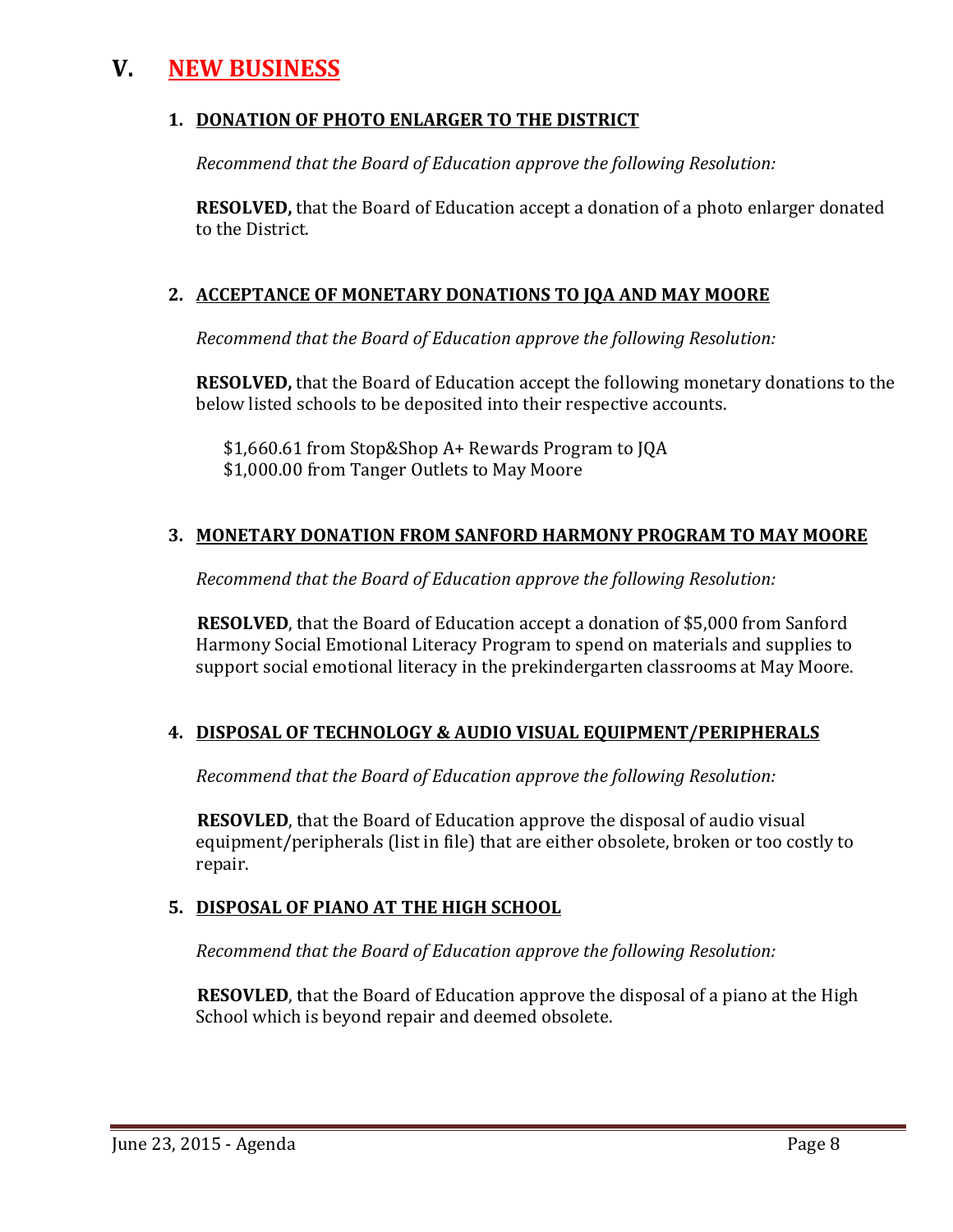### **6. 2015‐2016 BOARD OF EDUCATION MEETING CALENDAR**

*Recommend that the Board of Education approve the following Resolution:*

**RESOLVED,** that the Board of Education approve the Board of Education meeting calendar for the 2015-2016 school year.

# **7. APPROVAL OF 2015‐2016 PAYROLL CALENDAR**

*Recommend that the Board of Education approve the following Resolution:*

**RESOLVED,** that the Board of Education approve the 2015-2016 Payroll Calendar.

# **8. FIRST READING OF POLICIES**

*Recommend that the Board of Education approve the following Resolution:*

**RESOLVED,** that the Board of Education approve revisions to the below noted policies:

#1800 – Donations, Gifts and Grants to the District #5150 – School Admissions #5206 – Secondary Extra, Co-Curricular & Athletic Eligibility Policy #5280 - Interscholastic Athletics #5300.60 – Code of Conduct – Student Searches & Interrogations #5420 – Student Health Services #9645 – Disclosure of Wrongful Conduct (whistleblower policy)

# **9. TRANSFER OF EXCESS FUND BALANCE FROM 2014‐2015**

*Recommend that the Board of Education approve the following Resolution:*

**RESOLVED**, that the Board of Education hereby approves the transfer of excess fund balance from the 2014-2015 fiscal year to the following reserves: *Retirement contribution, Workers Compensation, Unemployment* **Insurance and** *Employee Benefit Accrued Liability* in an amount not to exceed \$800,000 each.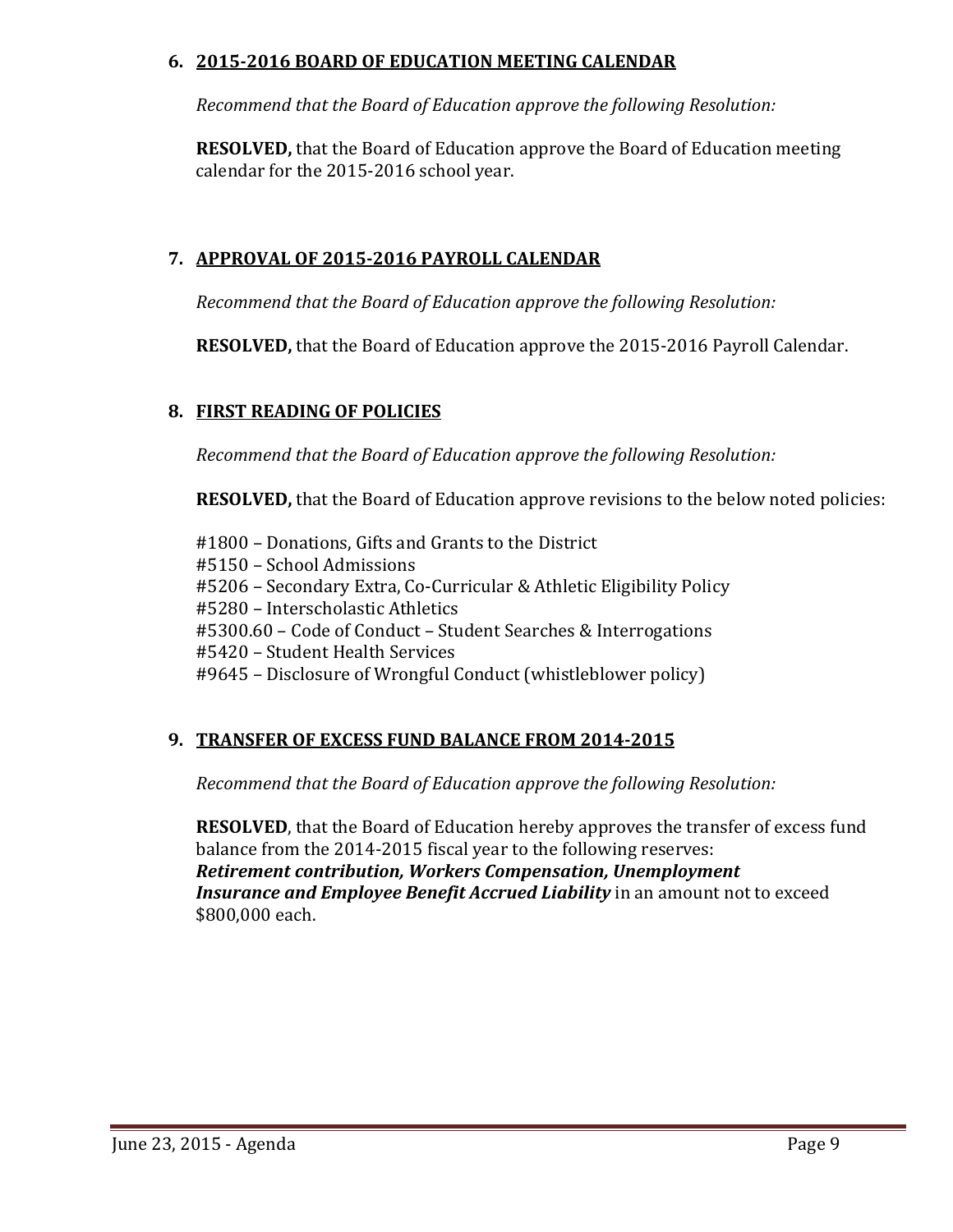#### **10. JOINT MUNICIPAL COOPERATIVE BIDDING PROGRAM FOR GENERAL SERVICES AND SUPPLIES**

*Recommend that the Board of Education approve the following Resolution:*

WHEREAS, various educational and municipal corporations located within the State of New York desire to bid jointly for generally needed services and standardized supply and equipment items; and

WHEREAS, the DEER PARK UNION FREE SCHOOL DISTRICT, an educational/municipal corporation (hereinafter the "Participant") is desirous of selectively participating with other educational and/or municipal corporations in the State of New York in joint bidding in the areas mentioned above pursuant to General Municipal Law  $\S$  119-o and Education Law Section 1950; and

WHEREAS, the Participant is a municipality within the meaning of General Municipal Law  $\S$  119-n and is eligible to participate in the Board of Cooperative Educational Services, First Supervisory District of Suffolk County (hereinafter Eastern Suffolk BOCES) Joint Municipal Cooperative Bidding Program (hereinafter the "Program") in the areas mentioned above: and

WHEREAS, the Participant acknowledges receipt of the Program description inclusive of Eastern Suffolk BOCES' standard bid packet and the general conditions relating to said Program; and

WHEREAS, with respect to all activities conducted by the Program, the Participant wishes to delegate to Eastern Suffolk BOCES the responsibility for drafting of bid specifications, advertising for bids, accepting and opening bids, tabulating bids, awarding the bids, and reporting the results to the Participant.

BE IT RESOLVED that the Participant hereby appoints Eastern Suffolk BOCES to represent it and to act as the lead agent in all matters related to the Program as described above; and

BE IT FURTHER RESOLVED that the Participant hereby authorizes Eastern Suffolk BOCES to place all legal advertisements for any required cooperative bidding in Newsday, which is designated as the official newspaper for the Program; and

BE IT FURTHER RESOLVED that a Participant Meeting shall be held annually consisting of a representative from each Program Participant. Notice of the meeting shall be given to each representative at least five (5) days prior to such meeting; and

BE IT FURTHER RESOLVED that an Advisory Committee will be formed consisting of five to ten representatives of Program Participants for a term of three (3) years as authorized by General Municipal Law §119-o.2.j.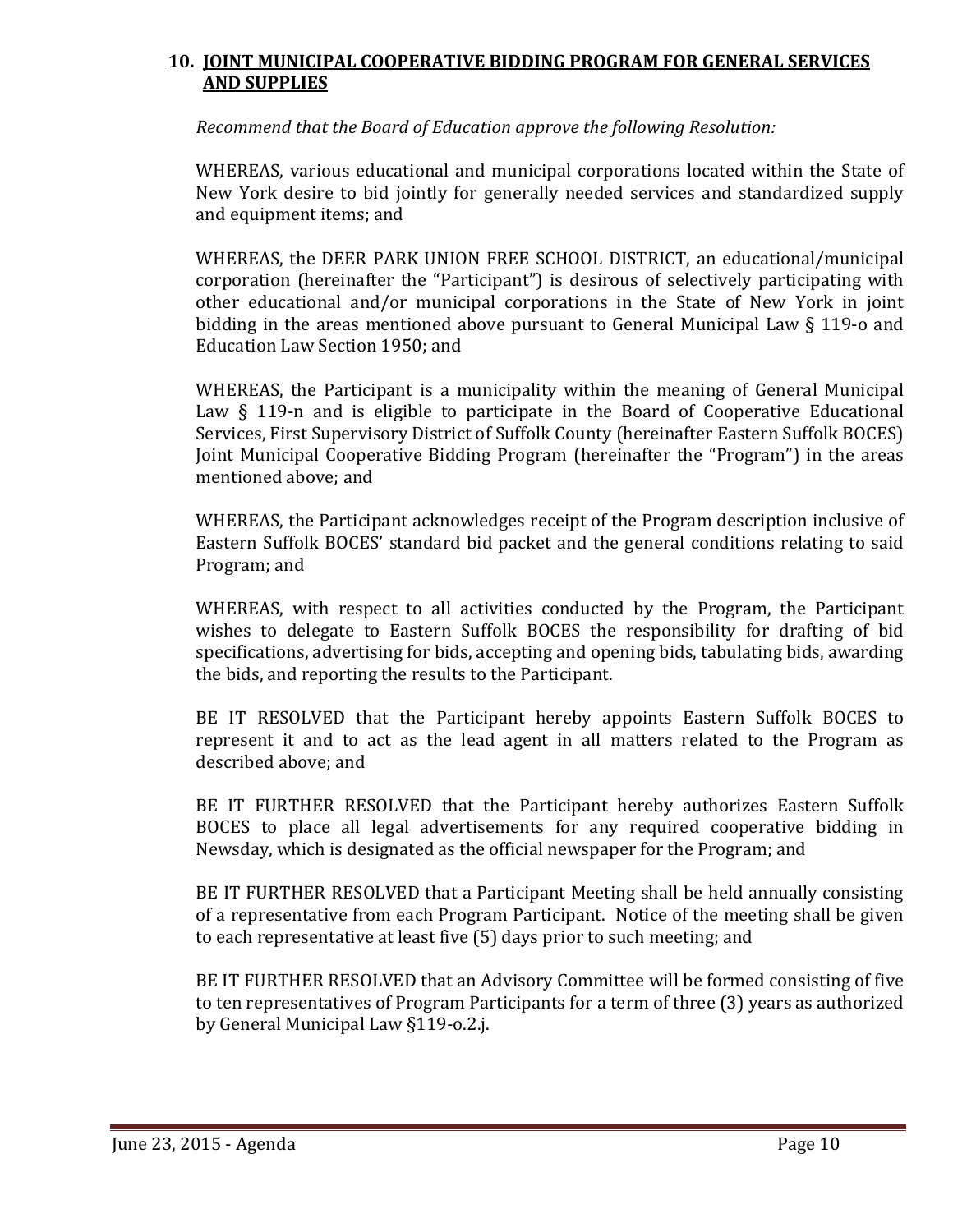BE IT FURTHER RESOLVED that this Agreement with the Participant shall be for a term of one  $(1)$  year as authorized by General Municipal Law §119-o.2.j.

BE IT FURTHER RESOLVED that the Participant agrees to pay Eastern Suffolk BOCES an annual fee as determined annually by Eastern Suffolk BOCES to act as the lead agent for the Program.

### **11. JOINT MUNICIPAL COOPERATIVE BIDDING RESOLUTION FOR SPECIAL EDUCATION SERVICES**

*Recommend that the Board of Education approve the following Resolution:*

WHEREAS, various educational and municipal corporations located within the State of New York desire to bid jointly for *Tutorial & Special Education Services for Students, Western Suffolk BOCES & Component School Districts – RFP #12‐01P/Opened April 25, 2012; Original Contract Term: July 1, 2012 through June 30, 2013; Second Extension of Contract: July 1, 2014 through June 30, 2015; Third Extension of Contract: July 1, 2015 through June 30, 2016;* and 

WHEREAS, the Deer Park Union Free School District, an educational/municipal corporation is desirous of selectively participating with other educational and/or municipal corporations in the State of New York in joint bidding in the areas mentioned above pursuant to General Municipal Law  $\S$  119-o and Education Law Section 1950; and

WHEREAS, the District is a municipality within the meaning of General Municipal Law  $\S$ 119-n and is eligible to participate in the Board of Cooperative Educational Services, Second Supervisory District of Suffolk County (hereinafter Western Suffolk BOCES) Joint Municipal Cooperative Bidding Initiative in the areas mentioned above; and

WHEREAS, with respect to all activities conducted by the Western Suffolk BOCES, the District wishes to delegate to Western Suffolk BOCES the responsibility for drafting of specifications, advertising for bids/proposals, accepting and opening bids/proposals, tabulating bids/proposals, awarding the bids/proposals, extending awards of bids/proposals, and reporting the results to the District.

BE IT RESOLVED that the District hereby appoints Western Suffolk BOCES to represent it and to act as the lead agent in all matters related to the services as described above; and 

BE IT FURTHER RESOLVED that the District hereby authorizes Western Suffolk BOCES to place all legal advertisements for any required cooperative bidding in Newsday, which is designated as the official newspaper for Western Suffolk BOCES; and

BE IT FURTHER RESOLVED that this Agreement with the District shall be for a term of one (1) year as authorized by General Municipal Law §119-o.2.j.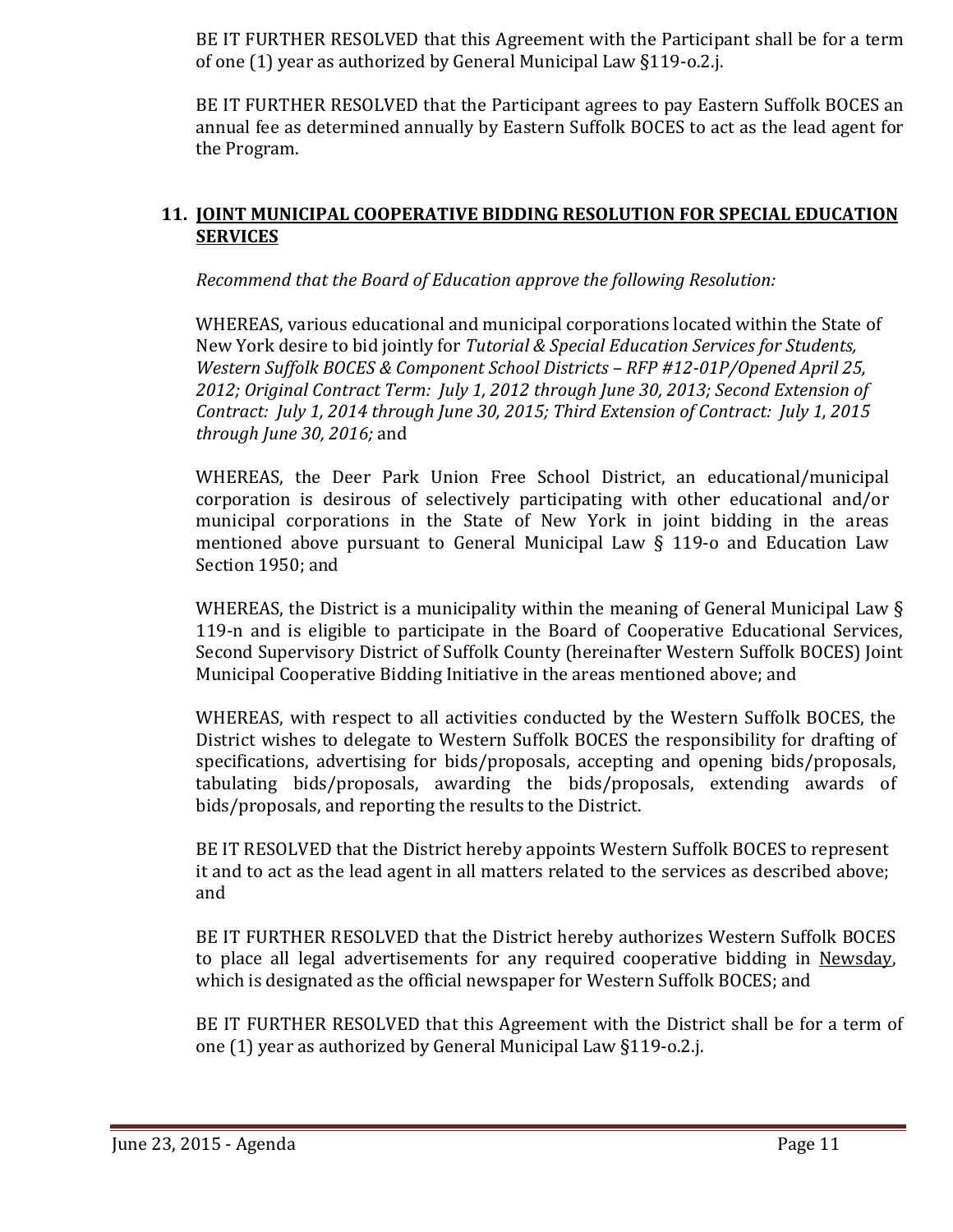# VI. **APPROVAL OF SCHEDULES**

*Recommend, that the Board of Education approve the following Schedules collectively:*

# **NON‐INSTRUCTIONAL**

### **SCHEDULE ‐‐ NN ‐‐APPOINTMENTS (Non‐Instructional)**

#### **John Adcock**

May Moore School Position: Night Custodial Aide Salary/Step: \$41,404 Effective  $7/1/2015$ Salary =  $$40,751$  plus  $$650$  for night differential

# **Alison Lacoff**

Deer Park High School Position: Non-Instructional Teacher Aide Salary/Step:  $$13.43/hour$  Step 2 Effective  $9/1/2015$ 

# **Celeste Stalker**

Robert Frost Middle School Position: Clerk Typist Salary/Step: \$40,751 Effective  $7/1/2015$ 

#### **SCHEDULE ‐‐ NNPS ‐‐PER DIEM SUBSTITUTES (Non‐Instructional)**

#### **David Lopez**

Summer School Position: Substitute Summer School Security Guard Salary/Step: \$17/hour Effective  $7/6/2015 - 8/14/2015$  4 hours/day 

# **SCHEDULE ‐‐ NNS ‐‐REGULAR (PERMANENT) SUBSTITUTES (Non‐Instructional)**

### **Maureen Dunn**

District Wide Position: Permanent Substitute Float Nurse Salary/Step: \$150/day Effective  $9/1/2015 - 6/30/2016$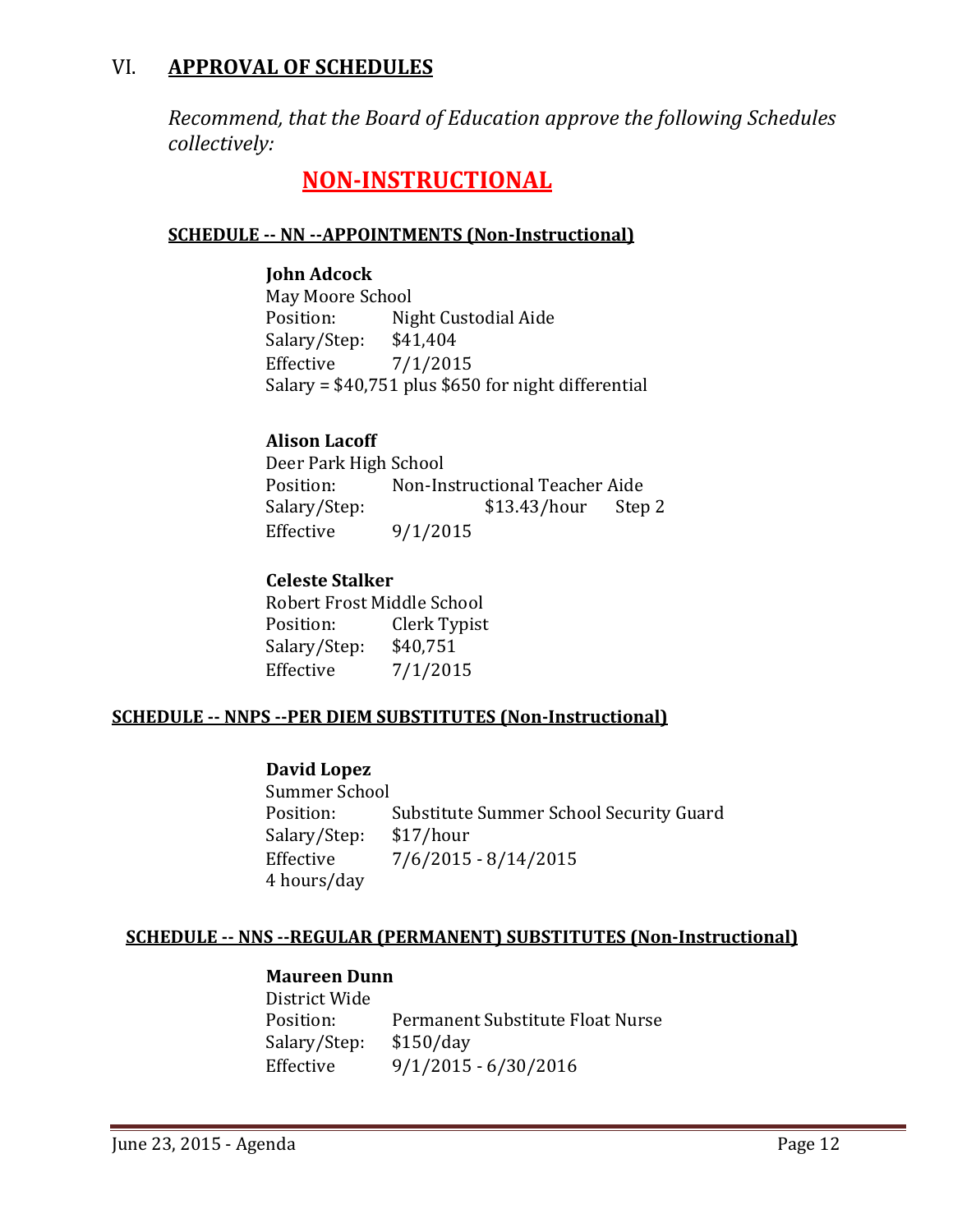**Jean Skaalerud**

District Wide Position: Permanent Substitute Float Nurse Salary/Step: \$150/day Effective 9/1/2015 - 6/30/2016

#### **SCHEDULE ‐‐ OO ‐‐RESIGNATIONS / RETIREMENTS / REMOVALS / TERMINATIONS (Non‐ Instructional)**

**Katelyn Negri** District Wide Position: Substitute Non-Instructional Aide Salary/Step: Effective 6/15/2015 Resignation. No outstanding obligation to the district.

#### **SCHEDULE ‐‐ QQ ‐‐LEAVES OF ABSENCE (Non‐Instructional)**

#### **Harold Breun**

 Memorial Position: Maintenance Salary/Step: Effective 5/30/2015 - 7/10/2015 Extension of Unpaid Medical LOA  $(W/C)$ 

#### **Frances Capone**

John Quincy Adams School Position: Non-Instructional Cafeteria Aide Salary/Step: Effective  $6/1/2015 - 6/26/2015$ Extension of Unpaid Medical LOA

#### **Anthony Grimaldi**

 Transportation Position: Bus Driver Salary/Step: Effective 5/29/2015 - 6/12/2015  $5/29/15$  Paid Medical LOA (FMLA)  $5/30/15$ -6/12/15 Unpaid Medical LOA (FMLA) 

#### **Francis O'Donnell**

Robert Frost Middle School Position: Custodian Salary/Step: Effective 5/25/2015 - 5/26/2015 Extension of Unpaid Medical LOA  $(W/C)$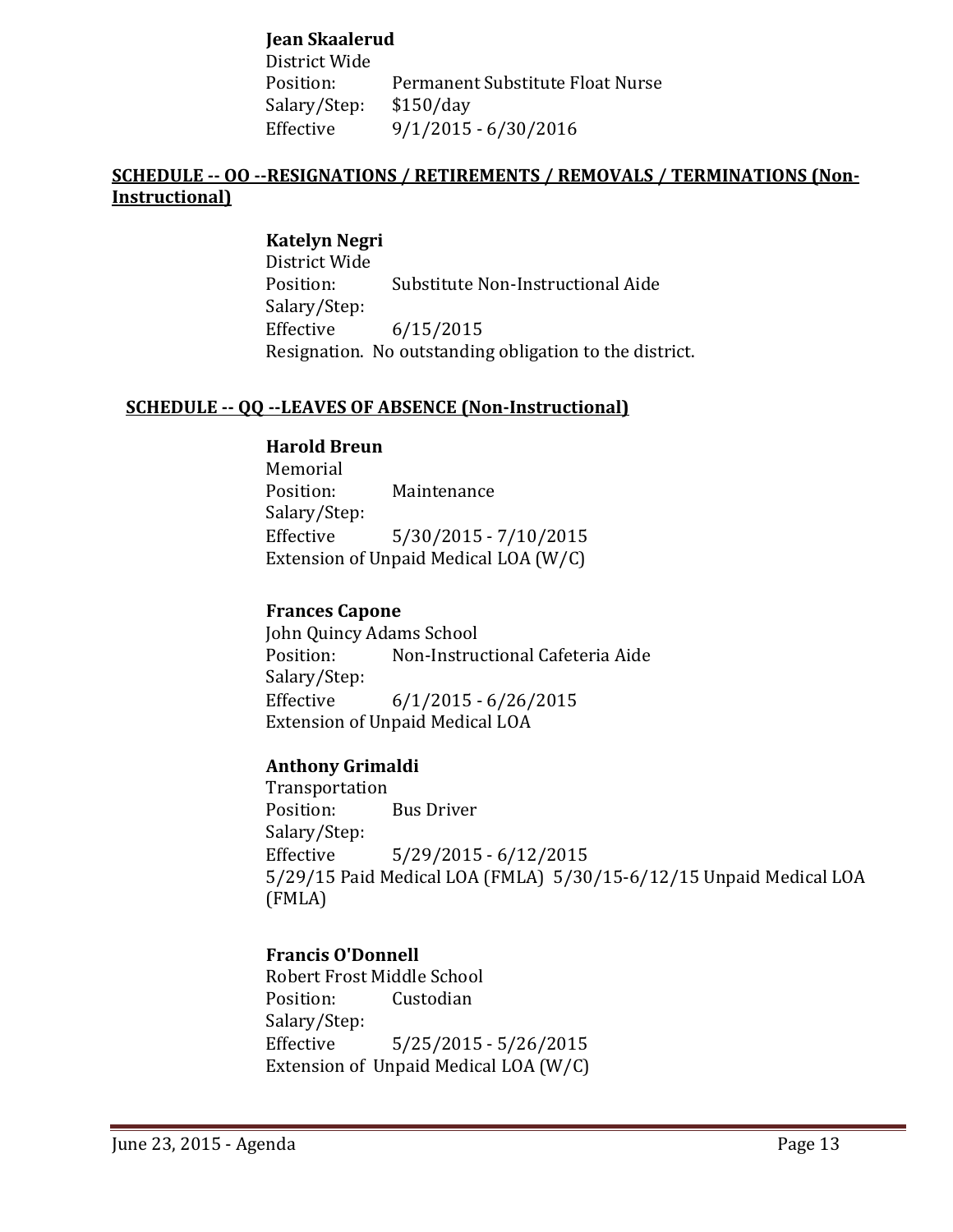#### **George Pollack**

May Moore School Position: Night Custodian Salary/Step: Effective 5/11/2015 - 6/5/2015 Paid Medical LOA (FMLA)

### **Bunnie Smith**

 Transportation Position: Bus Driver Salary/Step: Effective  $\frac{7}{1/2015} - \frac{7}{5/2015}$ Extension of Unpaid Medical LOA (FMLA)

# **Rita Smith**

 Transportation Position: Clerk Typist Salary/Step: Effective 6/26/2015 - 8/7/2015 Paid Medical LOA (FMLA)

#### **SCHEDULE ‐‐ TPA ‐‐TEMPORARY ASSIGNMENT (Non‐Instructional)**

#### **Carol Delahunty**

May Moore School Position: Summer School Nurse Salary/Step: \$40.31 per hour Effective  $\frac{7}{6}$ /2015 - 8/14/2015 5 days per week/4 hours per day

#### **Monique Hornik**

May Moore School Position: Summer School Nurse Salary/Step: \$39.13 per hour Effective  $7/6/2015 - 8/14/2015$ 5 days per week/4 hours per day

# **David Lewis**

May Moore School Position: Summer School Security Guard Salary/Step: \$17/hour Effective 7/6/2015 - 8/14/2015 4 hours/day May Moore School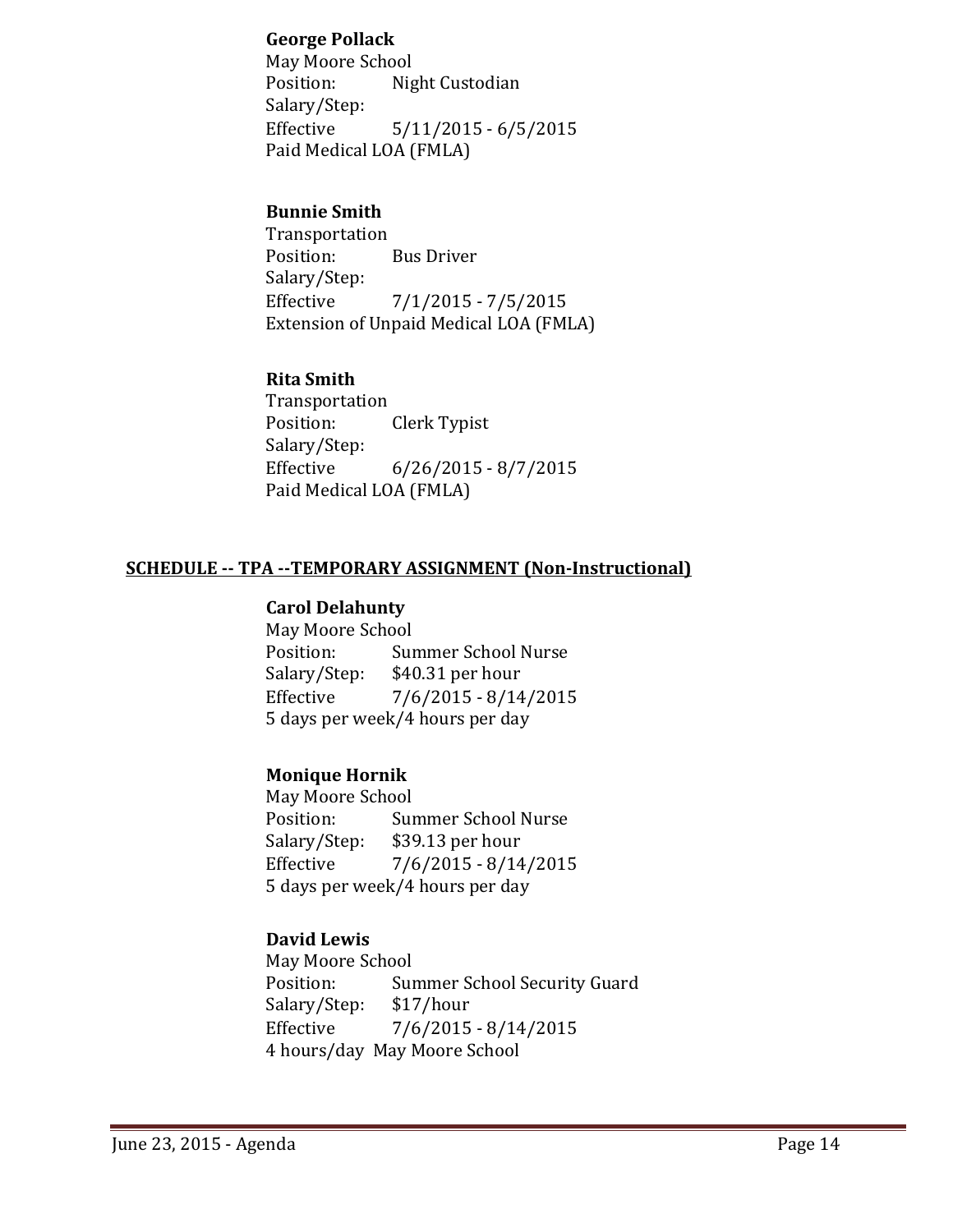**Jose Seda** Deer Park High School Position: Summer School Security Guard Salary/Step: \$17/hour Effective 7/6/2015 - 8/14/2015 4 hours/day Robert Frost Middle School

# **INSTRUCTIONAL**

#### **SCHEDULE ‐‐ CSS ‐‐CHANGE OF STATUS / SALARY (Instructional)**

#### **Lauren Funaro**

Robert Frost Middle School Position: Math Coach Salary/Step: 2015-2016 MA45/Step 8 Effective  $9/1/2015 - 6/30/2016$ 

#### **Christopher Kauter**

District Wide Position: Instructional Technology Coach Salary/Step: 2015-2016 MA75/Step 20 Effective 9/1/2015 - 6/30/2016

# **Michelle Kwon**

Robert Frost Middle School Position: .8 ELA Coach Salary/Step: '15-'16 salary MA/Step 16 Effective  $9/1/2015 - 6/30/2016$ 

#### **SCHEDULE ‐‐ L ‐‐PART‐TIME APPOINTMENTS (Instructional)**

#### **Colleen Garay**

Deer Park High School Position: 4 Science Teacher Salary/Step:  $$64,324 \text{ MA/Step 3}$ Effective 9/1/2015 - 6/30/2016 Salary prorated at \$25,730

# **Michelle Kwon**

Robert Frost Middle School Position: .8 ELA Teacher Salary/Step:  $$85,900$  MA/Step 16 Effective 9/1/2015 - 6/30/2016 Salary prorated at \$68,720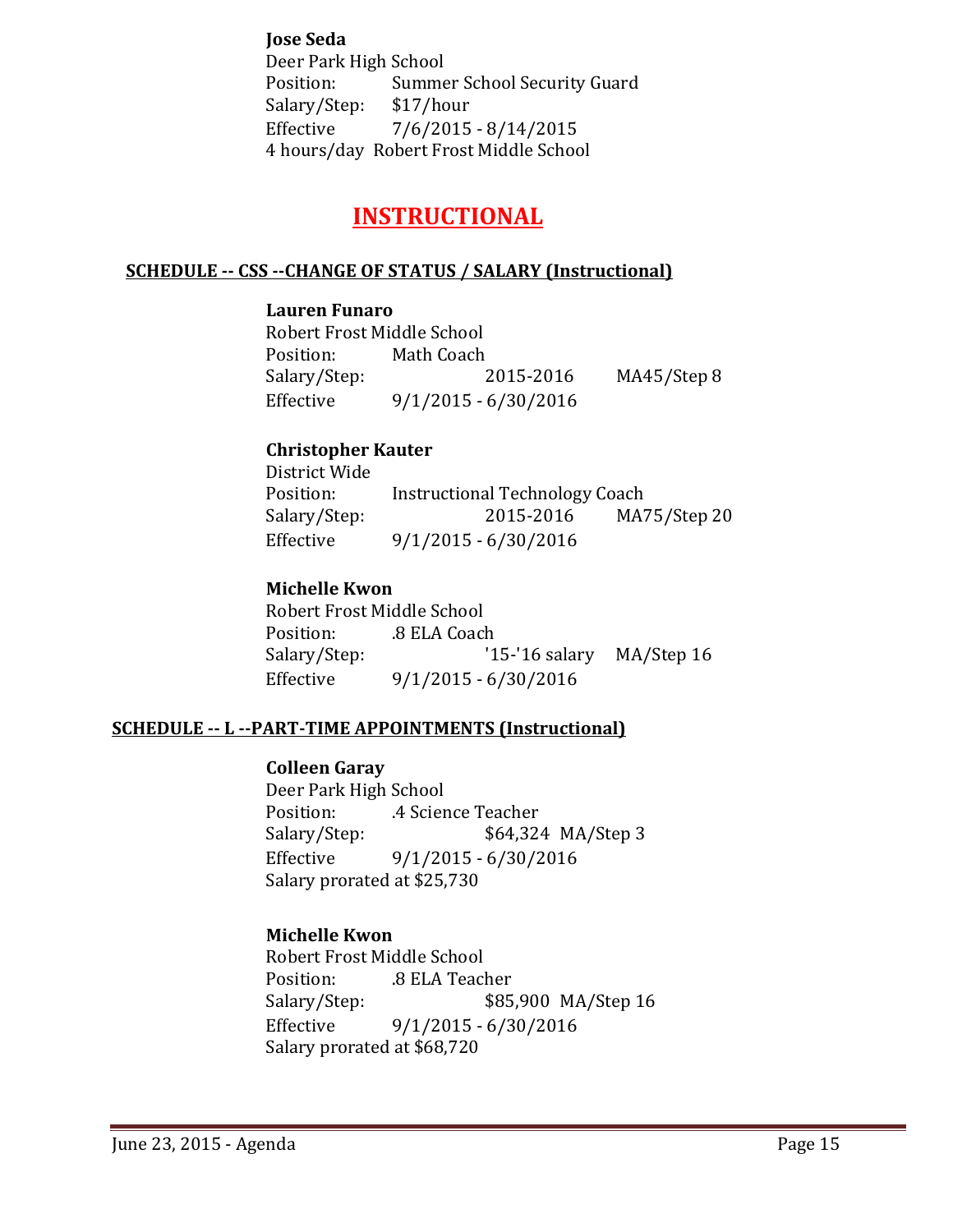#### **Kevin Marner**

Deer Park High School Position: 7 Physical Education Teacher Salary/Step:  $$78,585$  MA/Step 16 Effective 9/1/2015 - 6/30/2016 Salary prorated at \$55,009

#### **Jennifer Michael**

Robert Frost Middle School Position: .3 Health Teacher Salary/Step:  $$96,009$  MA30/Step 19 Effective  $9/1/2015 - 6/30/2016$ Salary prorated at \$28,803

#### **Kara Micucci**

Deer Park High School Position: .6 Psychologist Salary/Step:  $$91,830$  PHD/Step 13 Effective 9/1/2015 - 6/30/2016 Salary prorated at \$55,098

#### **Christina Niebling**

District Wide Position: 4 Speech Teacher Salary/Step:  $$96,009$  MA75/Step 16 Effective 9/1/2015 - 6/30/2016 Salary prorated at \$38,404

#### **Matthew Spataro**

John F Kennedy Intermediate School Position: 7 Music Teacher Salary/Step: \$104,946 MA/Step 20 Effective  $9/1/2015 - 6/30/2016$ Salary prorated at \$73,462 Split: JFK/RF

#### **SCHEDULE ‐‐ LR ‐‐LONG TERM SUBSTITUTE / LEAVE REPLACEMENT (LR) APPOINTMENTS (Instructional)**

#### **Rachel Chalmers**

Robert Frost Middle School Position: LTS/Leave Replacement Guidance Counselor Salary/Step:  $$61,524 \text{ MA}/\text{Step 1}$ Effective 9/1/2015 - 6/30/2016 (C. Meckley)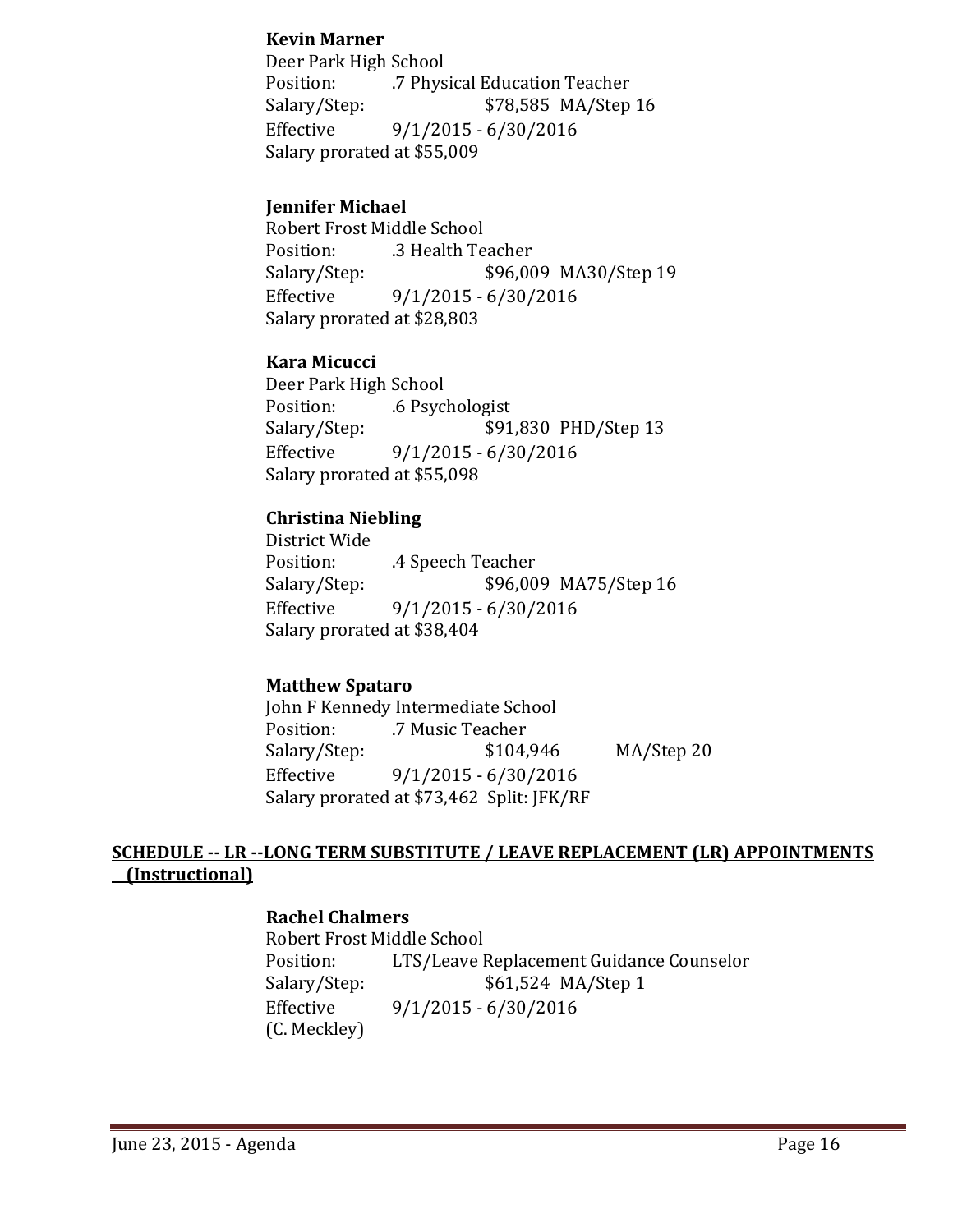### **Kari Schiano**

Deer Park High School Position: LTS/Leave Replacement World Language Teacher (French) Salary/Step: \$62,908 MA/Step 2 Effective 9/1/2015 - 1/22/2016 Split:  $HS/RF$  Salary prorated at \$27,994 (S. Bollag)

#### **SCHEDULE ‐‐ N ‐‐PROBATIONARY TEACHER (Instructional)**

#### **Jodi Simet**

John F Kennedy Intermediate School Position: Probationary Elementary Teacher Salary/Step: \$68,764 MA/Step 6 Effective 9/1/2015 - 6/30/2016

# **Lauren Stein**

Robert Frost Middle School Position: Probationary .8 Math/.2 Special Education Salary/Step: \$61,524 MA/Step 1 Effective 9/1/2015 - 8/31/2018

#### **SCHEDULE** -- NAS --ADMINSTRATIVE / SUPERVISORY APPOINTMENTS (Instructional)

# **Mary Reynolds**

District Wide Position: Grant Funded Special Education Programs Manager Salary/Step: \$4,000 Effective 9/1/2015 - 6/30/2016

# **SCHEDULE ‐‐ NS ‐‐PERMANENT SUBSTITUTES (Instructional)**

#### **Scott Anderson**

Robert Frost Middle School Position: Permanent Substitute Salary/Step: \$125/day Effective 5/29/2015 - 6/12/2015 Extension as Perm Sub (K. Harker)

# **Marisa Castellano**

Robert Frost Middle School Position: Permanent Substitute Salary/Step: \$125/day Effective 5/26/2015 - 6/5/2015 Extension as Perm Sub (C. DiPietrantonio)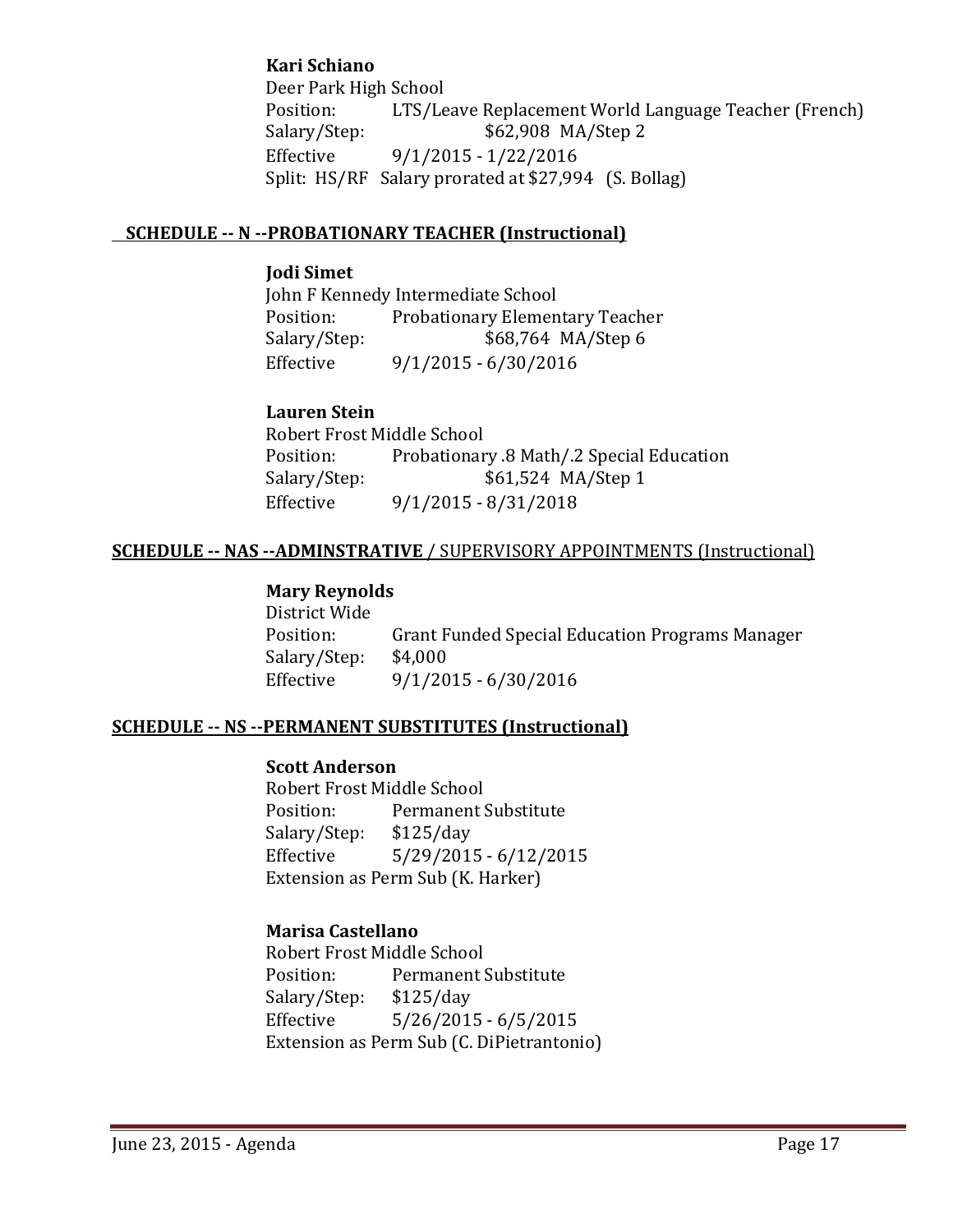#### **Melissa Fulgenzi**

May Moore School Position: Permanent Substitute Salary/Step: \$125/day Effective 6/8/2015 - 6/26/2015 (T. DeMarchis) 

# **Colleen Garay**

Deer Park High School Position: 6 Permanent Substitute Teacher Salary/Step: \$125/day Effective 9/1/2015 - 6/30/2016 Salary prorated at \$75/day

#### **Michelle Kwon**

Robert Frost Middle School Position: .2 Permanent Substitute Salary/Step: \$125/day Effective 9/1/2015 - 6/30/2016 Salary prorated at \$25/day

# **Kevin Marner**

Deer Park High School Position: 3 Permanent Substitute Salary/Step: \$125/day Effective 9/1/2015 - 6/30/2016 Salary prorated at \$34.50/day

# **Matthew Spataro**

Robert Frost Middle School Position: 3 Permanent Substitute Teacher Salary/Step: \$125/day Effective 9/1/2015 - 6/30/2016 Salary prorated at \$37.50/day

#### **SCHEDULE ‐‐ NSS ‐‐SUMMER SCHOOL APPOINTMENTS (Instructional)**

# **Maria Adams**

Deer Park High School Position: Living Environment Regents Review Teacher Salary/Step: \$67.79/hour Effective 8/3/2015 - 8/6/2015 4 days/2 hrs per day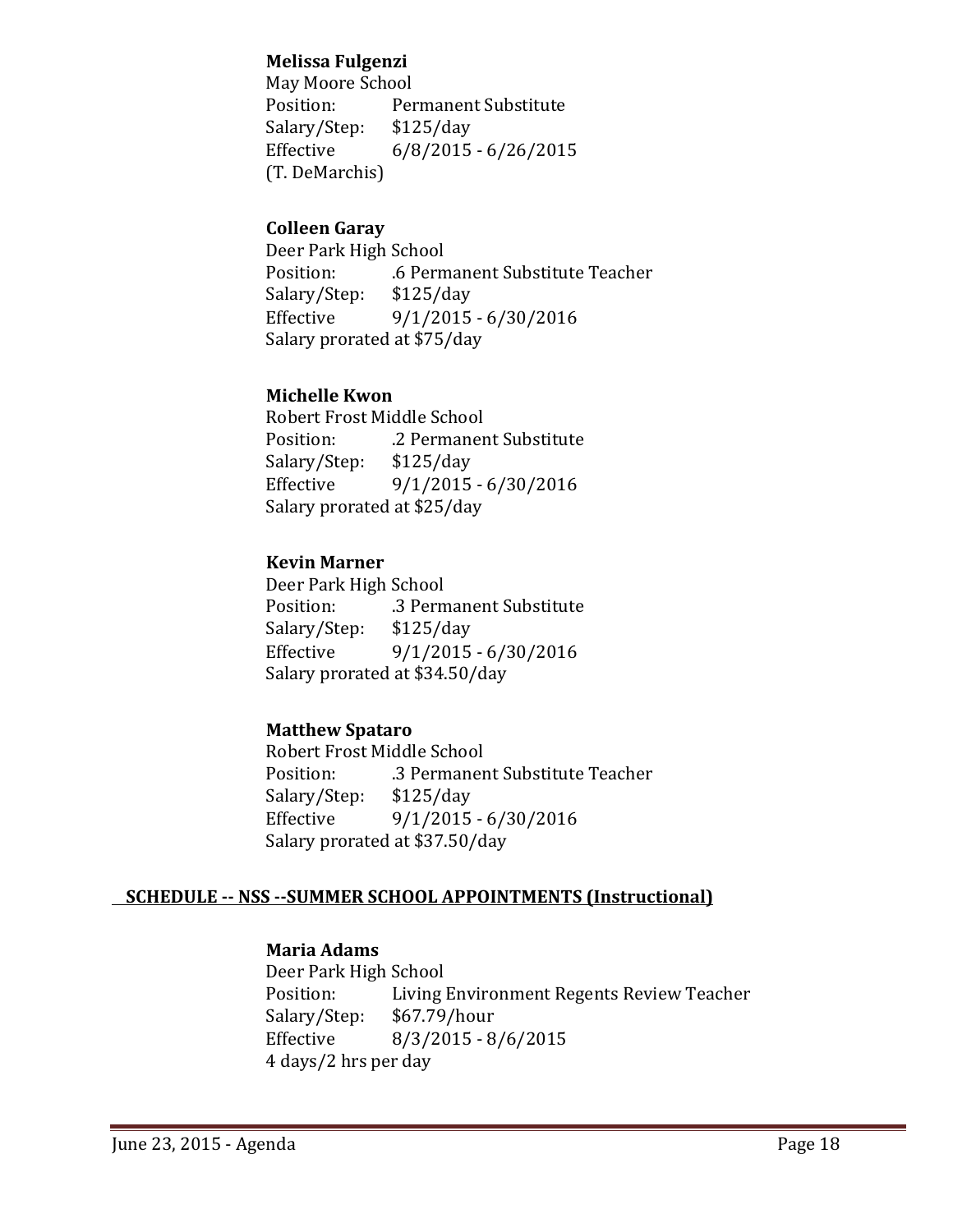#### **Maria Adams**

Deer Park High School Position: Grade the August 2015 Regents Exams Salary/Step: \$67.79/hour Effective 8/12/2015 - 8/14/2015

#### **Maria Adams**

Deer Park High School Position: Proctor the August 2015 Regents Exams Salary/Step: \$34.00/hour Effective 8/12/2015 - 8/13/2015

### **Thomas Alcabes**

May Moore School Position: Substitute Summer School Self Contained Program Teacher Salary/Step: \$225.76/day Effective 7/6/2015 - 8/14/2015 5 days per week/4 hours per day

#### **Francis Amendola**

Deer Park High School Position: Summer School Virtual Science Teacher Salary/Step: \$46.03/hour Effective  $\frac{7}{6}/\frac{2015 - 8}{14}/\frac{2015}{6}$ 4 days per week/4 hours per day

#### **Vincent Amodio**

May Moore School Position: Summer School Self Contained Program Teacher Salary/Step: \$6,772.68 Effective 7/6/2015 - 8/14/2015 5 days per week/4 hours per day 

#### **Michelle Artale**

May Moore School Position: Summer School Teaching Assistant Salary/Step: \$18.96 per hour Effective 7/6/2015 - 8/14/2015 5 days per week/4 hours per day

# **Angela Baker**

 May Moore School Position: Summer School Teaching Assistant Salary/Step: \$18.96 per hour Effective  $\frac{7}{6}$  7/6/2015 - 8/14/2015 5 days per week/4 hours per day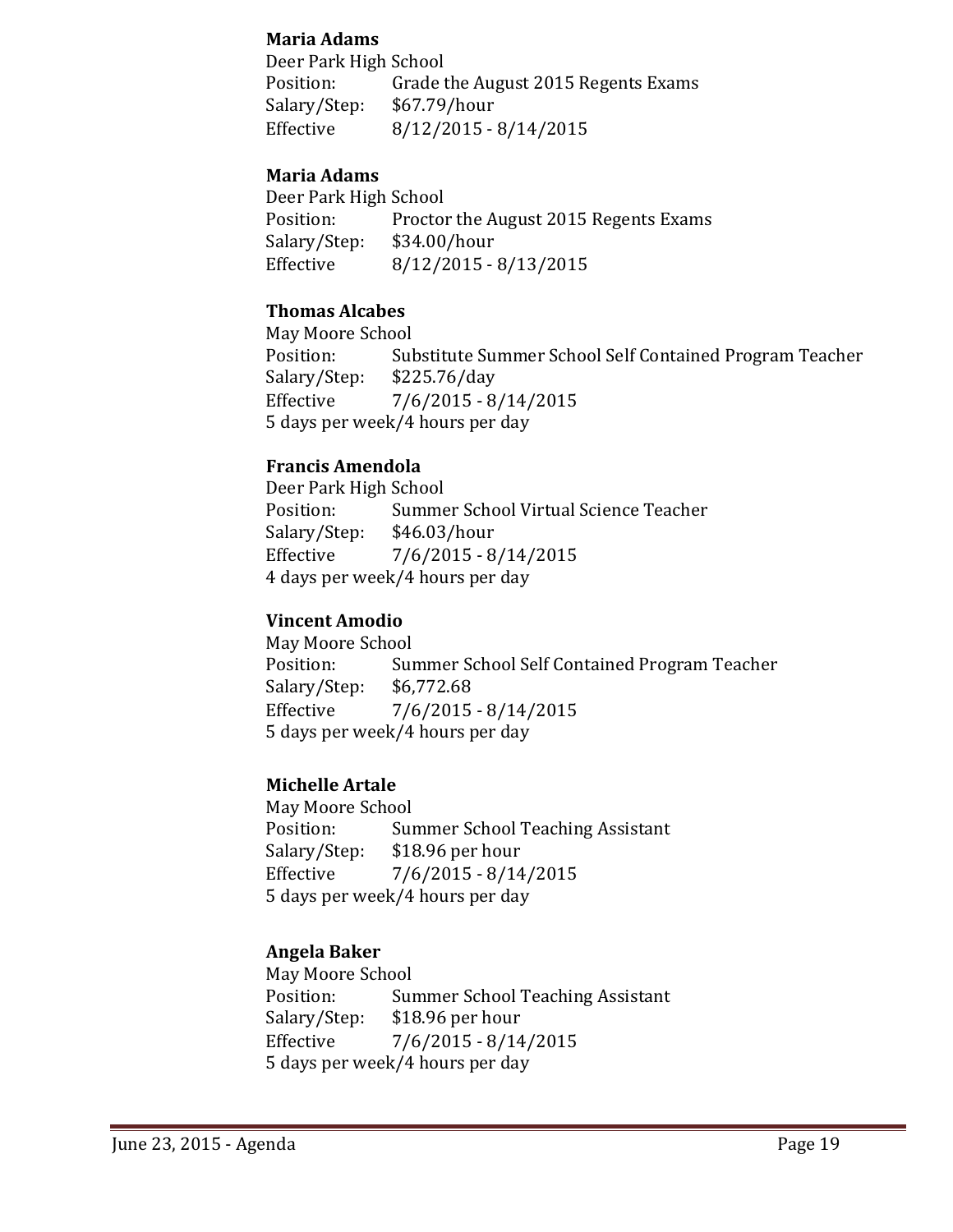#### **Robin Billings**

 May Moore School Position: Summer School Teaching Assistant Salary/Step: \$18.96 per hour Effective 7/6/2015 - 8/14/2015 5 days per week/4 hours per day

### **Rachel Burkel**

May Moore School Position: Summer School Self Contained Program Teacher Salary/Step: \$6,772.68 Effective  $\frac{7}{6}$ /2015 - 8/14/2015 5 days per week/4 hours per day

#### **Cecilia Caltabellotta**

May Moore School Position: Summer School Teaching Assistant Salary/Step: \$18.96/hour Effective  $7/6/2015 - 8/14/2015$ 5 days per week/4 hours per day

#### **Joyce Carman**

May Moore School Position: Summer School Teaching Assistant Salary/Step: \$18.96 per hour Effective 7/6/2015 - 8/14/2015 5 days per week/4 hours per day

# **Anthony Cinquemani**

Deer Park High School Position: Summer School Virtual Math Teacher Salary/Step: \$46.03/hour Effective  $7/6/2015 - 8/14/2015$  4 days per week/4 hours per day 

# **Heather Ciurleo**

May Moore School Position: Summer School Self Contained Program Teacher Salary/Step: \$6,772.68 Effective  $\frac{7}{6}$ /2015 - 8/14/2015 5 days per week/4 hours per day

# **Janet Ciurleo**

May Moore School Position: Summer School Teaching Assistant Salary/Step: \$18.96/hour Effective  $\frac{7}{6}/\frac{2015 - 8}{14}/\frac{2015}{6}$ 5 days per week/4 hours per day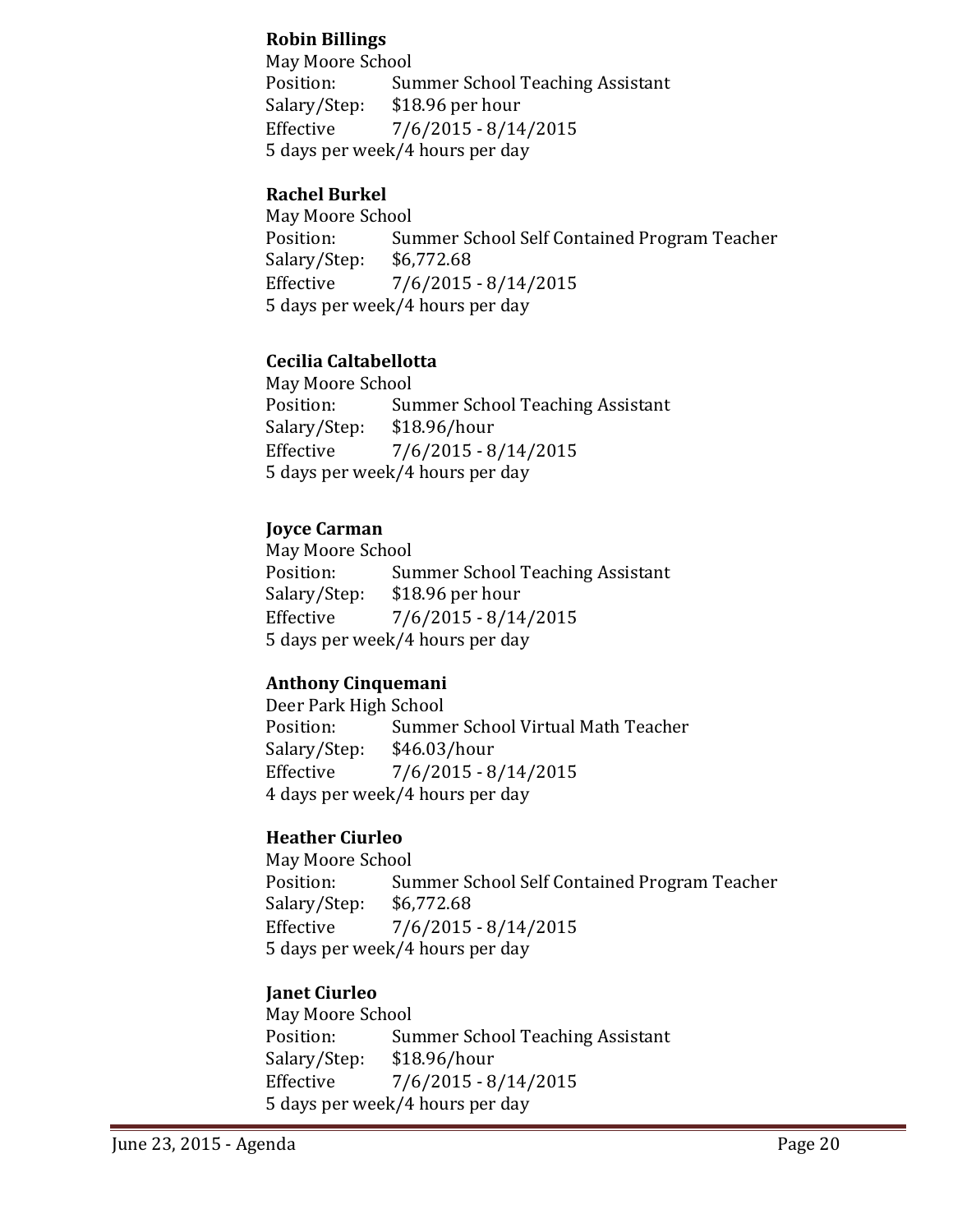### **Dea Compitello**

May Moore School Position: Summer School Teaching Assistant Salary/Step: \$18.96 per hour Effective  $7/6/2015 - 8/14/2015$ 5 days per week/4 hours per dav

# **Rebecca Corbin**

May Moore School Position: Grant Funded Summer ENL Enrichment Program Teacher Salary/Step: \$3,855.04 Effective 7/6/2015 - 7/30/2015 4 days per week/3 hours per day

#### **Vivian D'Agostaro**

May Moore School Position: Summer School Teaching Assistant Salary/Step: \$18.96 per hour Effective  $\frac{7}{6}$  7/6/2015 - 8/14/2015 5 days per week/4 hours per day 

#### **Lia Demyen**

Deer Park High School Position: Summer School Virtual Math Teacher Salary/Step: \$46.03/hour Effective  $\frac{7}{6}$ /2015 - 8/14/2015 4 days per week/4 hours per day

# **Nancy Depalo**

May Moore School Position: Summer School Teaching Assistant Salary/Step: \$18.96 per hour Effective  $7/6/2015 - 8/14/2015$ 5 days per week/4 hours per day

# **David DePrima**

May Moore School Position: Summer School Self Contained Program Teacher Salary/Step: \$6,772.68 Effective  $\frac{7}{6}$ /2015 - 8/14/2015 5 days per week/4 hours per day

#### **Christine DeProperzio**

Deer Park High School Position: Grade the August 2015 Regents Exams Salary/Step: \$67.79/hour Effective 8/12/2015 - 8/14/2015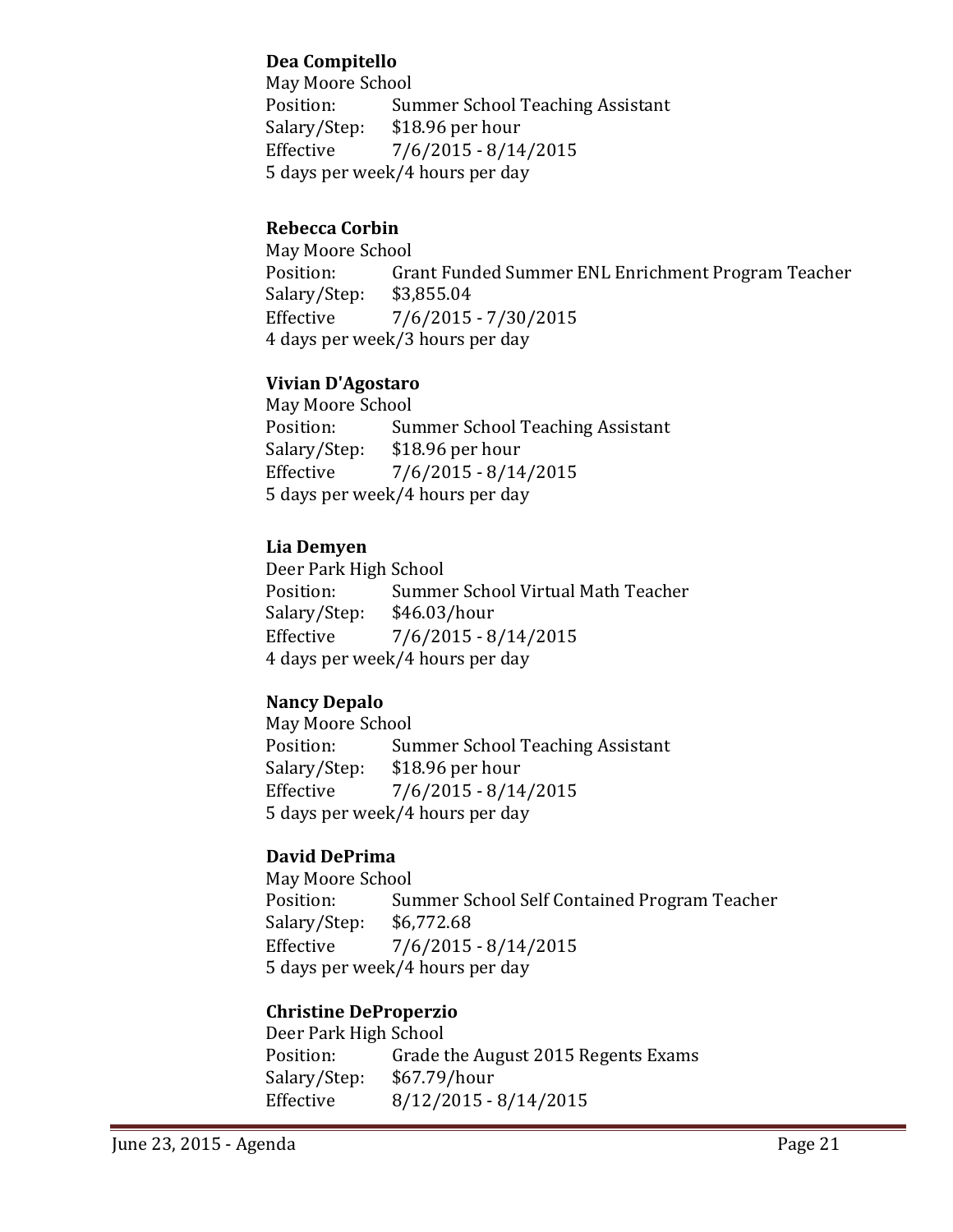### **Christine DiProperzio**

Deer Park High School Position: Proctor the August 2015 Regents Exams Salary/Step: \$34.00/hour Effective 8/12/2015 - 8/13/2015

#### **Laura Dunn**

May Moore School Position: Summer School Teaching Assistant Salary/Step: \$18.96 per hour Effective  $\frac{7}{6}$  7/6/2015 - 8/14/2015 5 days per week/4 hours per day

#### **Salvatore Finocchiaro**

May Moore School Position: Summer School Self Contained Program Teacher Salary/Step: \$6,772.68 Effective  $\frac{7}{6}$ /2015 - 8/14/2015 5 days per week/4 hours per day

# **Michelle Franco**

May Moore School Position: Summer School Self Contained Program Teacher Salary/Step: \$6,772.68 Effective 7/6/2015 - 8/14/2015 5 days per week/4 hours per day

# **Maria Giammona**

May Moore School Position: Summer School Teaching Assistant Salary/Step: \$18.96/hour Effective  $\frac{7}{6}$ /2015 - 8/14/2015 5 days per week/4 hours per day

#### **Barbara Goemans**

May Moore School Position: Summer School Teaching Assistant Salary/Step: \$18.96 per hour Effective  $\frac{7}{6}$ /2015 - 8/14/2015 5 days per week/4 hours per day 

# **Justin Gutman**

Deer Park High School Position: Summer School Virtual Social Studies Teacher Salary/Step: \$46.03/hour Effective  $7/6/2015 - 8/14/2015$ 4 days per week/4 hours per day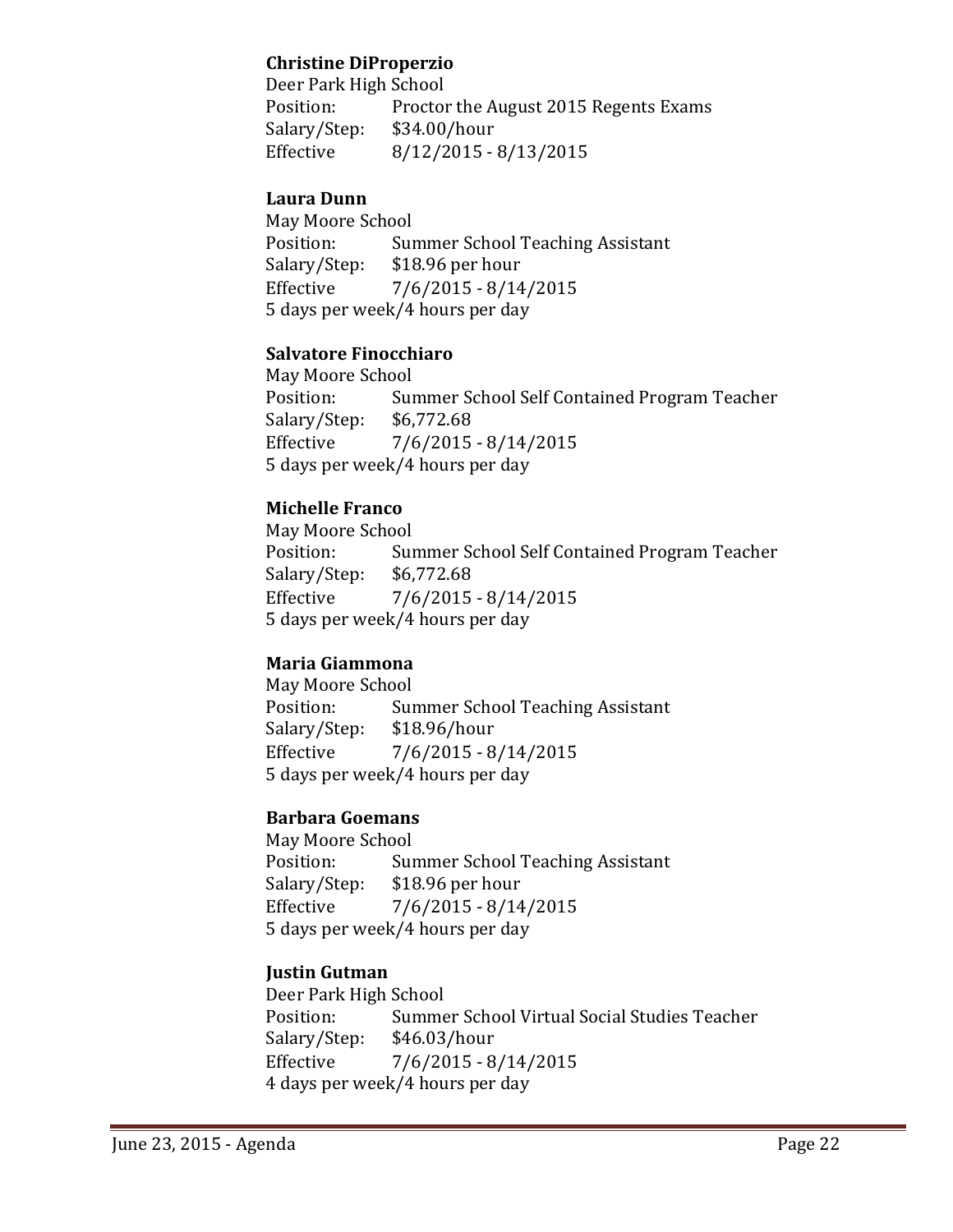### **Justin Gutman**

Deer Park High School Position: Summer School Virtual Lead Teacher Salary/Step: \$4,818.79 Effective 7/6/2015 - 8/14/2015 4 days per week/4 hours per day

#### **Gail Heffernan**

May Moore School Position: Summer School Teaching Assistant Salary/Step: \$18.96 per hour Effective  $\frac{7}{6}/\frac{2015 - 8}{14}/\frac{2015}{15}$ 5 days per week/4 hours per day

#### **Noemi Herles**

May Moore School Position: Summer School Teaching Assistant Salary/Step: \$18.96/hour Effective  $\frac{7}{6}$ /2015 - 8/14/2015 5 days per week/4 hours per day 

#### **Keri Inghilterra**

May Moore School Position: Substitute Summer School Self Contained Program Teacher Salary/Step: \$225.76/day Effective  $7/6/2015 - 8/14/2015$ 5 days per week/4 hours per day

# **Kelly Intartaglia**

May Moore School Position: Summer School Teaching Assistant Salary/Step: \$18.96 per hour Effective  $\frac{7}{6}$ /2015 - 8/14/2015 5 days per week/4 hours per day

#### **Cynthia Jewell**

Deer Park High School Position: Algebra Regents Review Teacher Salary/Step: \$67.79/hour Effective  $\frac{7}{27}{2015 - 8}{6}{2015}$  4 days/2 hrs per day 

# **Cynthia Jewell**

Deer Park High School Position: Grade the August 2015 Regents Exams Salary/Step: \$67.79/hour Effective 8/12/2015 - 8/14/2015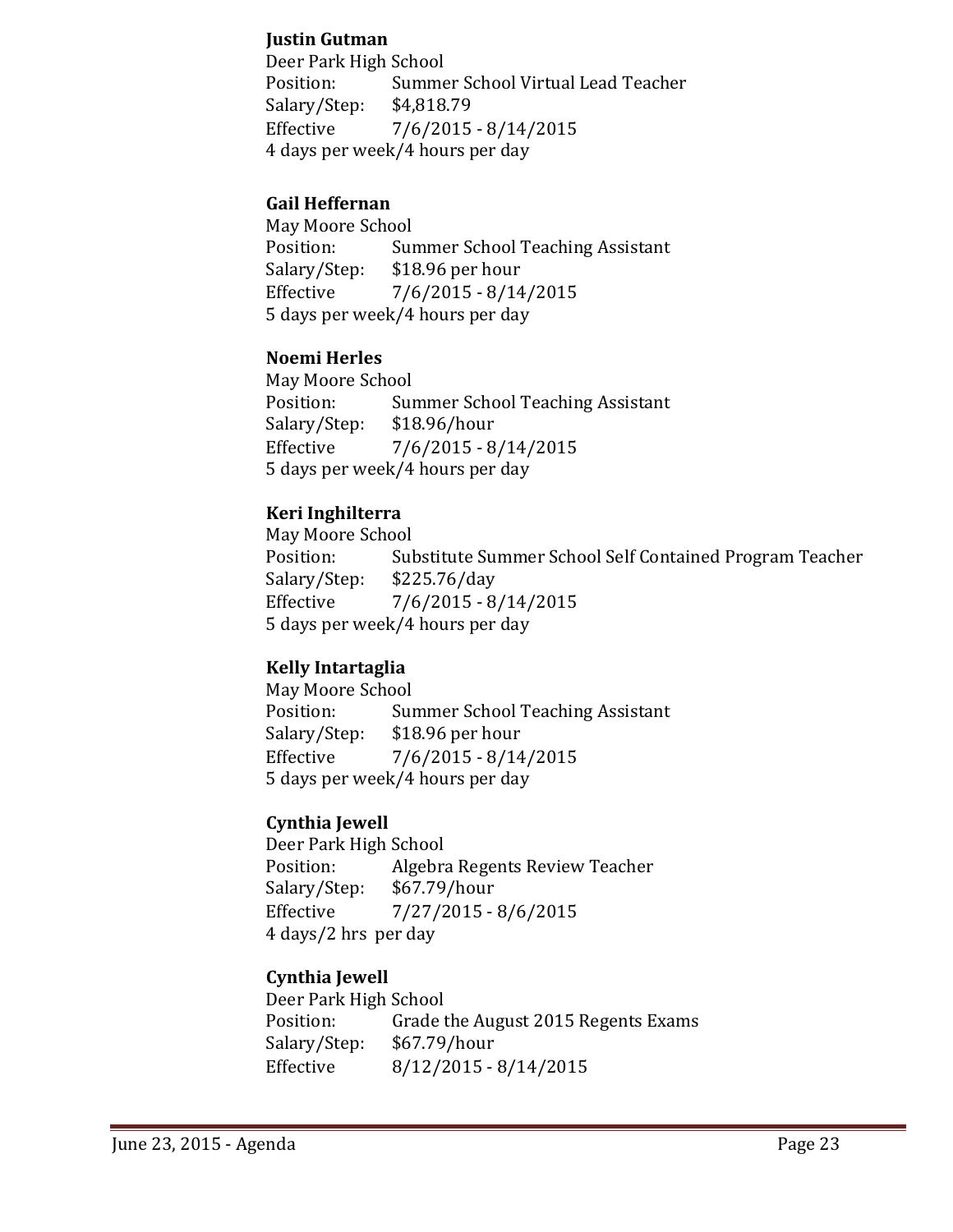#### **Cynthia Jewell**

Deer Park High School Position: Proctor the August 2015 Regents Exams Salary/Step: \$34.00/hour Effective 8/12/2015 - 8/13/2015

### **Edward Johntry**

Deer Park High School Position: Summer School Virtual English Teacher Salary/Step: \$46.03/hour Effective 7/6/2015 - 8/14/2015 4 days per week/4 hours per day

#### **Amina Kennedy**

Deer Park High School Position: Grade the August 2015 Regents Exams Salary/Step: \$67.79/hour Effective 8/12/2015 - 8/14/2015

#### **Amina Kennedy**

Deer Park High School Position: Proctor the August 2015 Regents Exams Salary/Step: \$34.00/hour Effective 8/12/2015 - 8/13/2015 8 days/2 hrs per day

# **Cynthia Kercy**

May Moore School Position: Summer School Teaching Assistant Salary/Step: \$18.96 per hour Effective 7/6/2015 - 8/14/2015 5 days per week/4 hours per day 

# **Brian Kruger**

Deer Park High School Position: Proctor the August 2015 Regents Exams Salary/Step: \$34.00/hour Effective 8/12/2015 - 8/13/2015

# **Angelina Lee**

May Moore School Position: Summer School Teaching Assistant Salary/Step: \$18.96 per hour Effective  $7/6/2015 - 8/14/2015$ 5 days per week/4 hours per day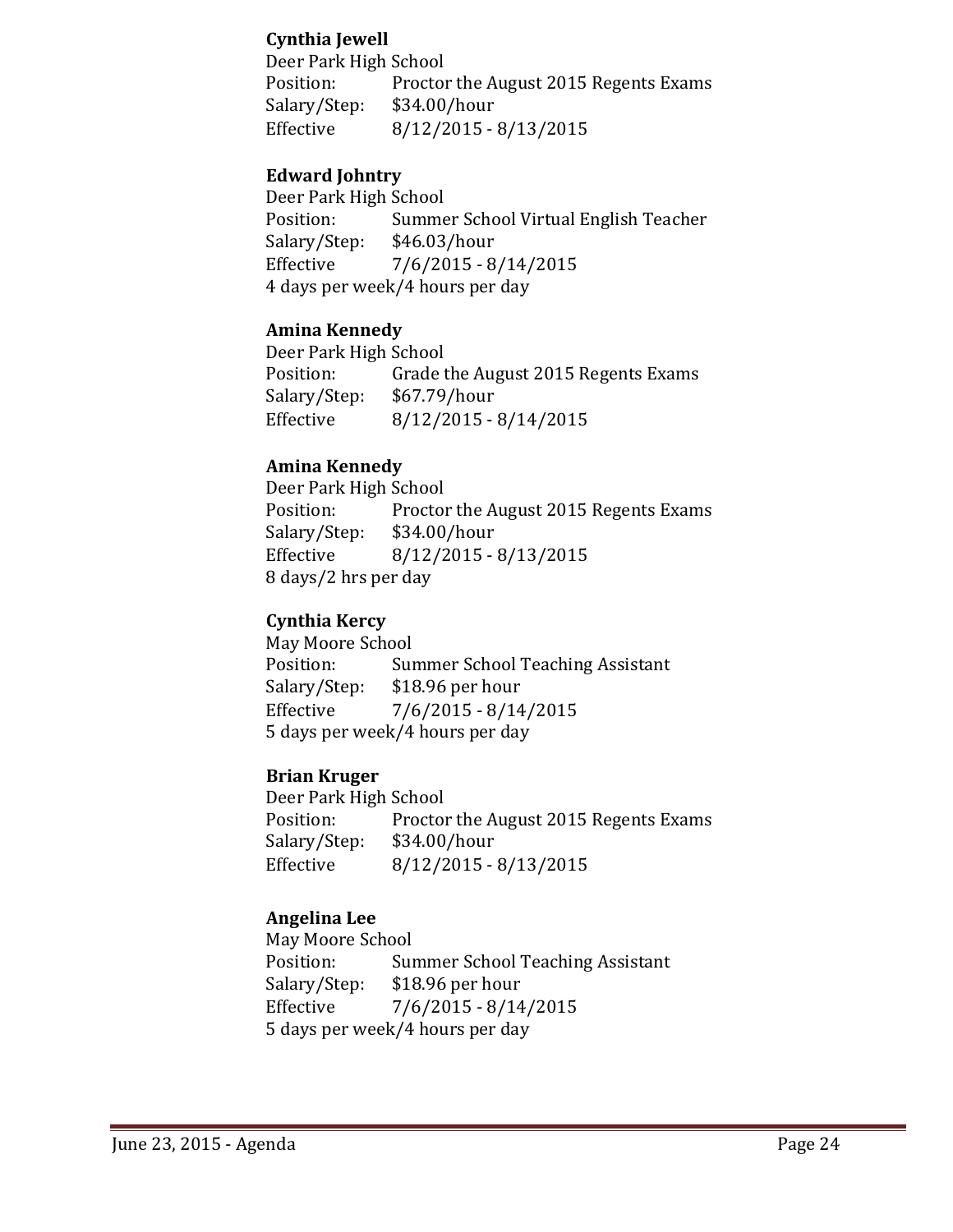### **Maria Lifrieri**

May Moore School Position: Summer School Teaching Assistant Salary/Step: \$18.96 per hour Effective  $7/6/2015 - 8/14/2015$ 5 days per week/4 hours per day

### **Victor Lomonaco**

Deer Park High School Position: Global History Regents Review Teacher Salary/Step: \$67.79/hour Effective 8/3/2015 - 8/6/2015 4 days/2 hrs per day

#### **Victor Lomonaco**

Deer Park High School Position: Proctor the August 2015 Regents Exams Salary/Step: \$34.00/hour Effective 8/12/2015 - 8/13/2015

#### **Victor Lomonaco**

Deer Park High School Position: Grade the August 2015 Regents Exams Salary/Step: \$67.79/hour Effective 8/12/2015 - 8/14/2015

#### **Jack Lovascio**

Deer Park High School Position: Proctor the August 2015 Regents Exams Salary/Step: \$34.00/hour Effective 8/12/2015 - 8/13/2015

# **Ashley Lovett**

 May Moore School Position: Grant Funded Summer ENL Enrichment Program Teacher Salary/Step: \$3,855.04 Effective  $\frac{7}{6}$  7/6/2015 - 7/30/2015 4 days per week/3 hours per day

# **Kevin Marner**

Deer Park High School Position: Summer School Virtual Physical Education Teacher Salary/Step: \$46.03/hour Effective  $\frac{7}{6}$ /2015 - 8/14/2015 4 days per week/4 hours per day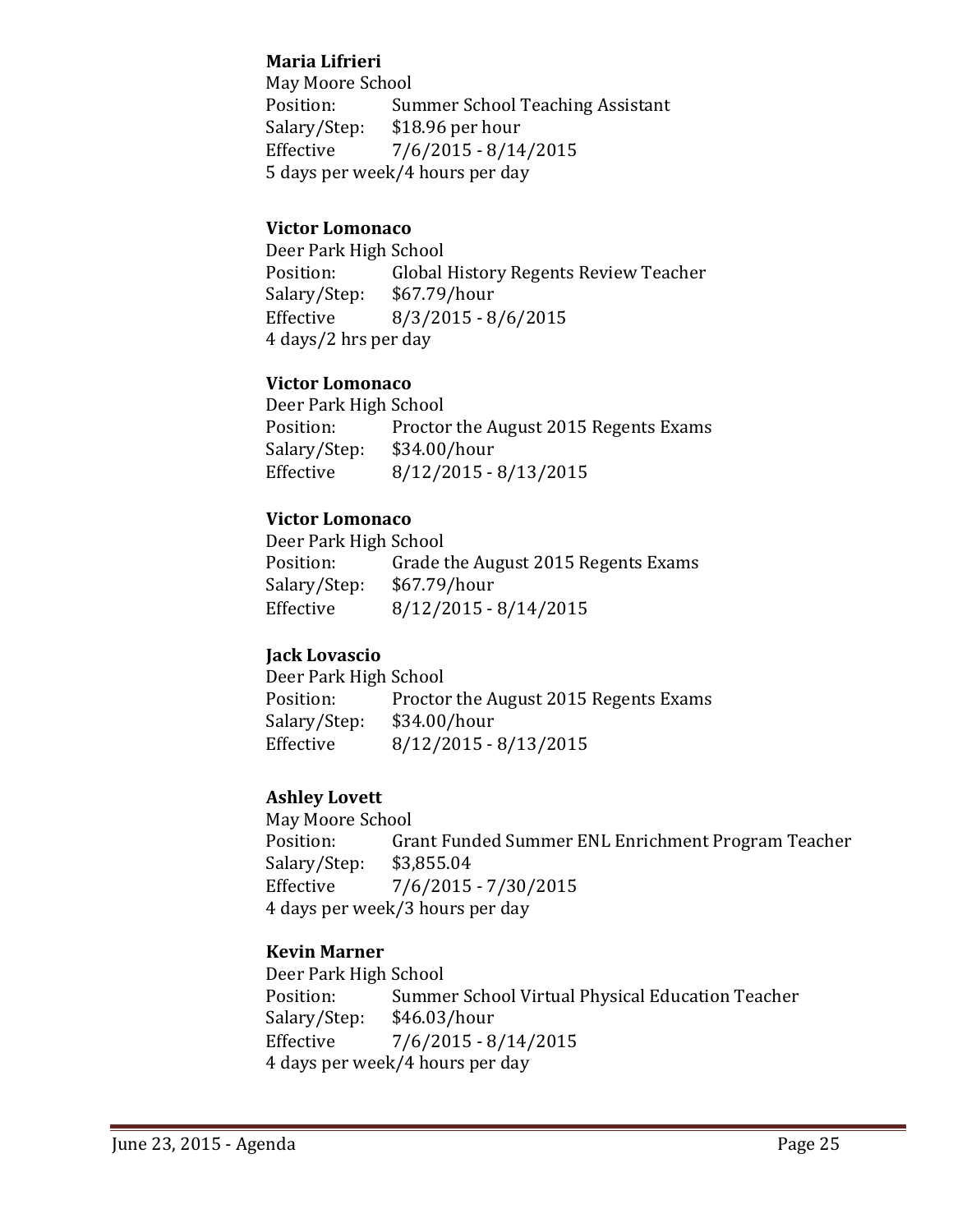#### **Kevin McCreesh**

Deer Park High School Position: Grade the August 2015 Regents Exams Salary/Step: \$67.79/hour Effective 8/12/2015 - 8/14/2015

#### **Dawn McMullen**

May Moore School Position: Summer School Teaching Assistant Salary/Step: \$18.96 per hour Effective 7/6/2015 - 8/14/2015 5 days per week/4 hours per day

#### **Alex Mesimeris**

Deer Park High School Position: US History Regents Review Teacher Salary/Step: \$67.79/hour Effective 8/3/2015 - 8/6/2015 4 days/2 hrs per day 

#### **Alex Mesimeris**

Deer Park High School Position: Proctor the August 2015 Regents Exams Salary/Step: \$34.00/hour Effective 8/12/2015 - 8/13/2015

#### **Alex Mesimeris**

Deer Park High School Position: Grade the August 2015 Regents Exams Salary/Step: \$67.79/hour Effective 8/12/2015 - 8/14/2015

# **Robert Molloy**

May Moore School Position: Summer School Teaching Assistant Salary/Step: \$18.96/hour Effective  $7/6/2015 - 8/14/2015$ 5 days per week/4 hours per day

# **Robin Mont**

May Moore School Position: Summer School Teaching Assistant Salary/Step: \$18.96 per hour Effective  $\frac{7}{6}$ /2015 - 8/14/2015 5 days per week/4 hours per day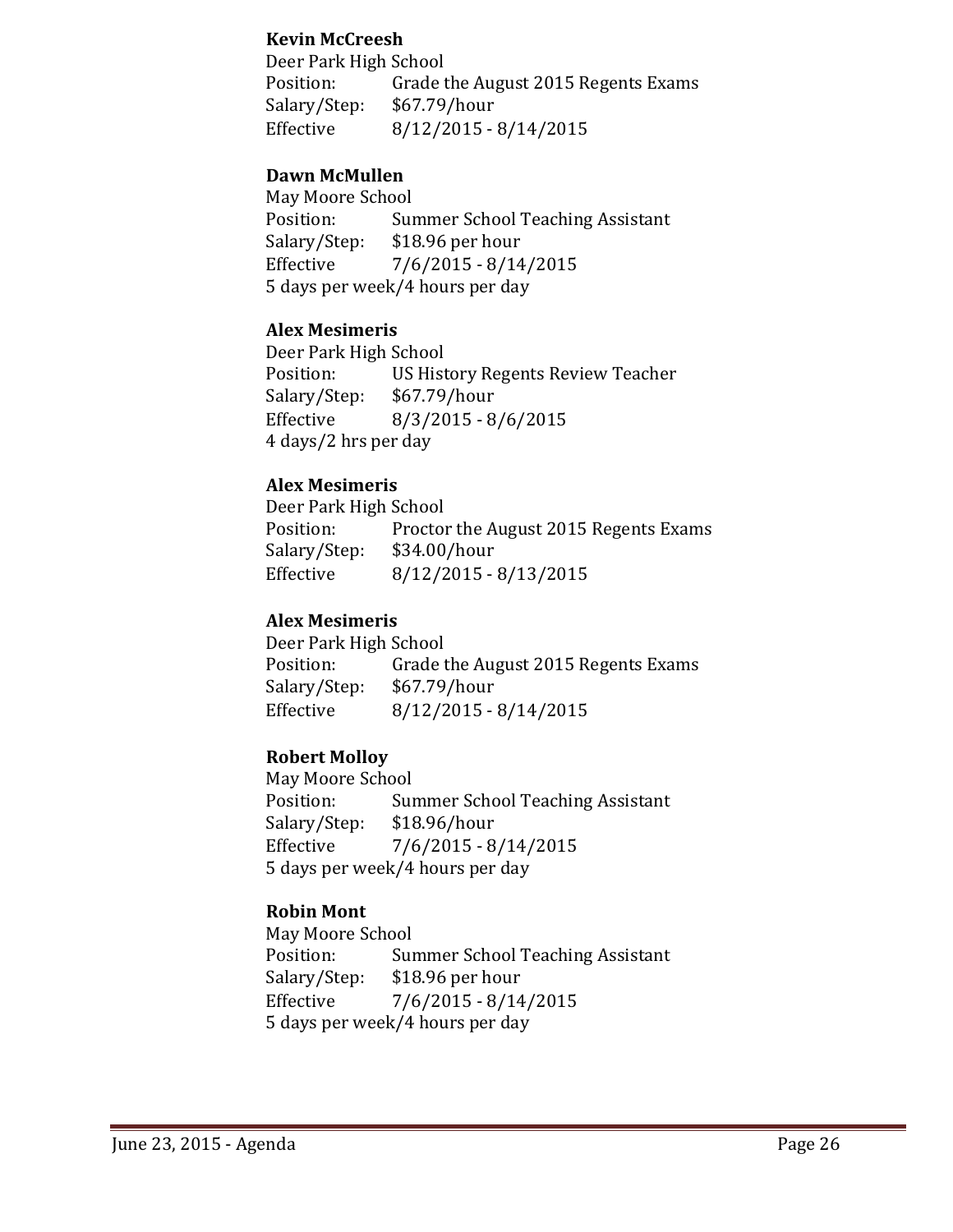#### **Patricia Myers**

May Moore School Position: Summer School Teaching Assistant Salary/Step: \$18.96/hour Effective 7/6/2015 - 8/14/2015 5 days per week/4 hours per day

# **Holly Negron**

May Moore School Position: Summer School Teaching Assistant Salary/Step: \$18.96 per hour Effective  $\frac{7}{6}/\frac{2015 - 8}{14}/\frac{2015}{6}$  5 days per week/4 hours per day 

#### **Stephanie O'Connell**

May Moore School Position: Summer School Self Contained Program Speech Teacher Salary/Step: \$6,772.68 Effective  $\frac{7}{6}$  7/6/2015 - 8/14/2015 5 days per week/4 hours per day 

#### **Kathleen Ohanian**

May Moore School Position: Summer School Teaching Assistant Salary/Step: \$18.96 per hour Effective 7/6/2015 - 8/14/2015 5 days per week/4 hours per day

# **Joanne Pendzinski**

May Moore School Position: Summer School Teaching Assistant Salary/Step: \$18.96 per hour Effective  $\frac{7}{6}$ /2015 - 8/14/2015 5 days per week/4 hours per day

#### **Sean Price**

May Moore School Position: Summer School Teaching Assistant Salary/Step: \$18.96/hour Effective  $\frac{7}{6}/\frac{2015 - 8}{14}/\frac{2015}{15}$ 5 days per week/4 hours per day

# **Maria Reccardi**

May Moore School Position: Summer School Teaching Assistant Salary/Step: \$18.96 per hour Effective  $7/6/2015 - 8/14/2015$ 5 days per week/4 hours per day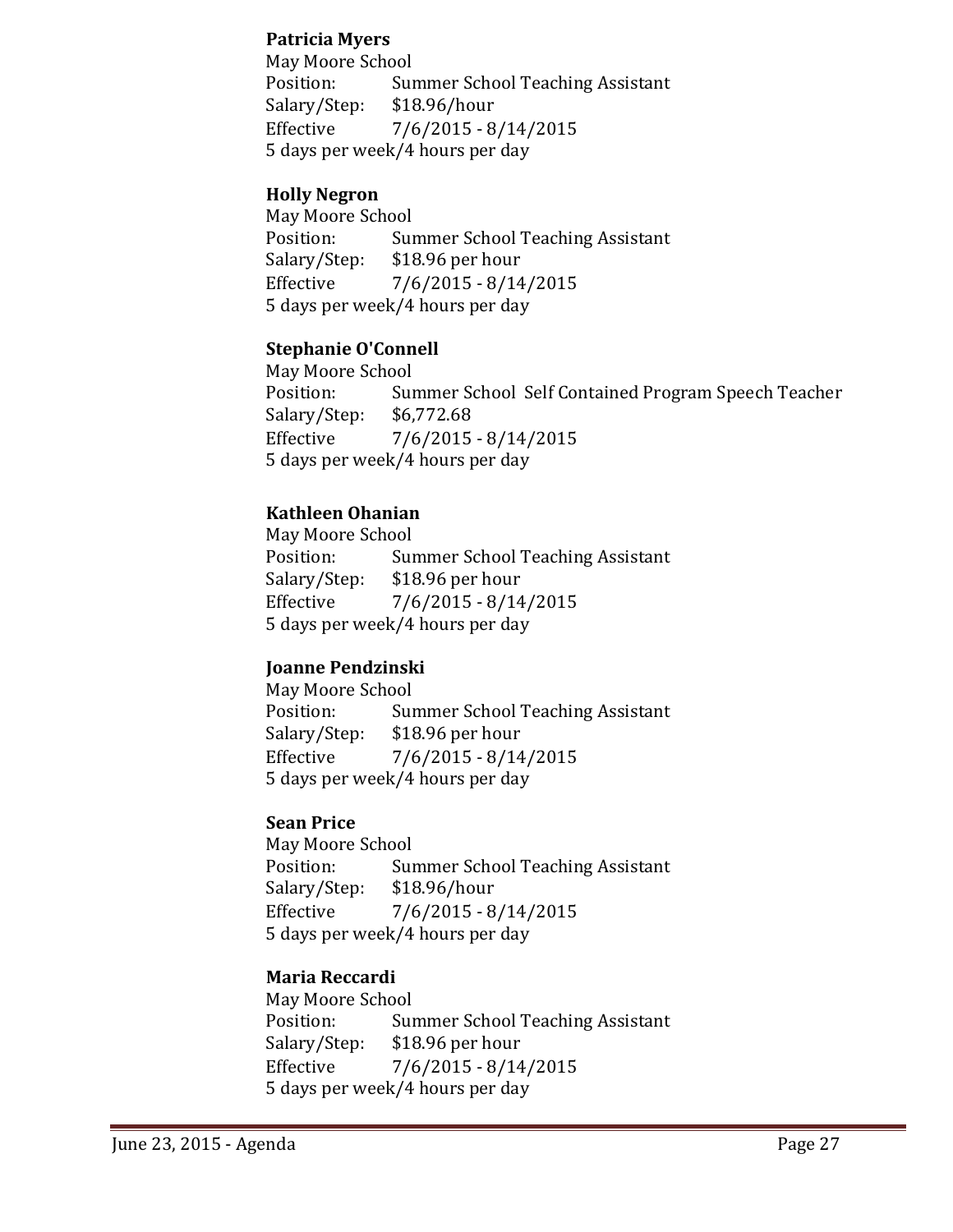#### **Lori Reutzel**

May Moore School Position: Summer School Teaching Assistant Salary/Step: \$18.96 per hour Effective  $\frac{7}{6}$ /2015 - 8/14/2015 5 days per week/4 hours per dav

# **Phyllis Senia**

May Moore School Position: Special Education Summer School Supervisor Salary/Step: \$6,772.68 Effective 7/6/2015 - 8/14/2015 5 days per week/4 hours per day

# **Kristen Small**

Deer Park High School Position: Geometry Regents Review Teacher Salary/Step: \$67.79/hour Effective  $7/27/2015 - 7/30/2015$ 4 days/2 hrs per day

# **Kristen Small**

Deer Park High School Position: Algebra II Trig Regents Review Teacher Salary/Step: \$67.79/hour Effective 8/3/2015 - 8/6/2015 4 days/2 hrs per day 

# **Kristen Small**

Deer Park High School Position: Grade the August 2015 Regents Exams Salary/Step: \$67.79/hour Effective 8/12/2015 - 8/14/2015

#### **Kristen Small**

Deer Park High School Position: Proctor the August 2015 Regents Exams Salary/Step: \$34.00/hour Effective 8/12/2015 - 8/13/2015

# **Jeremy Smith**

May Moore School Position: Summer School Teaching Assistant Salary/Step: \$18.96 per hour Effective 7/6/2015 - 8/14/2015 5 days per week/4 hours per day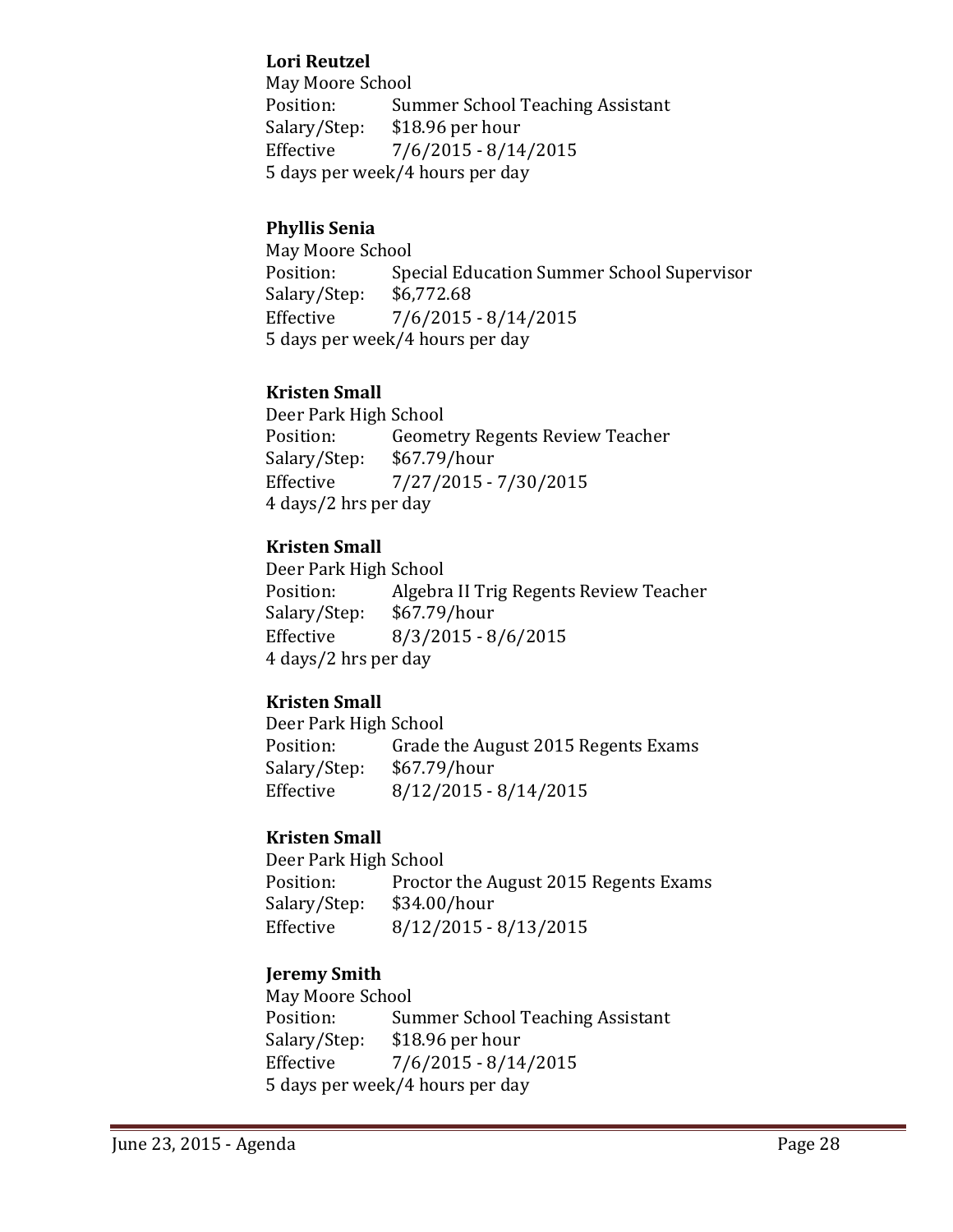### **Christine Sokol**

 May Moore School Position: Summer School Self Contained Program Speech Teacher Salary/Step: \$6,772.68 Effective 7/6/2015 - 8/14/2015 5 days per week/4 hours per day

#### **Anna Strenta**

May Moore School Position: Summer School Teaching Assistant Salary/Step: \$18.96 per hour Effective  $\frac{7}{6}$ /2015 - 8/14/2015 5 days per week/4 hours per day

#### **Lori Sullivan**

May Moore School Position: Summer School Self Contained Program Teacher Salary/Step: \$6,772.68 Effective  $\frac{7}{6}$  7/6/2015 - 8/14/2015 5 days per week/4 hours per day 

#### **Kristin Thompson**

May Moore School Position: Summer School Teaching Assistant Salary/Step: \$18.96 per hour Effective 7/6/2015 - 8/14/2015 5 days per week/4 hours per day

# **Marie Tortorici**

May Moore School Position: Summer School Self Contained Program Teacher Salary/Step: \$6,772.68 Effective  $\frac{7}{6}$ /2015 - 8/14/2015 5 days per week/4 hours per day

# **John Watson**

Deer Park High School Position: Geometry Regents Review Teacher Salary/Step: \$67.79/hour Effective  $7/27/2015 - 7/30/2015$  4 days/2 hrs per day 

#### **John Watson**

Deer Park High School Position: Algebra II Trig Regents Review Teacher Salary/Step: \$67.79/hour Effective 8/3/2015 - 8/6/2015 4 days/2 hrs per day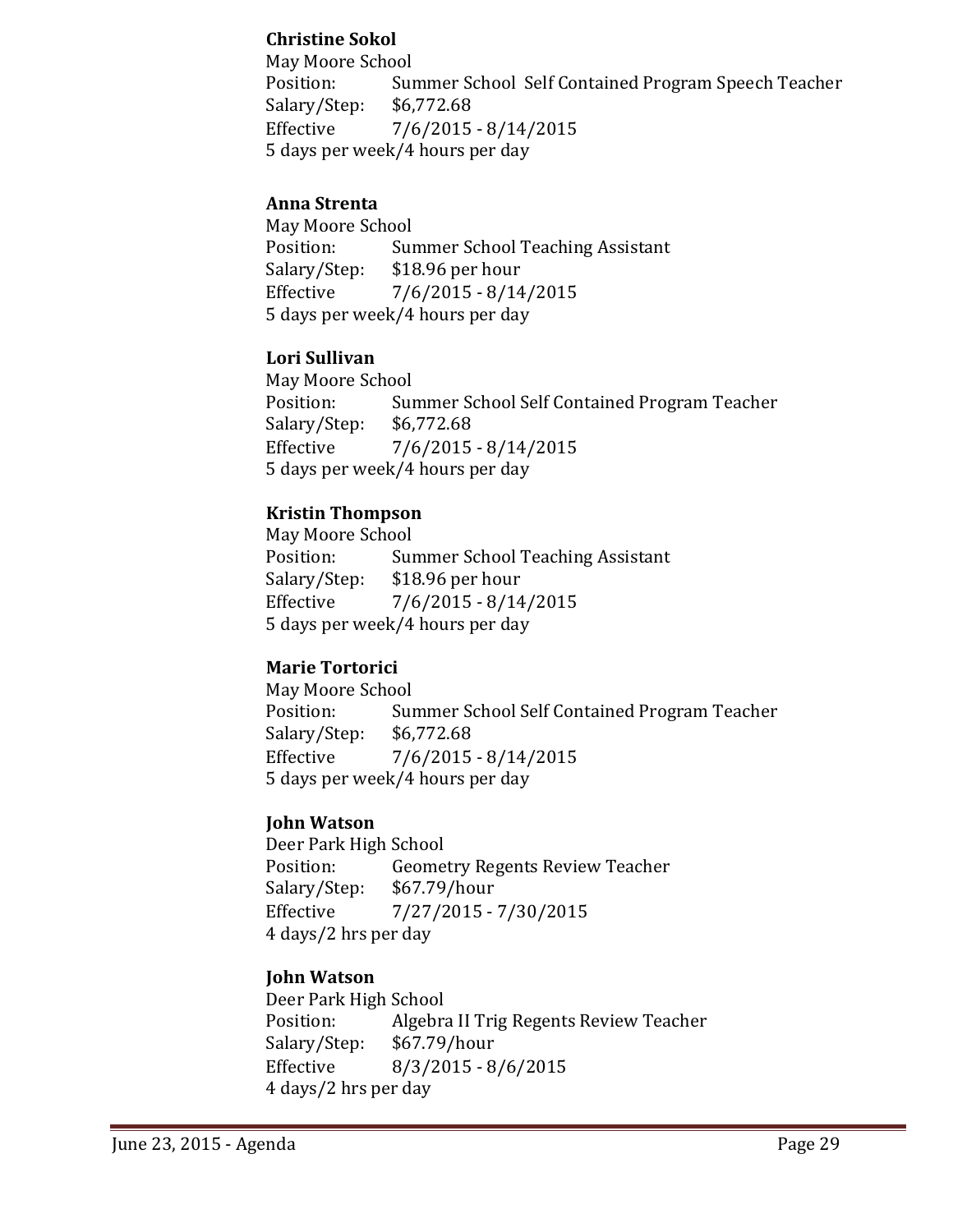#### **Vanessa Whitney**

Deer Park High School Position: Global History SPR Regents Review Teacher Salary/Step: \$67.79/hour Effective 8/3/2015 - 8/6/2015 4 days/2 hrs per day

#### **Vanessa Whitney**

Deer Park High School Position: Grade the August 2015 Regents Exams Salary/Step: \$67.79/hour Effective 8/12/2015 - 8/14/2015

#### **Vanessa Whitney**

Deer Park High School Position: Proctor the August 2015 Regents Exams Salary/Step: \$34.00/hour Effective 8/12/2015 - 8/13/2015

#### **Suzanne Wright**

May Moore School Position: Summer School Teaching Assistant Salary/Step: \$18.96 per hour Effective 7/6/2015 - 8/14/2015 5 days per week/4 hours per day

# **Linda Zimmerly**

May Moore School Position: Summer School Teaching Assistant Salary/Step: \$18.96 per hour Effective  $7/6/2015 - 8/14/2015$ 5 days per week/4 hours per day

# SCHEDULE -- O --RESIGNATIONS / RETIREMENTS / REMOVALS / TERMINATIONS **(Instructional)**

#### **Kelley Cordeiro**

John F Kennedy Intermediate School Position: ENL Teacher Salary/Step: Effective  $6/8/2015$ Resignation. No outstanding obligation to the district.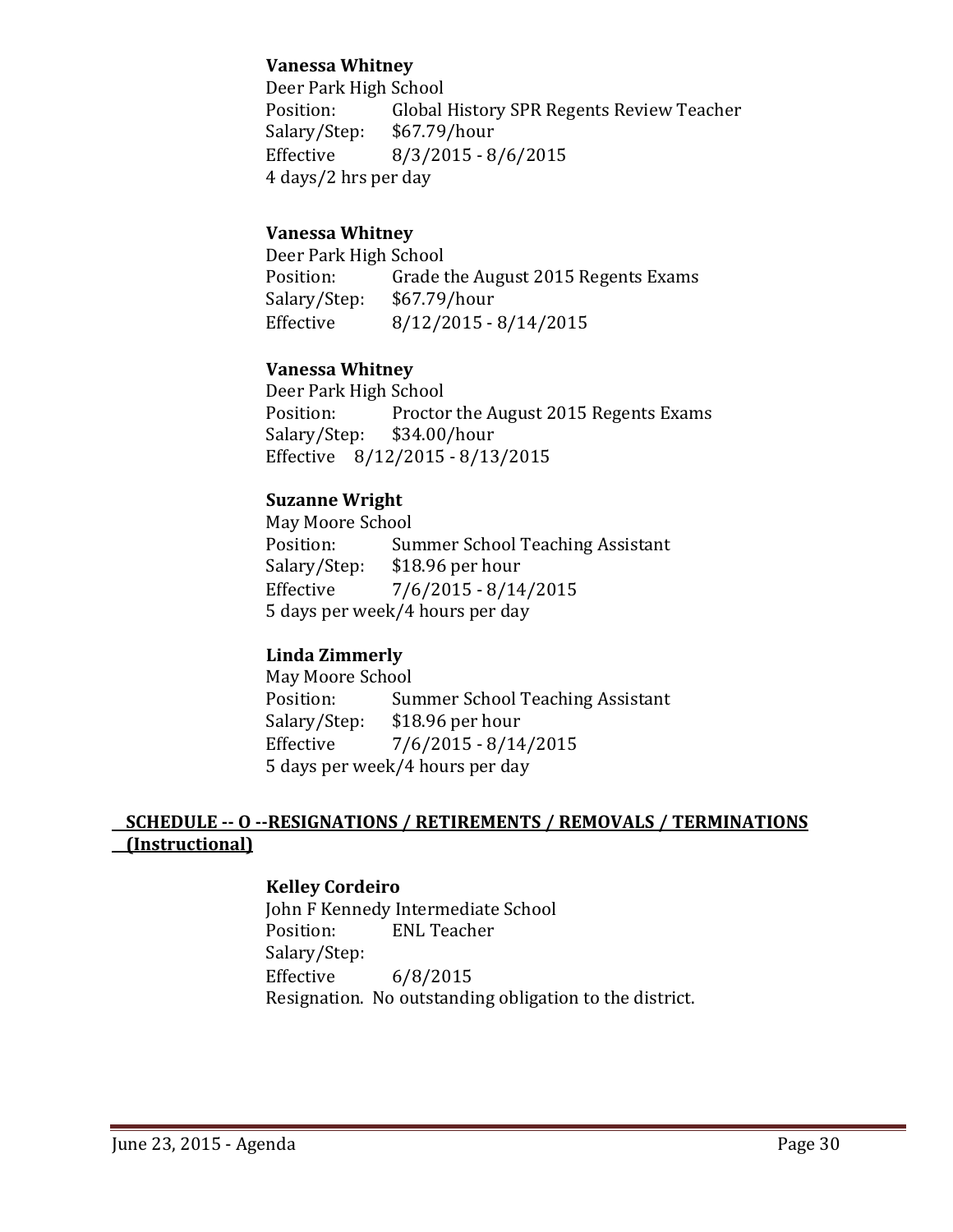#### **SCHEDULE ‐‐ Q ‐‐LEAVES OF ABSENCE (Instructional)**

#### **Roseann Alfieri**

John F Kennedy Intermediate School Position: Elementary Teacher Salary/Step: Effective 5/21/2015 - 6/14/2015 Paid Medical LOA (FMLA)

#### **Diane Carino**

Deer Park High School Position: Special Education Teacher Salary/Step: Effective  $9/21/2015 - 10/30/2015$ Paid Maternity Sick Leave (FMLA)

#### **Rachel Chalmers**

Deer Park High School Position: Teaching Assistant Salary/Step: Effective  $9/1/2015 - 6/30/2016$ LOA as T.A. to accept a position as LR Guidance Counselor at RF

#### **Tiffany DeMarchis**

May Moore School Position: Elementary Teacher Salary/Step: Effective 6/8/2015 - 6/26/2015 Paid Maternity Sick LOA (FMLA)

#### **Carole DiPietrantonio**

Robert Frost Middle School Position: Special Education Teacher Salary/Step: Effective 5/26/2015 - 6/30/2015 Extension of Paid Medical LOA  $(W/C)$ 

#### **Karen Harker**

Robert Frost Middle School Position: Reading Teacher Salary/Step: Effective 6/13/2015 - 6/26/2015 Unpaid Medical LOA (FMLA)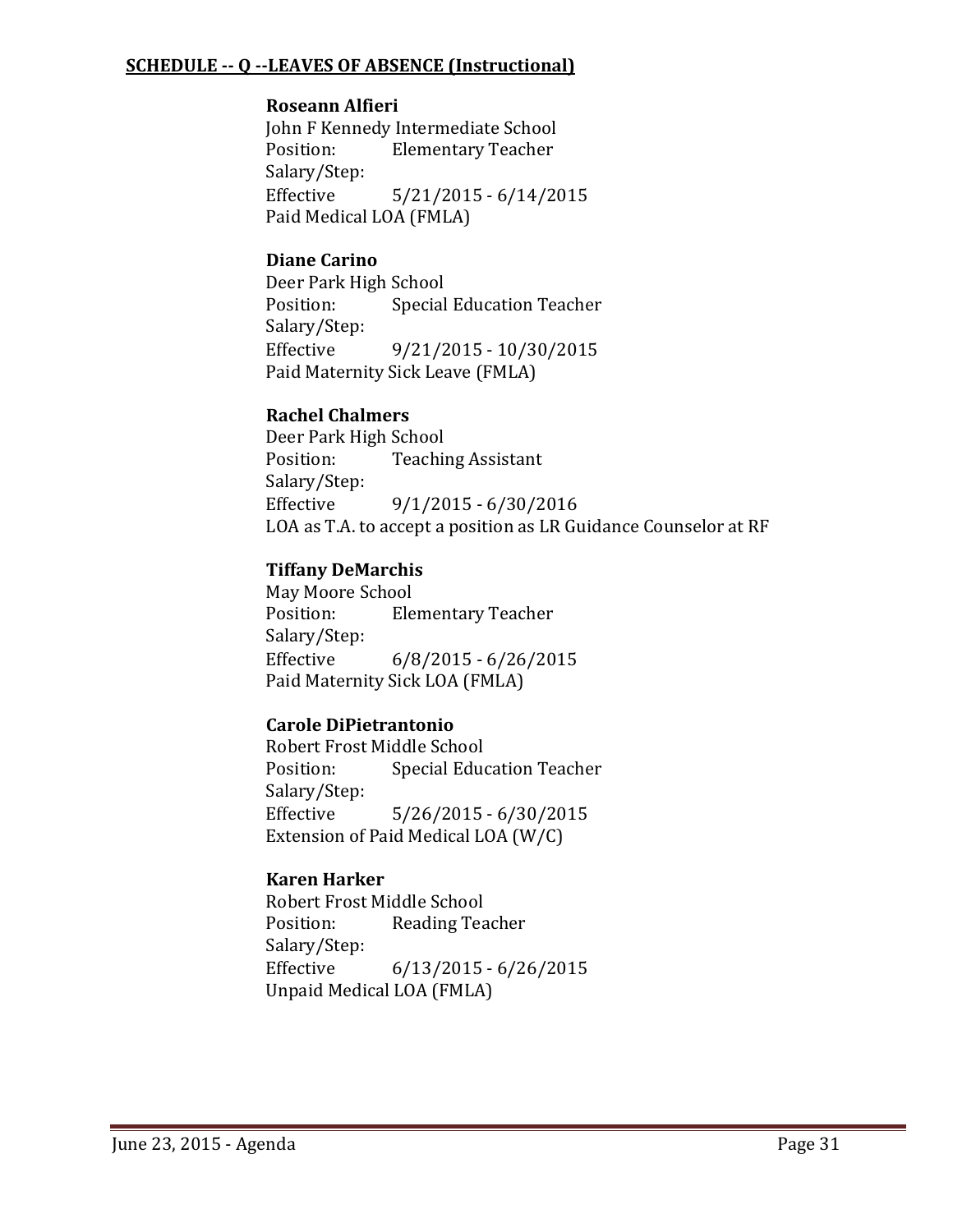#### **Christina Poppe**

Deer Park High School Position: ELA Curriculum Associate Salary/Step: Effective 6/20/2015 - 6/30/2015 Extension of Paid Maternity Sick LOA (FMLA)

#### **Drusilla Woodruff‐Bond**

Deer Park High School Position: Teaching Assistant Salary/Step: Effective 5/30/2015 - 6/2/2015 Paid Medical LOA (FMLA)

#### **SCHEDULE ‐‐ RE ‐‐REINSTATEMENT TO FULL TIME (Instructional)**

#### **Paula Behrens**

Robert Frost Middle School Position: Family & Consumer Science Teacher Salary/Step:  $$107,307$  MA/Step 21 Effective  $9/1/2015$ 

#### **Kyle McCourt**

Deer Park High School Position: Art Teacher Salary/Step: \$87,833 MA75/Step 12 Effective  $9/1/2015$ 

# **Patricia Skjoldahl**

Deer Park High School Position: Family & Consumer Science Teacher Salary/Step: \$100,378 MA75/Step 18 Effective  $9/1/2015$ Split: HS/RF

#### **SCHEDULE ‐‐ TR ‐‐TRANSFERS (Instructional)**

#### **Scott Agnew**

John F Kennedy Intermediate School Position: Psychologist Salary/Step: Effective  $9/1/2015$ Transfer from MM to JFK/DW (finished psychologist LOA coverage @MM; expertise needed at  $IFK/DW$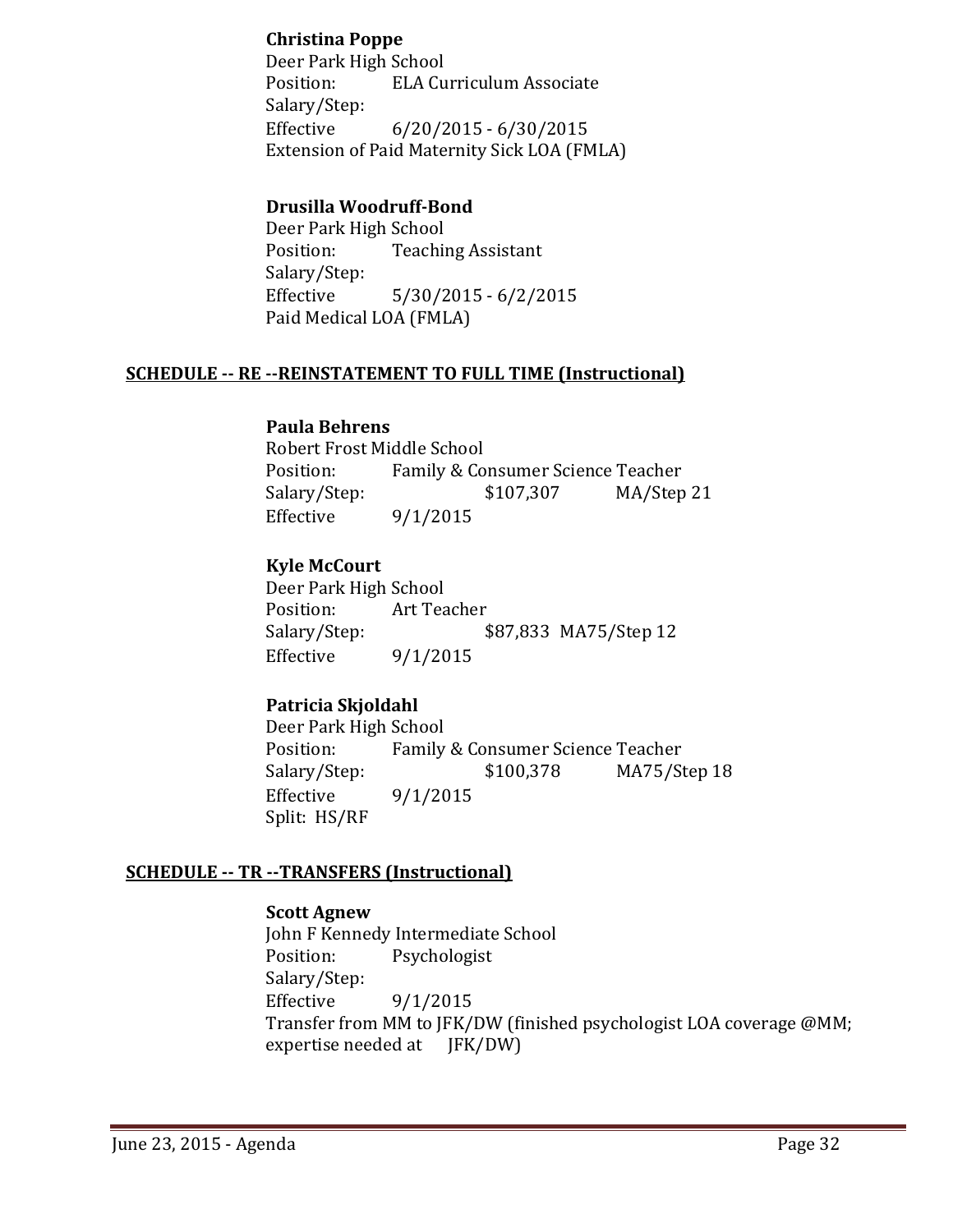### **Vincent Amodio**

John Quincy Adams School Position: Special Education Teacher Salary/Step: Effective  $9/1/2015$ Transfer from RF to JQA (staff member requested transfer to elementary)

#### **Ann Bullis**

John F Kennedy Intermediate School Position: Elementary Teacher Salary/Step: Effective  $9/1/2015$ Transfer from JQA to JFK (decrease in JQA elementary grade 1 section/retirement at [FK]

#### **Melissa Cangelosi**

Deer Park High School Position: Math Teacher Salary/Step: Effective  $9/1/2015$ Transfer from RF to HS (expertise needed for high school math program)

#### **Carole DiPietrantonio**

Deer Park High School Position: Special Education Teacher Salary/Step: Effective  $9/1/2015$ Transfer from RF to HS/SSCM (departmental needs)

# **Karen Harker**

John Quincy Adams School Position: Reading Teacher Salary/Step: Effective  $9/1/2015$ Transfer from RF to JQA (increase in reading needs at elementary level)

# **Kerri Held**

Robert Frost Middle School Position: Math Teacher Salary/Step: Effective  $9/1/2015$ Transfer from HS to RF (departmental needs)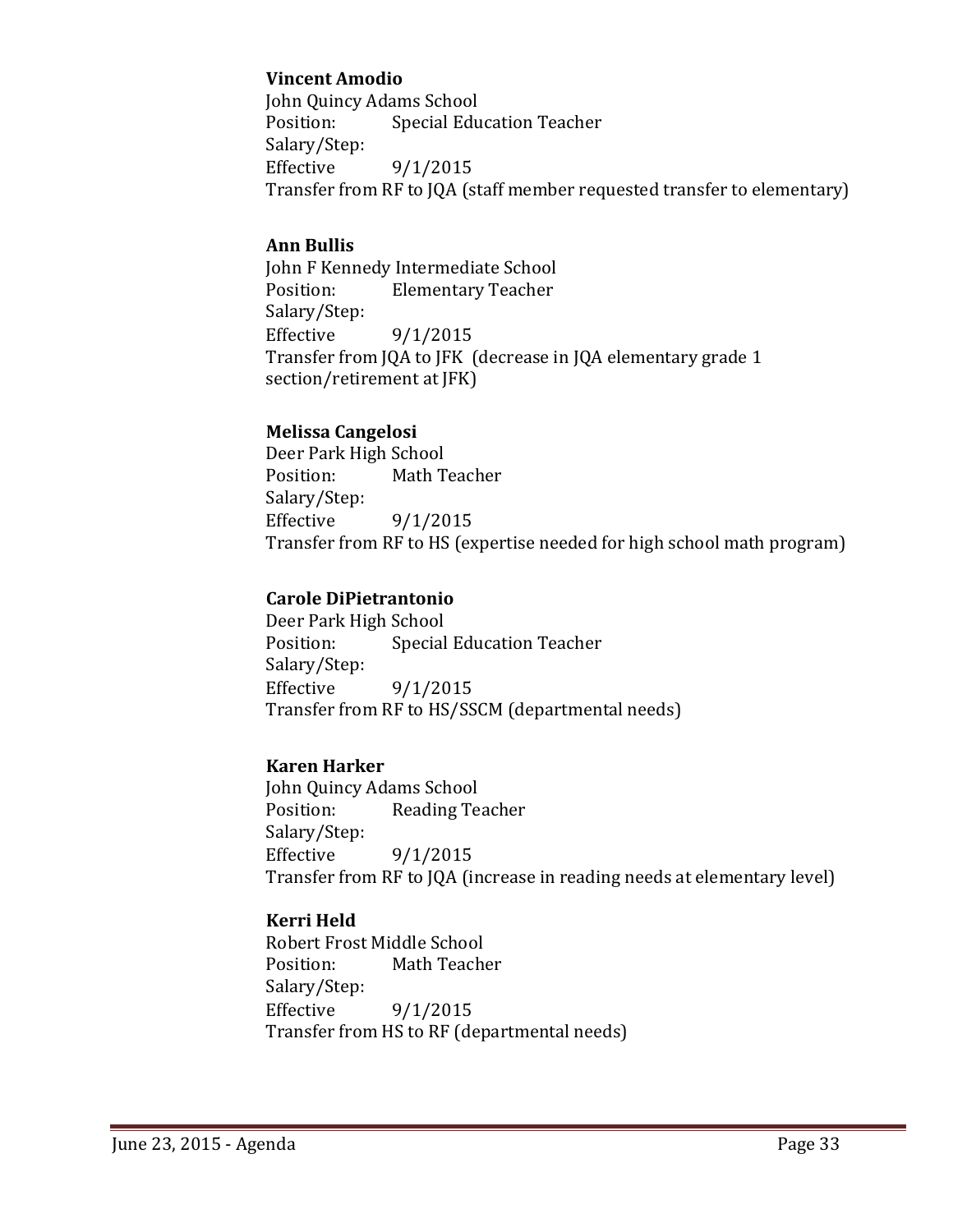#### **Andrea Kaurosis**

Deer Park High School Position: Math Teacher Salary/Step: Effective  $9/1/2015$ Transfer from RF to HS (expertise needed for high school math program)

# **Patricia Kurman**

Deer Park High School Position: Special Education Teacher Salary/Step: Effective  $9/1/2015$ Transfer from JFK to HS (departmental needs)

# **Jack Lovascio**

Robert Frost Middle School Position: World Language Teacher Salary/Step: Effective  $9/1/2015$ Transfer from HS to RF (departmental needs)

# **Ariel Miano**

Robert Frost Middle School Position: Math Teacher Salary/Step: Effective  $9/1/2015$ Transfer from HS to RF (better suited for middle school math program)

# **Dina Peragine**

Deer Park High School Position: World Language Teacher Salary/Step: Effective  $9/1/2015$ Transfer from RF to HS (expertise needed for high school world languages program)

# **John Rafferty**

Deer Park High School Position: Social Studies Teacher Salary/Step: Effective  $9/1/2015$ Transfer from RF to HS (expertise needed for HS social studies program)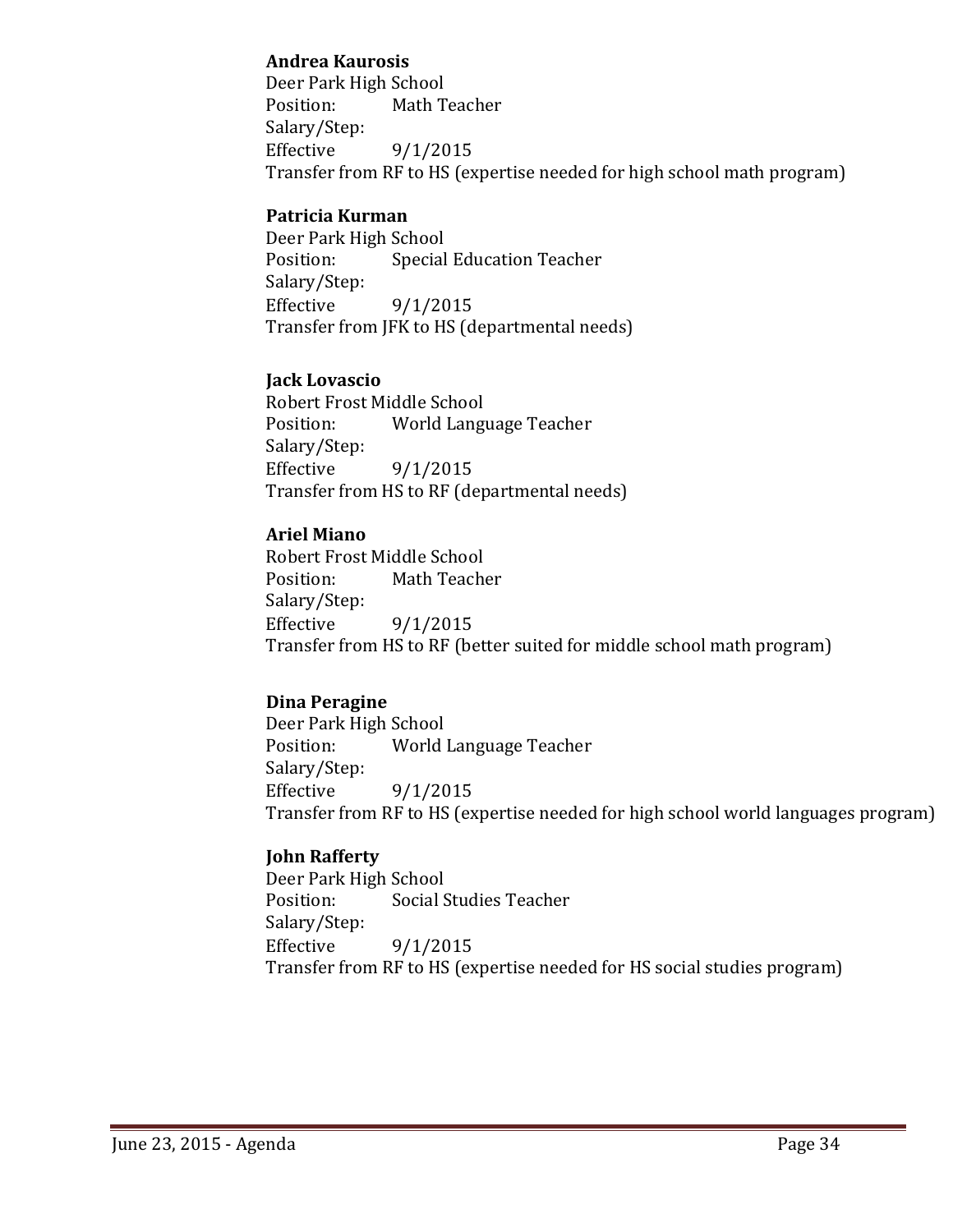#### **Maureen Vecchia**

Robert Frost Middle School Position: Social Studies Teacher Salary/Step: Effective  $9/1/2015$ Transfer from HS to RF (staff member requested transfer to middle school)

#### **Daryl Woods**

Robert Frost Middle School Position: Special Education Teacher Salary/Step: Effective  $9/1/2015$ Transfer from HS to RF (departmental needs)

#### **SCHEDULE ‐‐ TTPA ‐‐TEMPORARY ASSIGNMENT (Instructional)**

#### **Thomas Alcabes**

| District Wide |                        |
|---------------|------------------------|
| Position:     | ABA Home Provider      |
| Salary/Step:  | \$50/hr                |
| Effective     | $7/1/2015 - 6/30/2016$ |

#### **Joyce Carmen**

District Wide Position: ABA Home Provider Salary/Step: \$25/hr Effective  $7/1/2015 - 6/30/2016$ 

#### **Heather Ciurleo**

District Wide Position: ABA Home Provider Salary/Step: \$50/hr Effective  $7/1/2015 - 6/30/2016$ 

# **John Colford**

District Wide Position: ABA Home Provider Salary/Step: \$50/hr Effective  $7/1/2015 - 6/30/2016$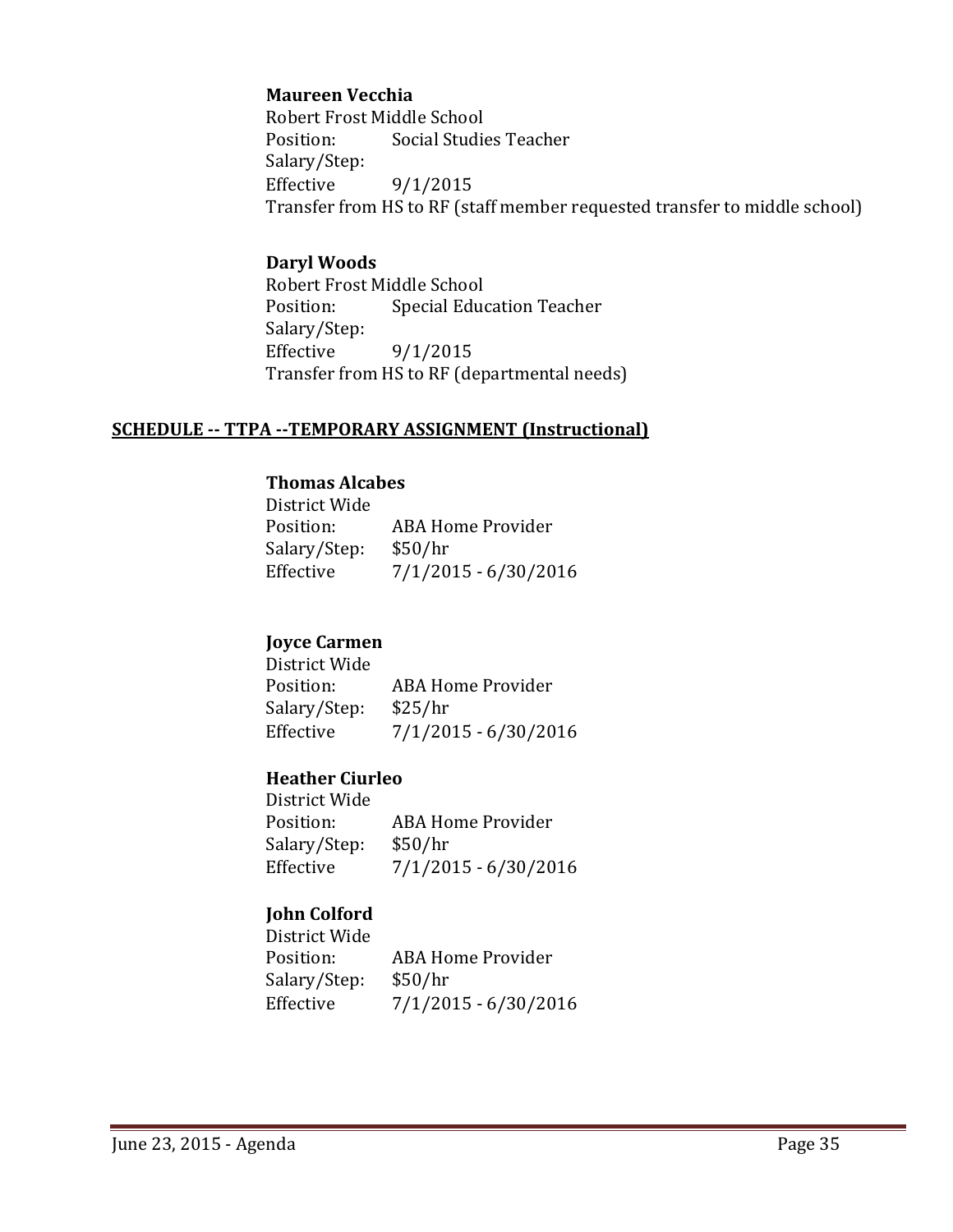#### **Nancy Depalo**

District Wide Position: ABA Home Provider Salary/Step: \$50/hr Effective  $7/1/2015 - 6/30/2016$ 

# **Concetta Filippone**

| District Wide |                        |
|---------------|------------------------|
| Position:     | ABA Home Provider      |
| Salary/Step:  | \$50/hr                |
| Effective     | $7/1/2015 - 6/30/2016$ |

#### **Salvatore Finocchiaro**

| District Wide |                        |
|---------------|------------------------|
| Position:     | ABA Home Provider      |
| Salary/Step:  | \$50/hr                |
| Effective     | $7/1/2015 - 6/30/2016$ |

#### **Gail Heffernan**

| District Wide |                        |
|---------------|------------------------|
| Position:     | ABA Home Provider      |
| Salary/Step:  | \$25/hr                |
| Effective     | $7/1/2015 - 6/30/2016$ |
|               |                        |

# **Noemi Herles**

| District Wide |                        |
|---------------|------------------------|
| Position:     | ABA Home Provider      |
| Salary/Step:  | \$25/hr                |
| Effective     | $7/1/2015 - 6/30/2016$ |

# **Kelly Intartaglia**

| District Wide |                        |
|---------------|------------------------|
| Position:     | ABA Home Provider      |
| Salary/Step:  | \$50/hr                |
| Effective     | $7/1/2015 - 6/30/2016$ |
|               |                        |

# **Cynthia Kercy**

| District Wide |                        |
|---------------|------------------------|
| Position:     | ABA Home Provider      |
| Salary/Step:  | \$25/hr                |
| Effective     | $7/1/2015 - 6/30/2016$ |
|               |                        |

# **Joanne King**

District Wide Position: ABA Home Provider Salary/Step: \$50/hr Effective  $7/1/2015 - 6/30/2016$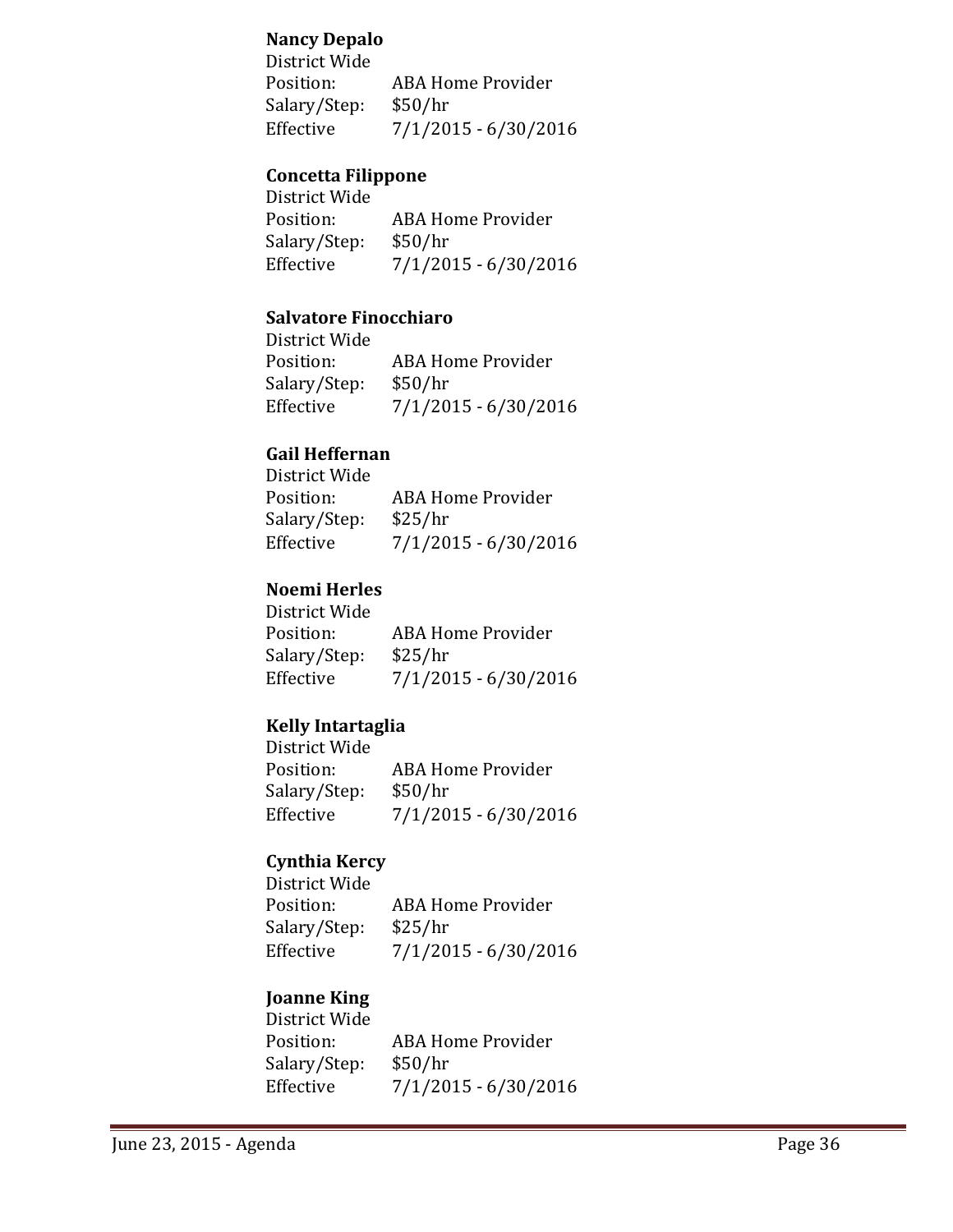#### **David Knuffke**

Deer Park High School Position: Mentor Salary/Step: \$1,200 Effective  $9/1/2014 - 6/30/2015$ \$1,200 per teacher mentored

#### **Robin Mont**

| District Wide |                        |
|---------------|------------------------|
| Position:     | ABA Home Provider      |
| Salary/Step:  | \$25/hr                |
| Effective     | $7/1/2015 - 6/30/2016$ |

# **Alyssa Pisani**

| District Wide |                        |
|---------------|------------------------|
| Position:     | ABA Home Provider      |
| Salary/Step:  | \$50/hr                |
| Effective     | $7/1/2015 - 6/30/2016$ |

#### **Maria Reccardi**

| District Wide |                        |
|---------------|------------------------|
| Position:     | ABA Home Provider      |
| Salary/Step:  | \$25/hr                |
| Effective     | $7/1/2015 - 6/30/2016$ |

# **Jeremy Smith**

| District Wide |                        |
|---------------|------------------------|
| Position:     | ABA Home Provider      |
| Salary/Step:  | \$25/hr                |
| Effective     | $7/1/2015 - 6/30/2016$ |

# **Lori Sullivan**

| District Wide |                        |
|---------------|------------------------|
| Position:     | ABA Home Provider      |
| Salary/Step:  | \$50/hr                |
| Effective     | $7/1/2015 - 6/30/2016$ |

# **Suzanne Wright**

District Wide Position: ABA Home Provider Salary/Step: \$25/hr Effective  $7/1/2015 - 6/30/2016$ 

### **Linda Zimmerly**

| District Wide |                        |
|---------------|------------------------|
| Position:     | ABA Home Provider      |
| Salary/Step:  | \$50/hr                |
| Effective     | $7/1/2015 - 6/30/2016$ |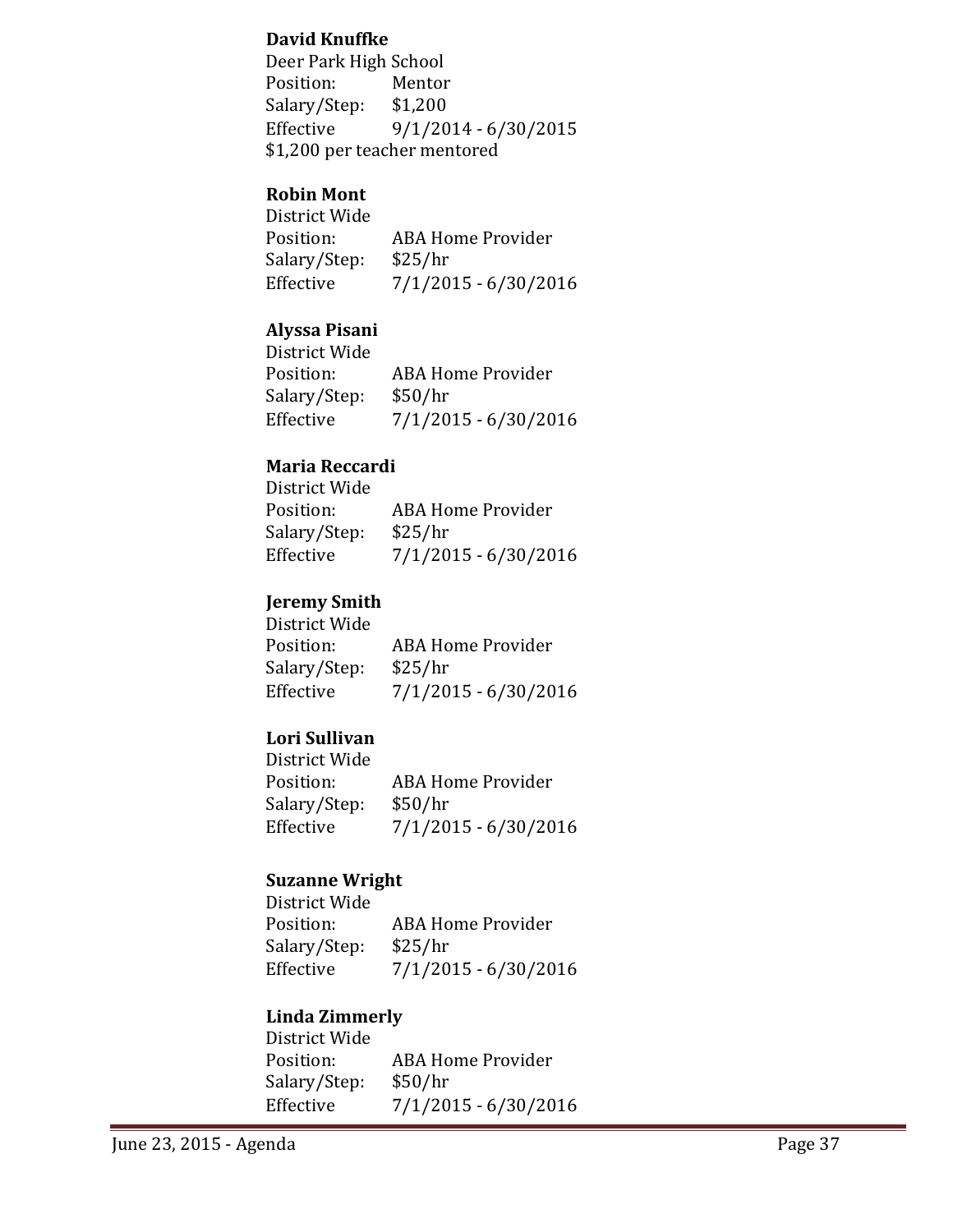# **SCHEDULE 15‐BP‐765 ‐ SCHEDULE OF BILLS PAYABLE**

| General*        | #44         | 5/31/2015 | \$99,117.32    |
|-----------------|-------------|-----------|----------------|
| General*        | #47         | 6/30/2015 | \$956,026.41   |
| Federal*        | # 25        | 6/30/2015 | \$13,824.03    |
| Scholarships*   | #13         | 6/30/2015 | \$30,150.00    |
| Trust & Agency* | # 11        | 5/31/2015 | \$2,111,242.34 |
| General*        | #50         | 6/30/2015 | \$318,886.11   |
| Federal*        | # 26        | 6/30/2015 | \$58,427.53    |
| School Lunch*   | # 21        | 6/30/2015 | \$138,375.78   |
| <b>WORKERS'</b> | Daily Check |           |                |
| COMP.*          | Register    | 6/1/2015  | \$234.79       |
| <b>WORKERS'</b> | Daily Check |           |                |
| COMP.*          | Register    | 6/1/2015  | \$9,218.38     |
| <b>WORKERS'</b> | Daily Check |           |                |
| COMP.*          | Register    | 6/1/2015  | \$12,642.01    |
| <b>WORKERS'</b> | Daily Check |           |                |
| COMP.*          | Register    | 6/1/2015  | \$1,923.17     |
| <b>WORKERS'</b> | Daily Check |           |                |
| COMP.*          | Register    | 6/3/2015  | \$3,510.88     |
| <b>WORKERS'</b> | Daily Check |           |                |
| COMP.*          | Register    | 6/5/2015  | \$5,311.91     |
| <b>WORKERS'</b> | Daily Check |           |                |
| COMP.*          | Register    | 6/10/2015 | \$8,918.38     |
|                 |             |           |                |

# **SCHEDULE R15‐D‐005 – EXTERNAL AUDITING FIRM**

Proposals for RFP # RDP15-005 External Auditing Firm were received at 11:00 am on May 26, 2015.

Proposals were advertised in Newsday. Forms and specifications were processed in accordance with Section 104 of the General Municipal Law and proposals were solicited from vendors on the standard proposal list of the District as well as on the Empire State Purchasing Group at www.EmpireStateBidSystem.com. 

Proposals were received from the following vendors:

Bonadio & Co., LLP Cullen & Danowski, LLP Nawrocki Smith LLP O'Connor Davies, LLP Toski & Co., CPAs, P.C.

Proposals were received by Lauren von Ende, Purchasing Agent and recorded by Linda Melendez, Recorder.

It is recommended that the RFP be awarded to the following vendor based on the proposals submitted and the services offered by proposer:

Nawrocki Smith LLP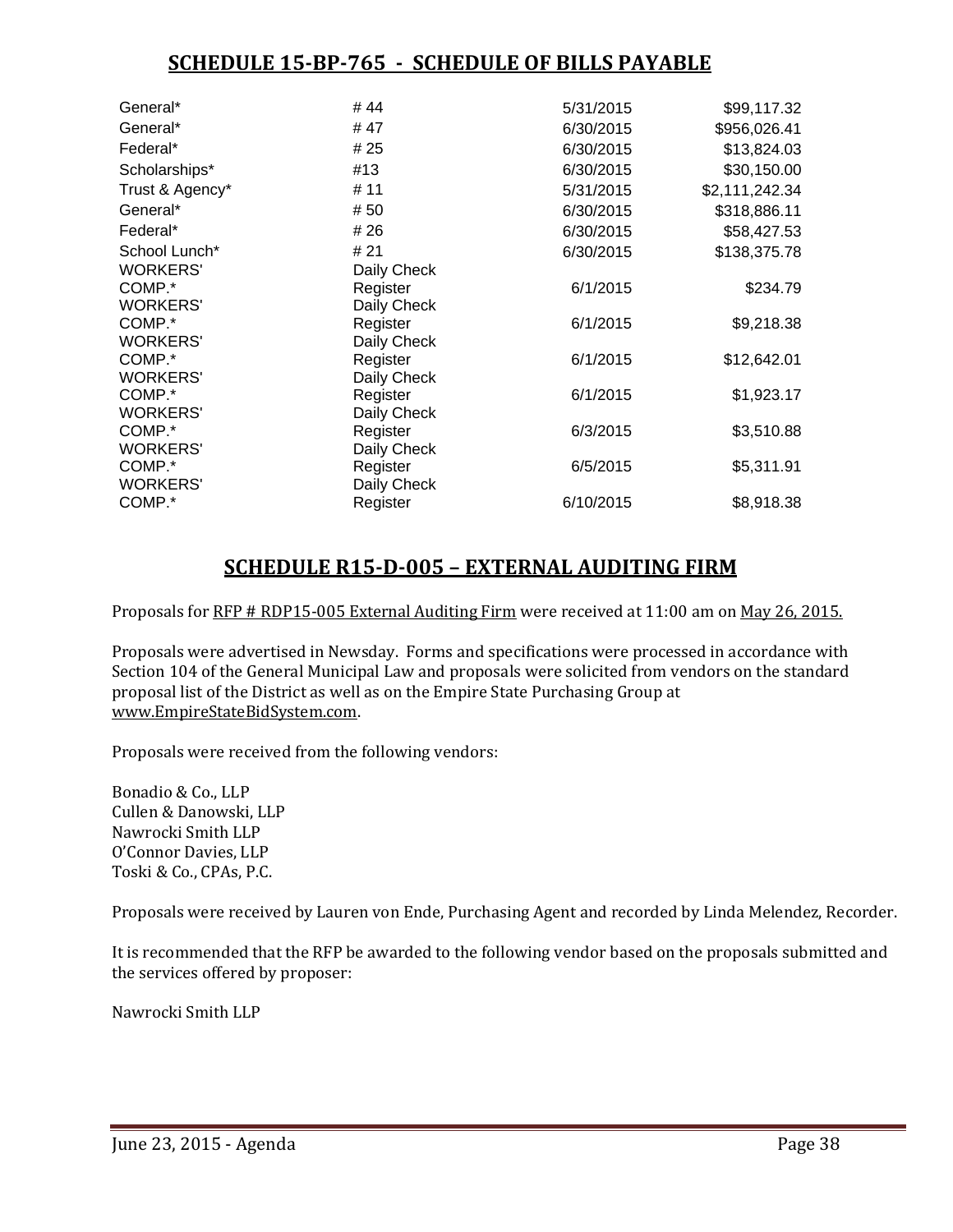# **RFP15‐006 SPECIAL EDUCATION SERVICES**

Proposals for RFP # RDP15-006 Special Education Services were received at 11:00 am on April 13, 2015.

Proposals were advertised in Newsday. Proposals were solicited from vendors on the standard proposal list of the District as well as on the Empire State Purchasing Group at www.EmpireStateBidSystem.com.

Proposals were received from the following vendors:

| Access 7 Services, Inc.                         | Islip Tutoring Service, Inc.                   |
|-------------------------------------------------|------------------------------------------------|
| Achieve Beyond                                  | Kid's First Evaluation & Advocacy Center       |
| <b>ACLD Kramer Learning Center</b>              | Kids in Action                                 |
| All About Kids                                  | The Long Island Home DBA South Oaks Hospital   |
| At All Subject Tutoring Inc.                    | LIDC.                                          |
| Brookhaven Center for Children's Services, Inc. | Long Island Tutorial Services, Inc.            |
| Blue Sea Educational Consulting, Inc.           | Marra & Glick Applied Behavioral Analyst, PLLC |
| <b>Capital Region Education Counseling</b>      | Maureen McMahon                                |
| <b>Center for Communication Care</b>            | Metro Therapy, Inc.                            |
| CEO, Inc.                                       | MKSA, LLC                                      |
| DaVinci Education & Research                    | NY Therapy Placement Services, Inc.            |
| Eden II Programs                                | Out East Therapy of NY                         |
| Dr. Donna Geffner                               | <b>Positive Behavior Support Consulting</b>    |
| Frieda Guzman                                   | <b>Presence Learning</b>                       |
| Helping Hands Children Services                 | Rehab Care Inc.                                |
| Horizon Healthcare Staffing                     | Syosset Home Tutoring Inc.                     |
| Humanus                                         | <b>Therapy Source</b>                          |
| Instructional Enterprises of NY                 | Top Grade                                      |
| Island Better Hearing                           | Tutoring Service of Long Island                |

Proposals were received by Lauren von Ende, Purchasing Agent and recorded by Linda Melendez, Recorder.

It is recommended that the RFP be awarded to the following vendors:

| Access 7 Services, Inc.                                                                       | Islip Tutoring Service Inc.                  |
|-----------------------------------------------------------------------------------------------|----------------------------------------------|
| Achieve Beyond                                                                                | Kids First Evaluation & Advocacy Center      |
| Adults & Children w/Learning & Developmental Disabilities, Inc. Kids in Action of Long Island |                                              |
| All About Kids                                                                                | Maureen McMahon                              |
| Brookhaven Center for Children's Services, Inc.                                               | Metro Therapy                                |
| DaVinci Education & Research                                                                  | MKSA, LLC                                    |
| Frieda Guzman                                                                                 | New York Therapy Placement Services, Inc.    |
| <b>Helping Hands Children Services</b>                                                        | presence Learning Inc.                       |
| Horizon Healthcare Staffing                                                                   | The Long Island Home DBA South Oaks Hospital |
| Instructional Enterprises of New York, Ltd.                                                   | <b>Syosset Home Tutoring</b>                 |
| Island Better Hearing & Optical Inc.                                                          | Top Grade                                    |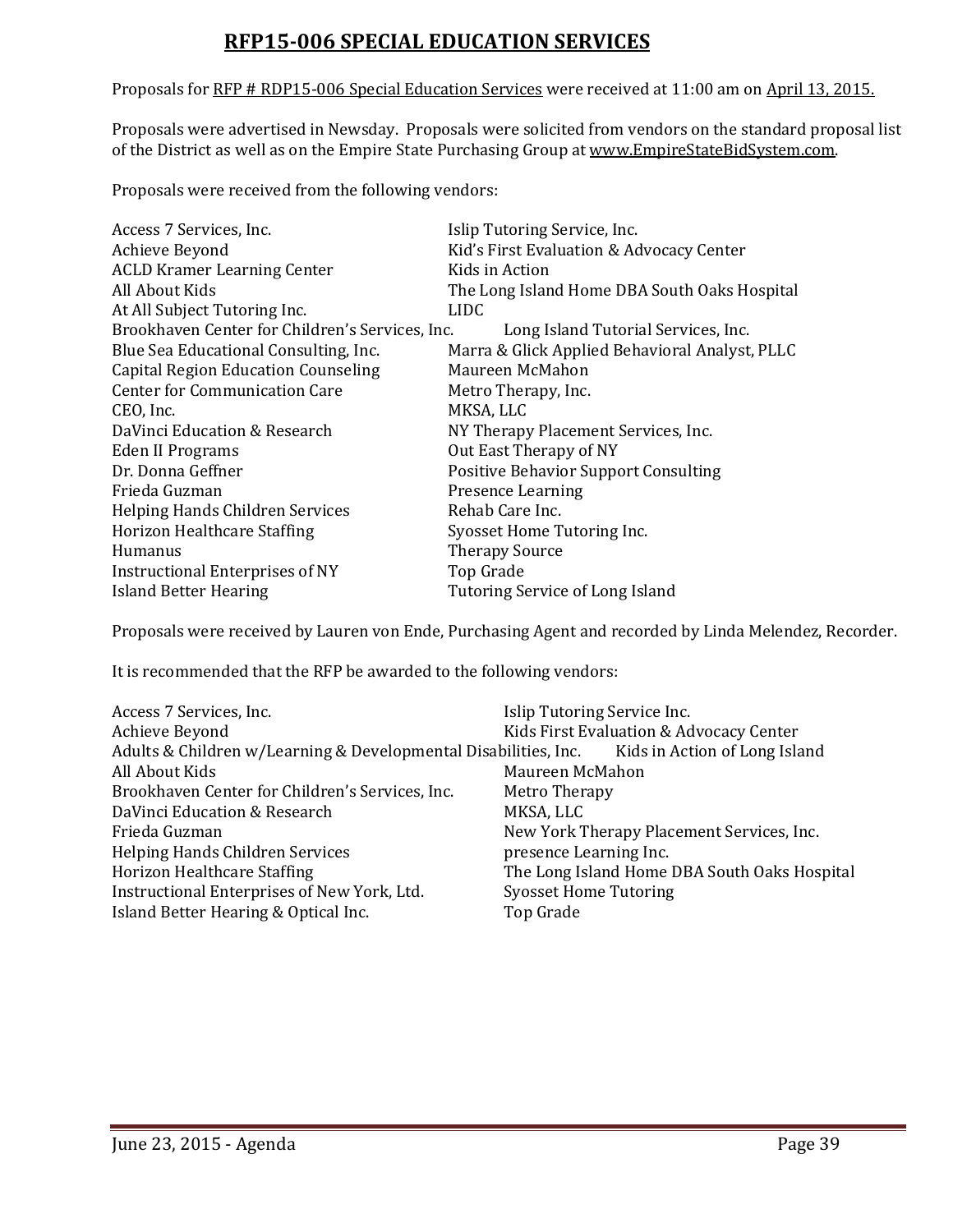#### **SCHEDULE B15‐D‐007 BUS/AUTO FLEET INSPECTION, PREVENTATIVE MAINTENANCE AND REPAIR**

Bids for BDP15-007 Bus/Auto Fleet Inspection, Preventive Maintenance and Repair were received and opened at 11:00 am on April 22, 2015.

Bids were advertised in Newsday. Forms and specifications were processed in accordance with Section 103 of the General Municipal Law and bids were solicited from vendors on the standard bid list of the District as well as on the Empire State Purchasing Group website at www.EmpireStateBidSystem.com.

Bids were received from the following vendors:

| Authority Fleet Services Corp.                                                           | \$231,227.40 |
|------------------------------------------------------------------------------------------|--------------|
| M&D Auto & Bus Repair                                                                    | \$232,465.50 |
| Nesco Bus Maintenance, Inc.                                                              | \$312,165.00 |
| Precision Auto and Truck Service Center, DBA Gabriel Auto and Truck Service \$207,690.00 |              |

Present at bid opening: Lauren von Ende, Purchasing Agent and Linda Melendez, Recorder.

Vendors present were Vel Oztimurlenk and George Gabriel from Precision Auto and Truck and Michael Trapani from M&D Auto & Bus Repair.

It is recommended that the bid be awarded to the following vendor as the lowest responsible bidder meeting specifications:

Precision Auto and Truck Service Center, DBA Gabriel Auto and Truck Service \$207,690.00

# **B15‐D‐010 – PUPIL TRANSPORTATION TO AND FROM ST. MARY's SCHOOL**

Bids for Bid # BDP15-010, Pupil Transportation To and From St. Mary's School were received and opened at 11:00 AM on June 9, 2015.

Bids were advertised in Newsday. Forms and specifications were processed in accordance with Section 103 of the General Municipal Law and bids were solicited on the Empire State Purchasing Group website at www.EmpireStateBidSystem.com. 

Bids were received from the following vendors:

Acme Bus Corp. Educational Bus Transportation, Inc.

Present at bid opening: Lauren von Ende, Purchasing Agent; and Linda Melendez, Recorder. Vendors present at bid opening: Debbie Mentier, Educational Bus Transportation, Inc.; Nicole Powell, Educational Bus Transportation, Inc.; and Ray Corssen, Acme Bus Corp.

It is recommended that the bid be awarded to the following vendors as the lowest responsible bidders meeting specifications: 

| Acme Bus Corp. | First Pupil and Additional Pupils (\$938.99 per pupil)                                         |
|----------------|------------------------------------------------------------------------------------------------|
|                | Educational Bus Transportation, Inc. Driver Assistant (\$995.00) and Wheelchair Van \$2400.00) |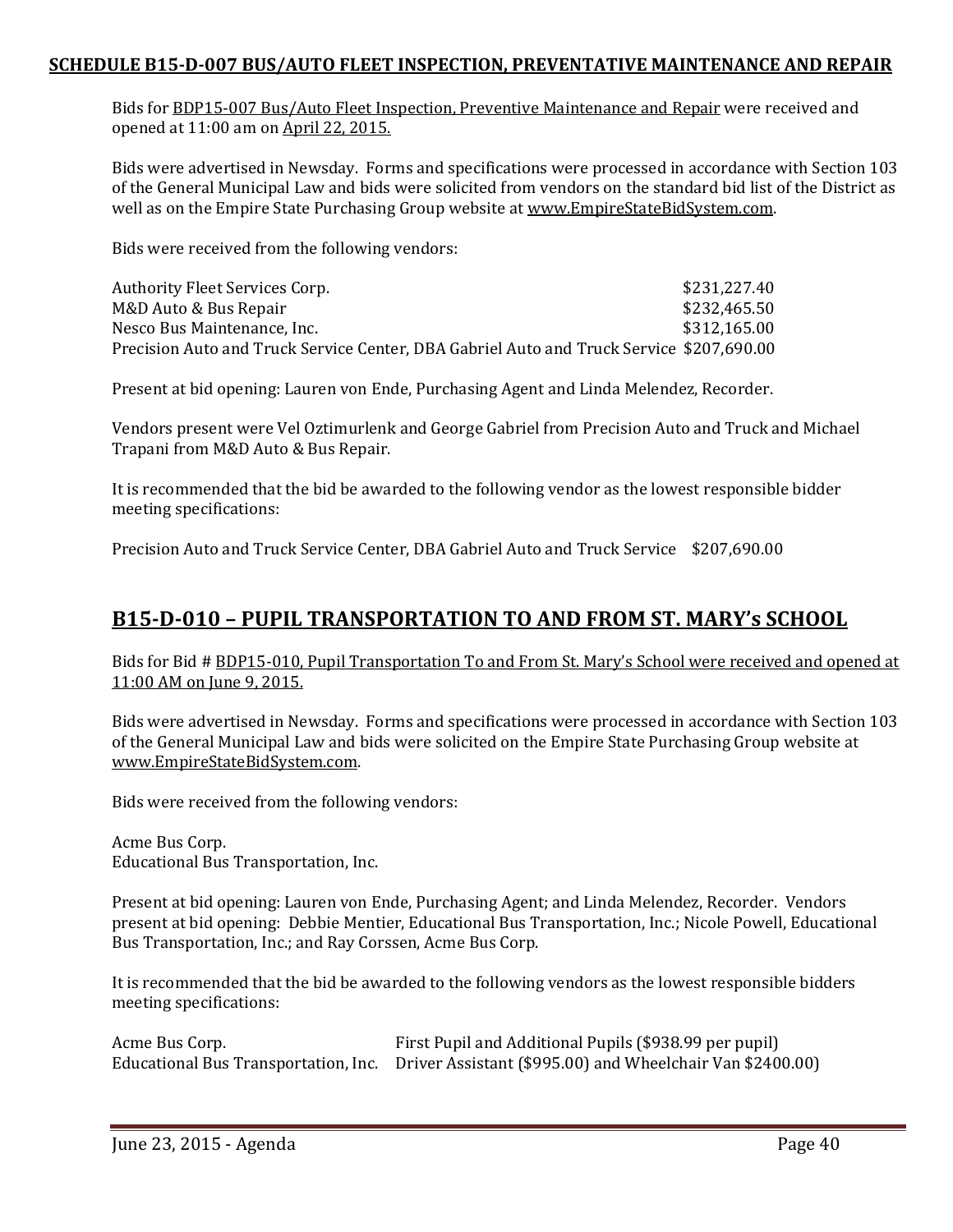# **B15‐D‐011 2014/15 CAPITAL IMPROVEMENT PLAN**

Bids for Bid # BDP15-011, 2014/2015 Capital Improvement Program were received and opened at 11:00 AM on June 18, 2015.

Bids were advertised in Newsday. Forms and specifications were processed in accordance with Section 103 of the General Municipal Law and bids were solicited on the Empire State Purchasing Group website at www.EmpireStateBidSystem.com.

| Bids were received from the following vendors for Contract No. 2 - Swimming Pool Reconstruction: |          |
|--------------------------------------------------------------------------------------------------|----------|
| BWP General Construction, Inc.                                                                   | \$75,000 |
| Mount Olympos Restoration Inc.                                                                   | \$43,000 |
| Norberto Construction                                                                            | \$67,500 |
| Patriot Organization                                                                             | \$68,000 |

| Bids were received from the following vendors for Contract No. 3 - General Construction: |           |
|------------------------------------------------------------------------------------------|-----------|
| <b>Benchmark Construction Group</b>                                                      | \$187,950 |
| BWP General Construction, Inc.                                                           | \$119,000 |
| Mount Olympos Restoration Inc.                                                           | \$83,000  |
| <b>Patriot Organization</b>                                                              | \$49,000  |
| Valco, Inc.                                                                              | \$111,400 |
| WJ Northridge                                                                            | \$118,000 |
|                                                                                          |           |

| Bids were received from the following vendors for Contract No. 4 - Plumbing Reconstruction: |          |
|---------------------------------------------------------------------------------------------|----------|
| Ambrosio & Co., Inc.                                                                        | \$66.900 |
| <b>ARA Plumbing</b>                                                                         | \$78,857 |

| Bids were received from the following vendors for Contract No. 5 - Electrical Reconstruction: |          |
|-----------------------------------------------------------------------------------------------|----------|
| CDJ Electric Inc.                                                                             | \$59,500 |
| <b>Eldor Contracting</b>                                                                      | \$54,473 |
| JP Daly & Sons                                                                                | \$64,470 |
| Mainline Electric Corp.                                                                       | \$54,630 |
| Palace Electric                                                                               | \$59,000 |
| Roland's electric                                                                             | \$92,900 |
| Telsan Electric, Inc.                                                                         | \$44,272 |

Present at bid opening: John Grillo, Architect; Kirk Gostkowski, Director of Facilities and Linda Melendez, Recorder. Vendors present at bid opening: Victoria Pannell, Norberto Construction; Robert Santella, Telsan Electric; John Cerrito, CDJ Electric; R. Holmes, Eldor Contracting; Andreas Savvides, Benchmark Construction; Corey Henlein, WJ Northridge; Sandro Ortiz, ,Mainline Electric; Kevin McCue, C.I.S.; Chris Brode, ARA Plumbing; Daniel Superdock, Roland's Electric; Tina Kocoris, Mt. Olympos Restoration, Inc.; Joe Ragolia, Palace Electric; Umer Javed, BWP General Construction, Inc.; and Jonathan Singer, Patriot Organization.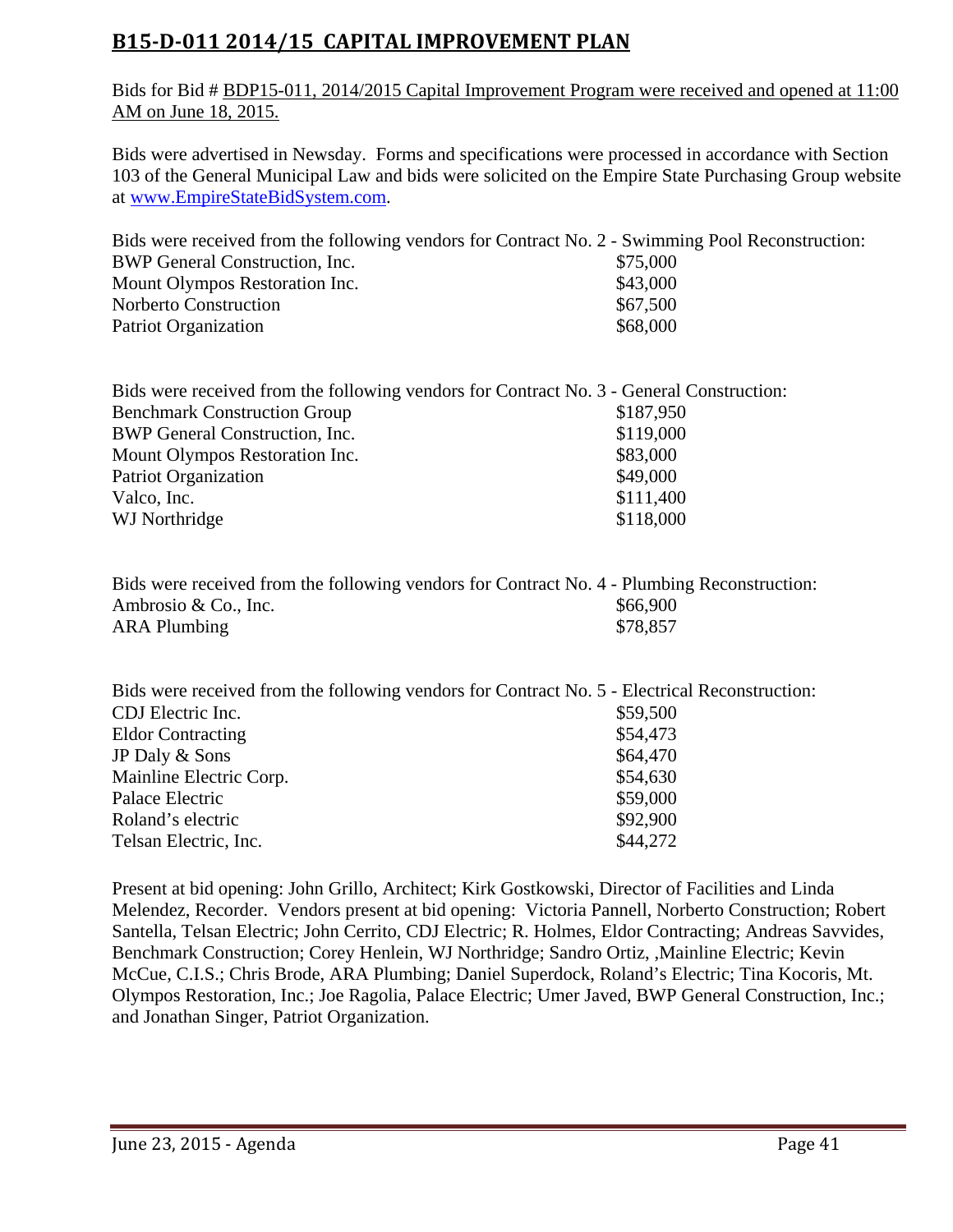It is recommended that the bid be awarded to the following vendors as the lowest responsible bidders meeting specifications:

| Contract No. $2 -$ Swimming Pool Reconstruction<br>\$43,000 | Mt. Olympos Restoration Inc.                                                                                                       |
|-------------------------------------------------------------|------------------------------------------------------------------------------------------------------------------------------------|
| Contract No. 3 – General Construction                       | We are still reviewing the bid<br>received from The Patriot Organization.<br>No recommendation for Contract No. 3 at<br>this time. |
| Contract No. 4 – Plumbing Reconstruction<br>\$66,900        | Ambrosio & Company, Inc.                                                                                                           |
| Contract No. 5 – Electrical Reconstruction<br>\$44,272      | Telsan Electric, Inc.                                                                                                              |

# **B15‐D‐012 2014/15 & 2015/16 CAPITAL IMPROVEMENT PLAN**

Bids for Bid # BDP15-012; 2014/2015 & 2015/2016 Capital Improvement Program – Contract No. 1 Asbestos Abatement opened at 11:00 AM on June 16, 2015.

Bids were advertised in Newsday. Forms and specifications were processed in accordance with Section 103 of the General Municipal Law and bids were solicited on the Empire State Purchasing Group website at www.EmpireStateBidSystem.com.

Bids were received from the following vendors for Contract No.1 for John F. Kennedy School:

| GK Contractors, LLC      | \$97,900.00  |
|--------------------------|--------------|
| <b>JBH</b> Environmental | \$138,798.00 |
| <b>Branch Services</b>   | \$86,999.00  |

Present at bid opening: John Grillo, Architect, Linda Melendez, Recorder. Vendors present at bid opening: Sean Hershkowitz, Branch Services, Inc., Lindsay Mirkin, JBH Environmental, Kevin McCue, GK Contractors, LLC.

It is recommended that the bid be awarded to the following vendors as the lowest responsible bidders meeting specifications:

Contract No. 1 Branch Services, Inc.:

Work Location No. 1 - 2014/15 Capital Improvement Program: \$45,000 Work Location No. 2 - 2015/16 Capital Improvement Program: \$41,999

Total Both Work Locations: \$86,999

T14, T15 

June 23, 2015 - Agenda **Page 42**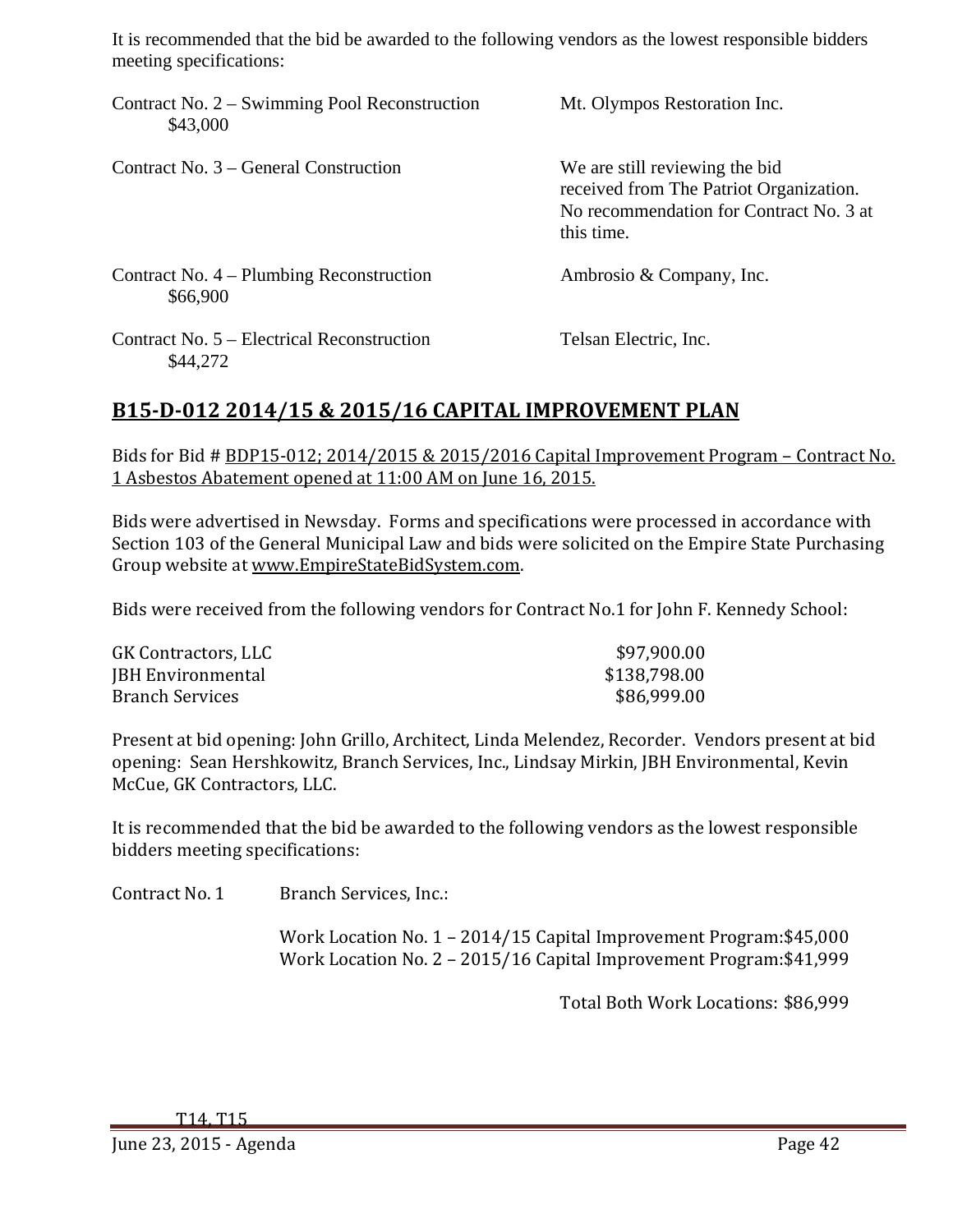# **EXPLANATION OF BUDGETARY TRANSFERS**

# **SCHEDULE 15‐F‐ 270 & 271 ‐ CONTRACT REPORTS**

**SCHEDULE 5‐H‐15 – HOME TEACHING (regular & S/E)**  (confidential) 

**SCHEDULE 5‐S‐15 – SPECIAL TRANSPORTATION**  (confidential)

**SCHEDULE 5‐SE‐15 ‐ COMMITTEE RECOMMENDATIONS** (confidential) 

# VII. **RECEIPT OF SCHEDULES**

*Recommend that the Board of Education approve the following receipt of schedules collectively:*

# **SCHEDULE 15‐A‐433 ‐ TREASURERS REPORT**

| <b>Statement of Revenues -</b> | <b>General Fund -</b><br>May<br>Federal Fund -<br>May<br>School Lunch Fund<br>May |
|--------------------------------|-----------------------------------------------------------------------------------|
| <b>Treasurer's Report</b>      | May                                                                               |
| Cash Flow -                    | May                                                                               |
| Claims Audit Report -          | May 1, 2015 - May 31, 2015                                                        |

# **SCHEDULE 15‐B‐763 ‐ APPROPRIATION BUDGET STATUS REPORT**

| Appropriation Budget Status Report | General Fund -                | May |
|------------------------------------|-------------------------------|-----|
|                                    | Capital Fund (Regular/Bond) - | May |
|                                    | School Lunch Fund             | Mav |
|                                    | Federal Fund -                | Mav |